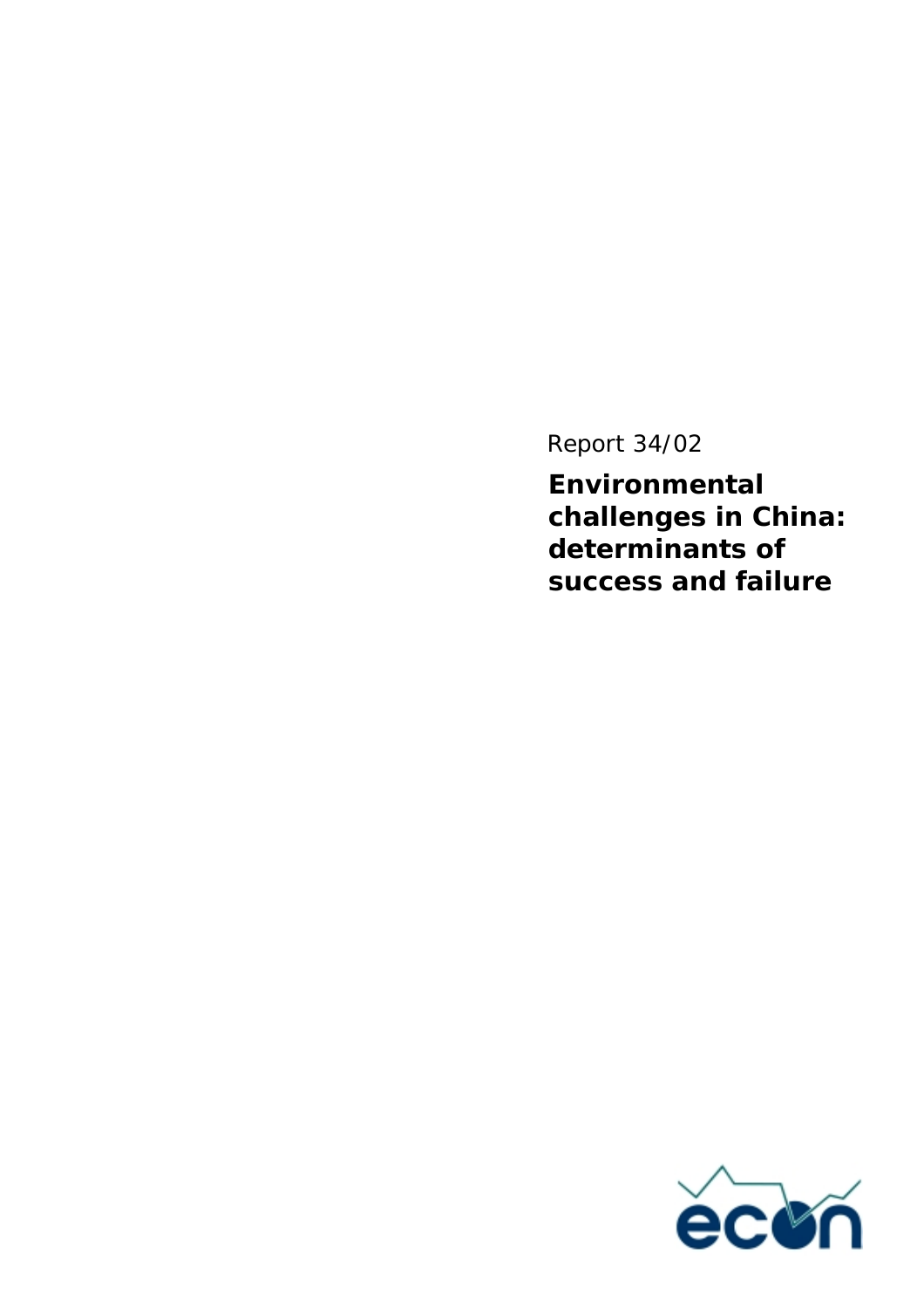### **Environmental challenges in China: determinants of success and failure**

Commissioned by The World Bank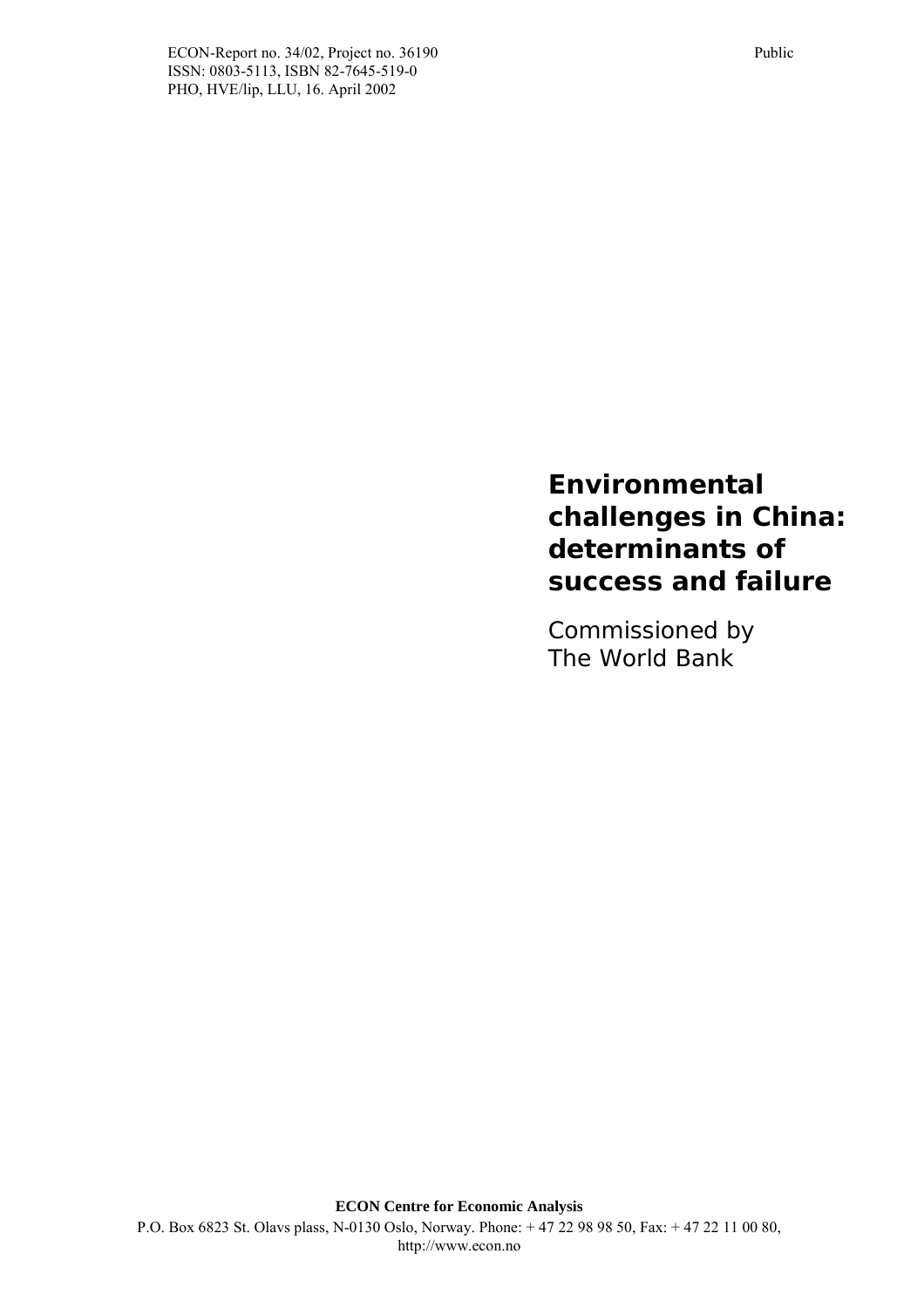## **Table of Contents:**

| $\overline{2}$           | 2.1<br>2.2<br>2.3 |                                                                                                                    |            |
|--------------------------|-------------------|--------------------------------------------------------------------------------------------------------------------|------------|
| 3                        | 3.1<br>3.2<br>3.3 | Why The Continued Problem of Urban Air Pollution?23                                                                |            |
| $\overline{\mathcal{A}}$ | 41<br>4.2         |                                                                                                                    | .26<br>.27 |
| 5                        | 5.1<br>5.2        | DETERMINANTS OF CHINESE ENVIRONMENTAL PRIORITIES29<br>Collecting and disseminating information about environmental | .29        |
|                          | 53                |                                                                                                                    | .41        |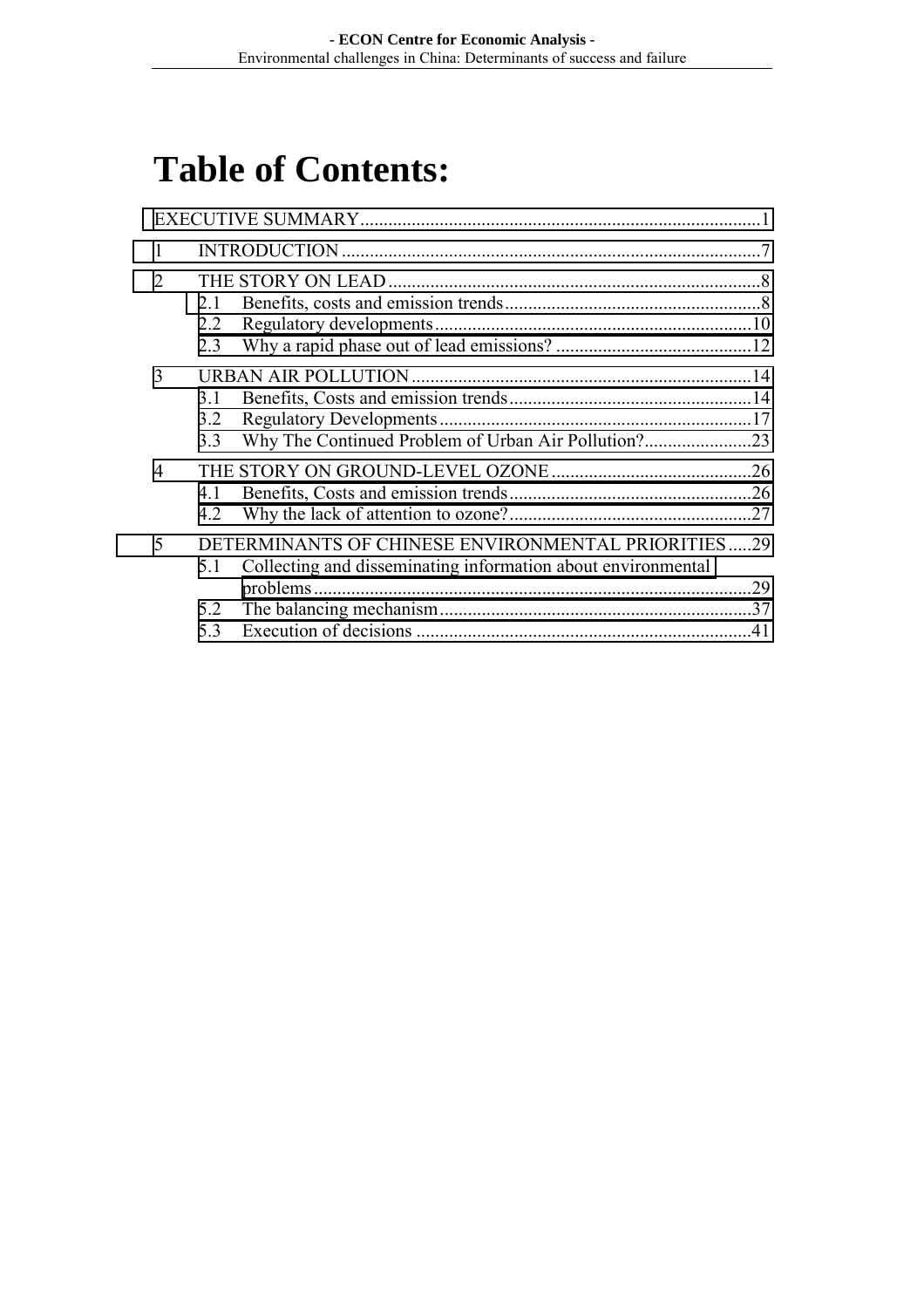## <span id="page-3-0"></span>**Executive summary**

*Air pollution remains a serious problem in China, but all things considered the situation is slowly improving. We discuss the reasons for this slow improvement,*  using lead, urban air pollution and ground-level ozone as examples. We find that *general technological upgrading is a factor that explains much of the improvement. The upgrading originates with the liberalisation of the Chinese economy. Another important factor to explain the progress is greater awareness and greater willingness to prioritise environmental concerns among the Chinese public. This awareness has been stimulated by media attention, increased education and increased affluence.* 

#### **Background**

Air pollution is serious in China. Thousands of poor city-dwellers die every year from causes related to air pollution. Millions more are ill with pollution-related diseases. In rural areas, indoor air pollution is a major cause of death and disease. Other impacts of air pollution are less serious, but represent problems nevertheless. Examples include dust that reduces visibility in city streets and crops suffering from a lack of direct sunlight or increased exposure to ground-level ozone.

Despite chronic problems, the Chinese policy towards air pollution is not without successes. A few facts underscore this: Lead, once a main environmental threat, has been reduced almost to insignificance. Urban air pollution as measured by  $SO<sub>2</sub>$  and particulates probably peaked in the mid to late nineties. Since then emissions and ambient concentrations have been reduced. Although new problems on the horizon deserve attention, for instance ground-level ozone and  $NO<sub>x</sub>$ emissions, there is little doubt that the Chinese are working seriously to reduce air pollution. Central leaders have gradually become more tuned in to environmental problems, and attention has increased in public policy as well as in the media and among the public. The ambition has moved from the simple and serious problem of lead to the subtle urban air problem and the even more subtle ozone problem.

#### **The problem**

*What is it that explains the Chinese experience with tackling air pollution, and what might other countries learn from this experience?* 

That is the question we pose in this report, which was commissioned by the World Bank as a background paper to the World Development Report 2003.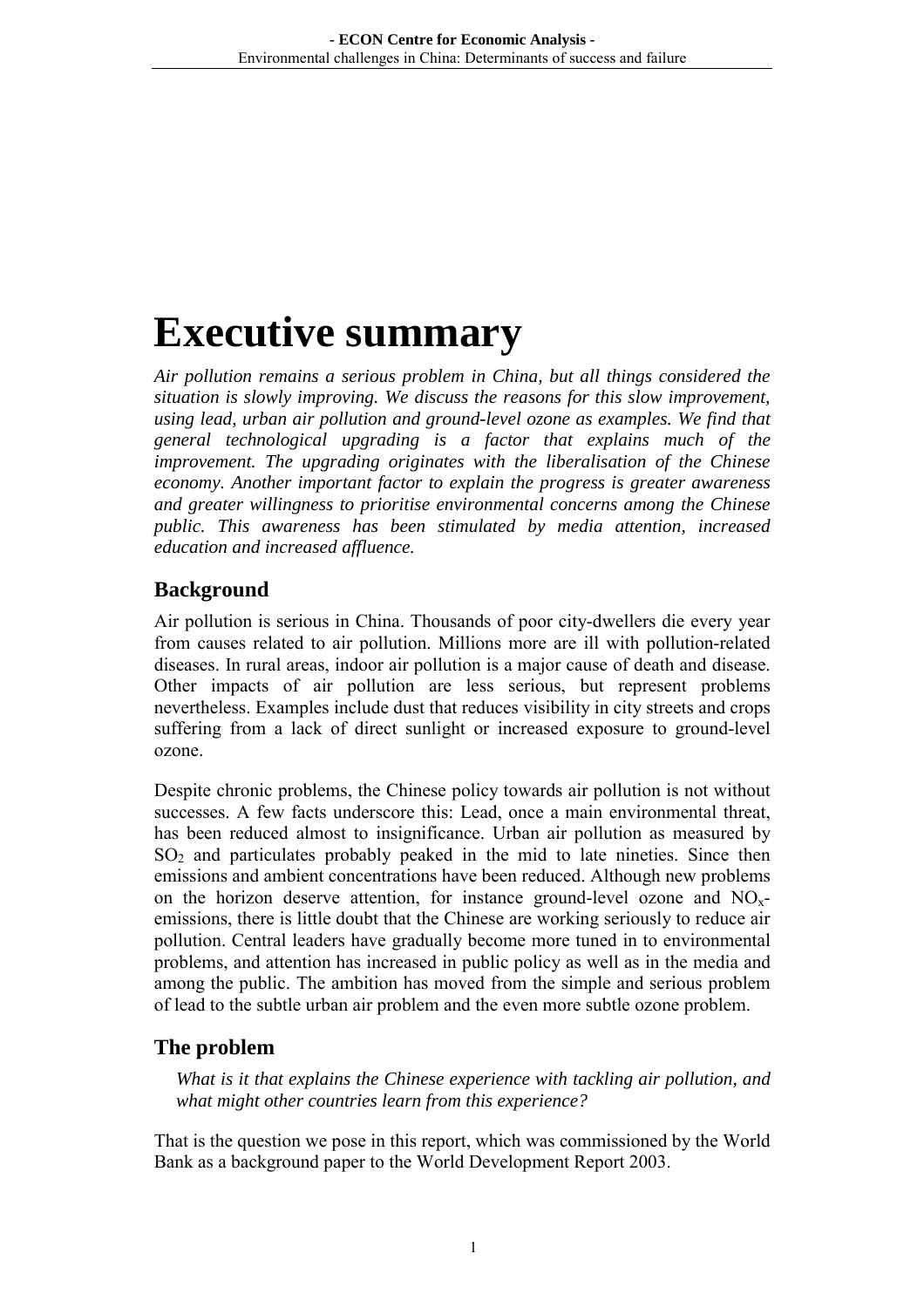#### **The balancing act**

In our view, Chinese environmental policy and Chinese policy outcomes at any point in time are best seen as consequences of a search for the right balance between environmental and other priorities. The search is imperfect and subject to conflict and power struggles, but when all is said and done the result gravitates around some sort of perception of right balance.

If Chinese environmental policy is the outcome of a search for a balancing point, it is important to explain what determines the balance. To this end we introduce the economic workhorse, the supply and demand diagram, see figure A. On the vertical axis we depict the cost of environmental actions in China, but also the willingness to pay for environmental actions. On the horizontal axis we depict the environmental quality of the country. We assume that this quality is measurable by some indicator.





We assume that at any point in time the marginal cost of improving environmental quality is increasing. This is to say that to take the first steps to improve the environment is cheap, but the steps thereafter are more expensive since the cheap solutions are in use. This seems to us a reasonable assumption.

We also assume that at any point in time the willingness to pay for environmental quality is decreasing. This is to say that most members of the public are willing to pay to improve the environment when environmental quality is low, but fewer are willing to improve it (as much) when environmental quality is high. This also seems a reasonable assumption.

Conceptually the right balancing point is the point where the marginal cost of environmental improvements equals the willingness to pay for environmental improvements. To the right of this point we find the measures that are too expensive to be deemed worthwhile. To the left we find the measures that are deemed worthwhile.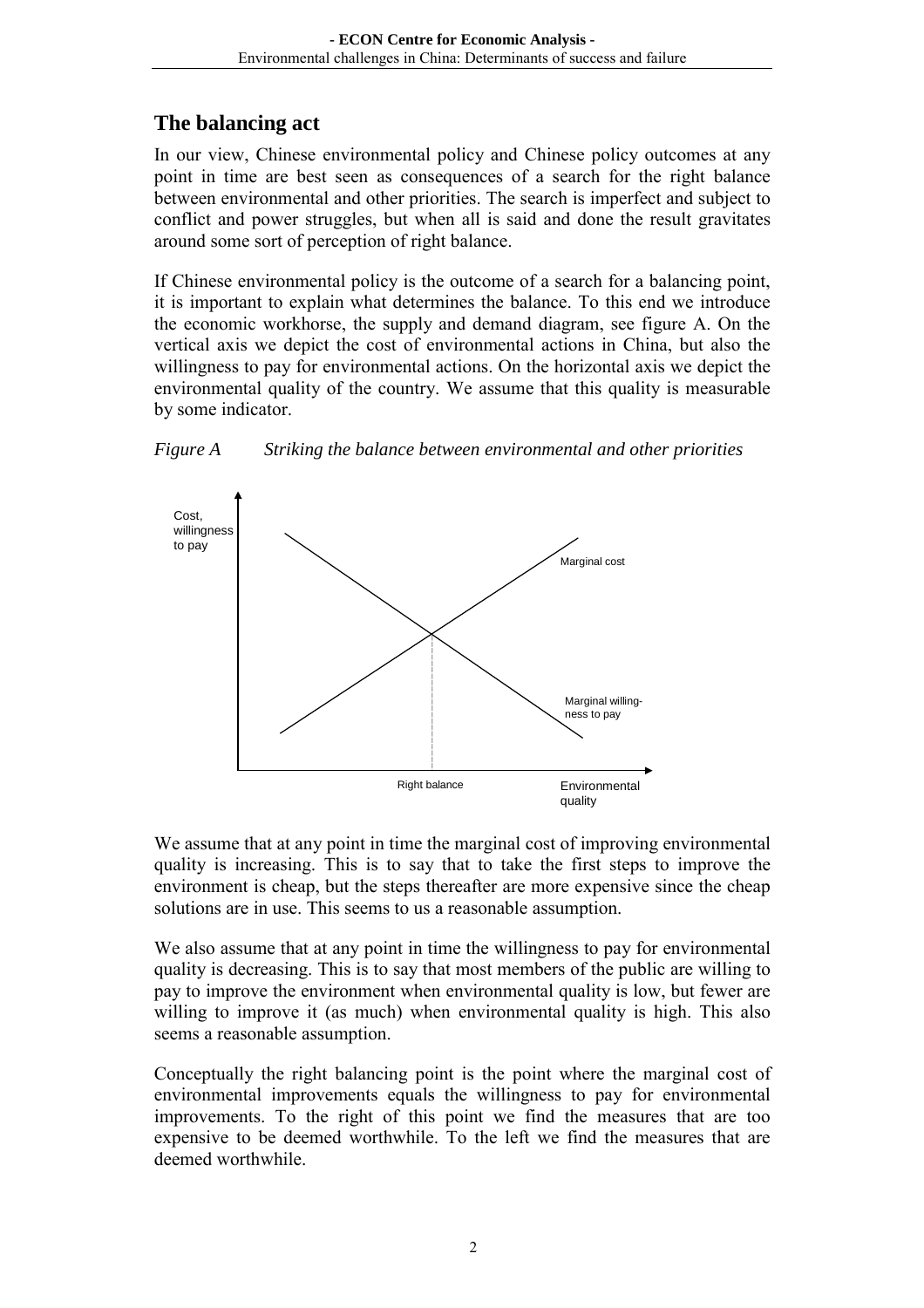As one example of how Chinese environmental policy searches for the balancing point, consider the following quote from SEPA (2001):"..in the ninth five year period, the installation of sulfur removal facilities in thermal power plants was rather slow, largely because the manufacturing of the facilities was not satisfactorily localized and the prices were too high if they had to be imported." Sulfur removal facilities, in other words, were considered worthwhile during the ninth five year plan (a host of analyses have called for the introduction of such facilities), but not worthwhile enough to defend the high price tag. They were to the right of the balancing point.

#### **Technology matters**

What moves the balancing point over time? We have concluded that the Chinese are experiencing a moderate success in their fight to reduce air pollution in the sense that conditions are slowly improving and attention is moving from the immediately dangerous to the subtly unsafe. A reasonable interpretation is that the balancing point slowly swings in the direction of better environmental quality.

Most observers of Chinese environmental outcomes point to the essential role of technological improvement (see e.g., SEPA (2001)). Surely over the last decades the improvements in technology have been tremendous. In 1991 China's power industry emitted 110 tons of  $SO<sub>2</sub>$  per million Yuan produced. By 1999 the figure was reduced to 24 tons. The chemical industry formerly emitted 7.1 tons per million Yuan, by 1999 the figure was down to 2.2 tons. The textile industry used to emit 2.3 tons per million, by 1999 it emitted 0.9 tons. Other industries report similar improvements.



*Figure B Technological improvement and shifting the balance point* 

In terms of the supply and demand diagram, the technological improvements make protection of the environment cheaper, as depicted in figure B. The reasonable response from society is to protect more of the environment – while also producing more ordinary goods. In fact, this is a valid interpretation of what has happened in China when it comes to urban air pollution: Society is a lot more productive and produces more than before, but since the peak in the mid nineties it has simultaneously paid more attention to the environment. Although the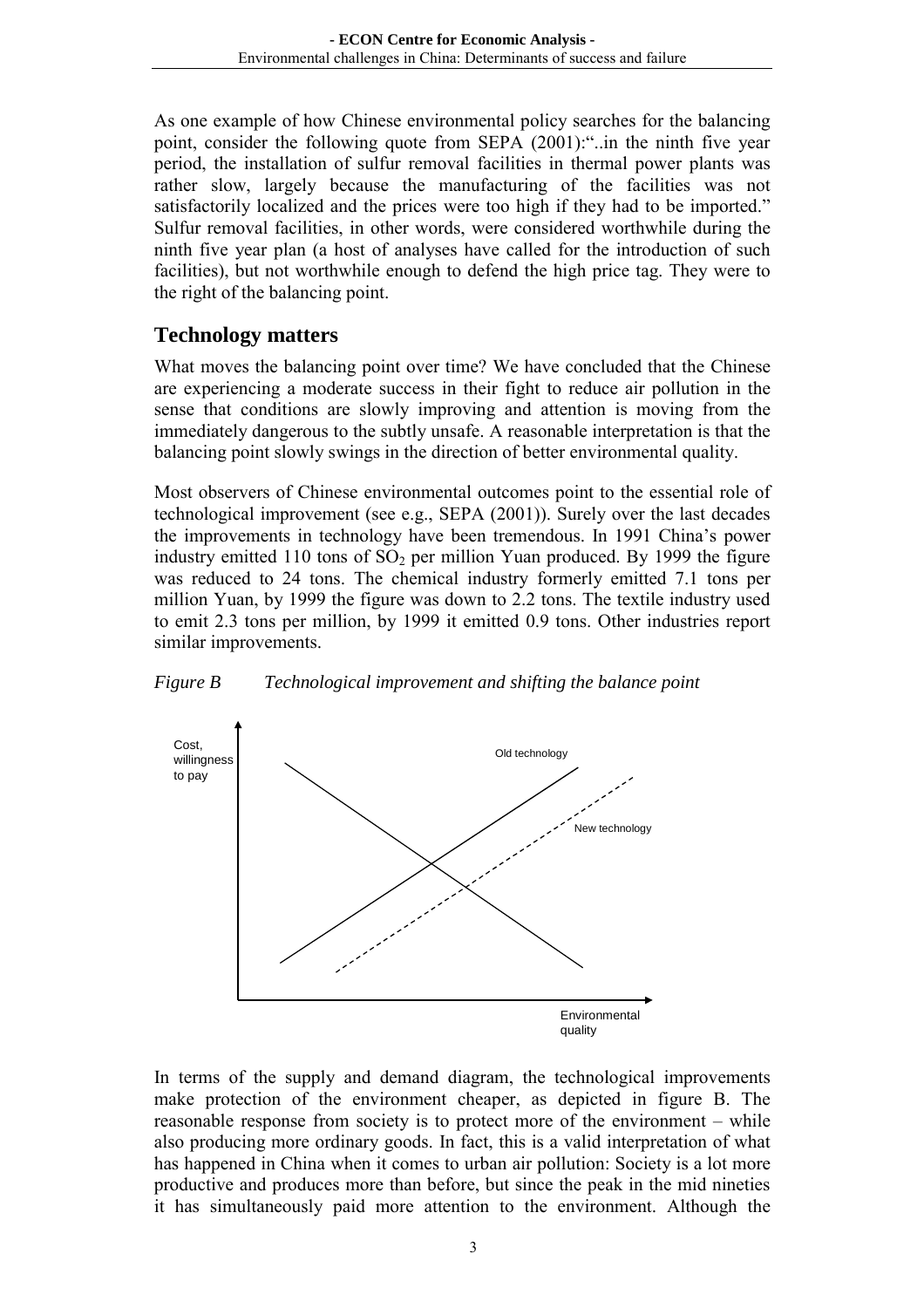technological improvements are not environmentally motivated they have environmental implications.

#### **A matter of preference**

The last decade, especially, has seen an increase in environmental awareness in China. The increased awareness seems to us to arise at all levels of society, from the central political leaders to the provinces and cities; from the media to the scientific community and further to the layman. According to a survey taken in early 2001 of 15,000 Chinese from all regions, 68 percent were willing to pay higher taxes to improve the environment. In another survey almost half the Chinese consider the environment among the country's top three social problems. In the early 1990s, research reports that the Chinese filed more than 130,000 citizen complaints annually to environmental authorities (Dasgupta and Wheeler, 1996).

The deeper reasons for the increased environmental awareness in the Chinese society may be found in the increased affluence of the Chinese citizens and an increased level of information and awareness that enters into a reinforcing loop with suppliers of information in the media. Of course the state of the environment also matters. Evidence to support this is found in e.g., Wang and Wheeler (1999). These deeper reasons are translated into increased demand for environmental improvements.

#### *Figure C Increased demand for environmental improvements and shifting the balance point*



In terms of the supply and demand diagram, the increased willingness to pay for the environment induces more protection and more effort to improve the environment, see figure C. For instance, the tenth five year plan has among its priorities to install the sulfur removal facilities that were considered too expensive in the ninth five year plan. An important reason is that society is in a position to afford it now. Another reason, however, is that the cost of the technology is being brought down as the Chinese gain experience in producing sulfur removal equipment. To explain Chinese environmental changes it is necessary to invoke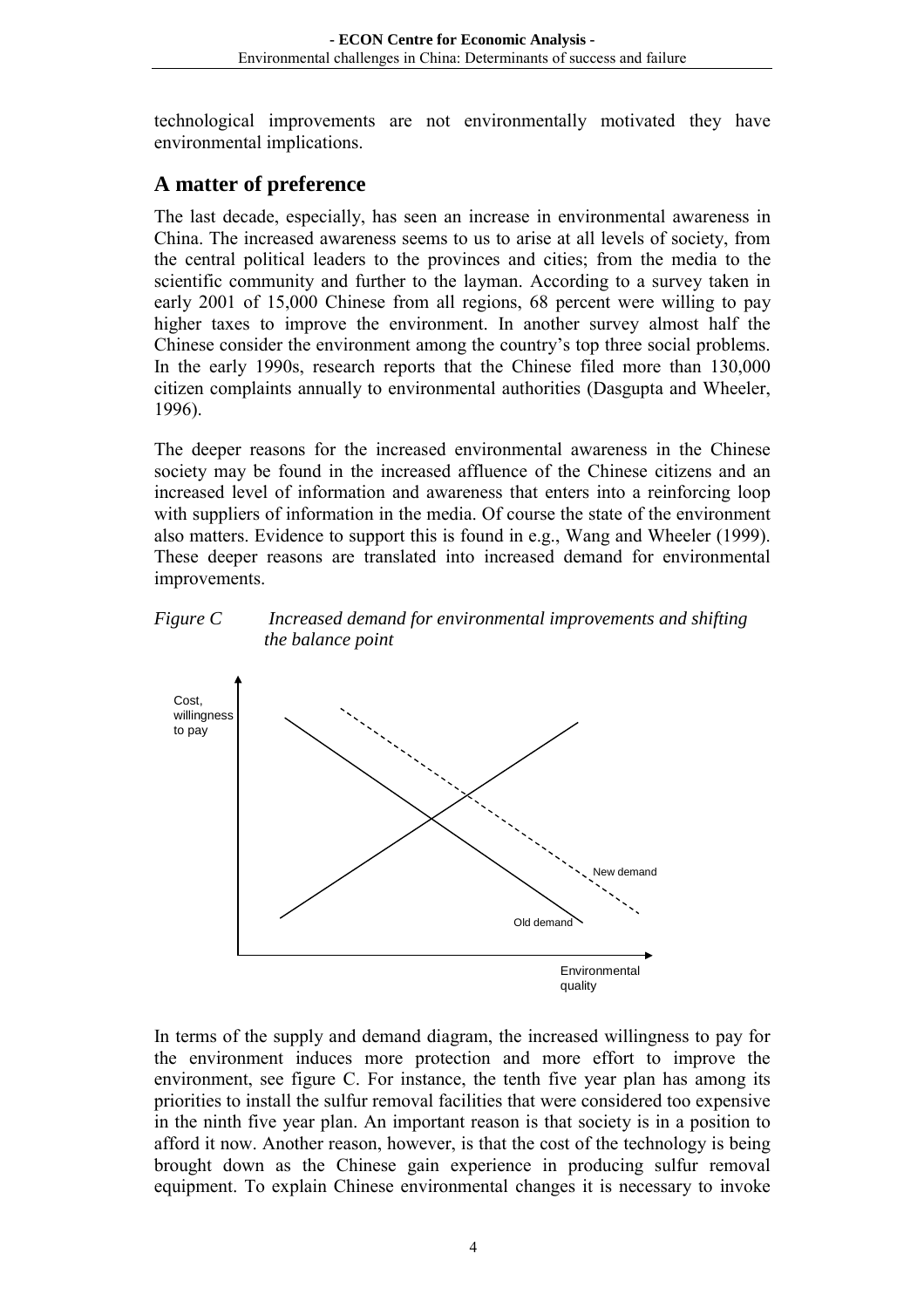both the supply and the demand side, i.e. both the technological advances and the increase in willingness to pay.

#### **How to find the balancing point**

So far in our story we have assumed that the Chinese environmental policy outcome is gravitating around a balancing point, and that this balancing point is evolving through time. We hold this to be a better explanation than the alternative view that the balancing point stays the same, but the Chinese society has become better at estimating where it is.

That being said, it is not an easy task for any society to find where the balancing point is, and societies differ in how close to it they gravitate. In this situation one important condition for striking the right balance is to develop institutions that represent both (or more generally, all) sides of the coin and let them have a say. This is where other countries may learn from the Chinese experience.

In China there is a plethora of stakeholders wanting a say in environmental policy. At the national level, institutions responsible for industrial and pricing policy (e.g., the State Development and Planning Commission, SDPC) argue with institutions responsible for large, state owned enterprises (e.g., the State Economy and Trade Commission), who argue with the Ministry of Foreign Affairs etc. The State Environmental Protection Administration (SEPA) is another player, and the one with overall responsibility for the environment. All these institutions double at the provincial and county levels, creating a complex matrix of state-sponsored interests. In addition, Chinese society, like most societies, include stakeholders from the media, the scientific community and the society at large.





It would be unreasonable to say that any of the stakeholders in China *only* considers their own narrow interests. They all try to keep a balancing act in mind. But the view of where that balance is, varies considerably from one stakeholder to the next. In figure D we have in a stylised way included "the world according to SDPC" (representing industry interests) and "the world according to SEPA"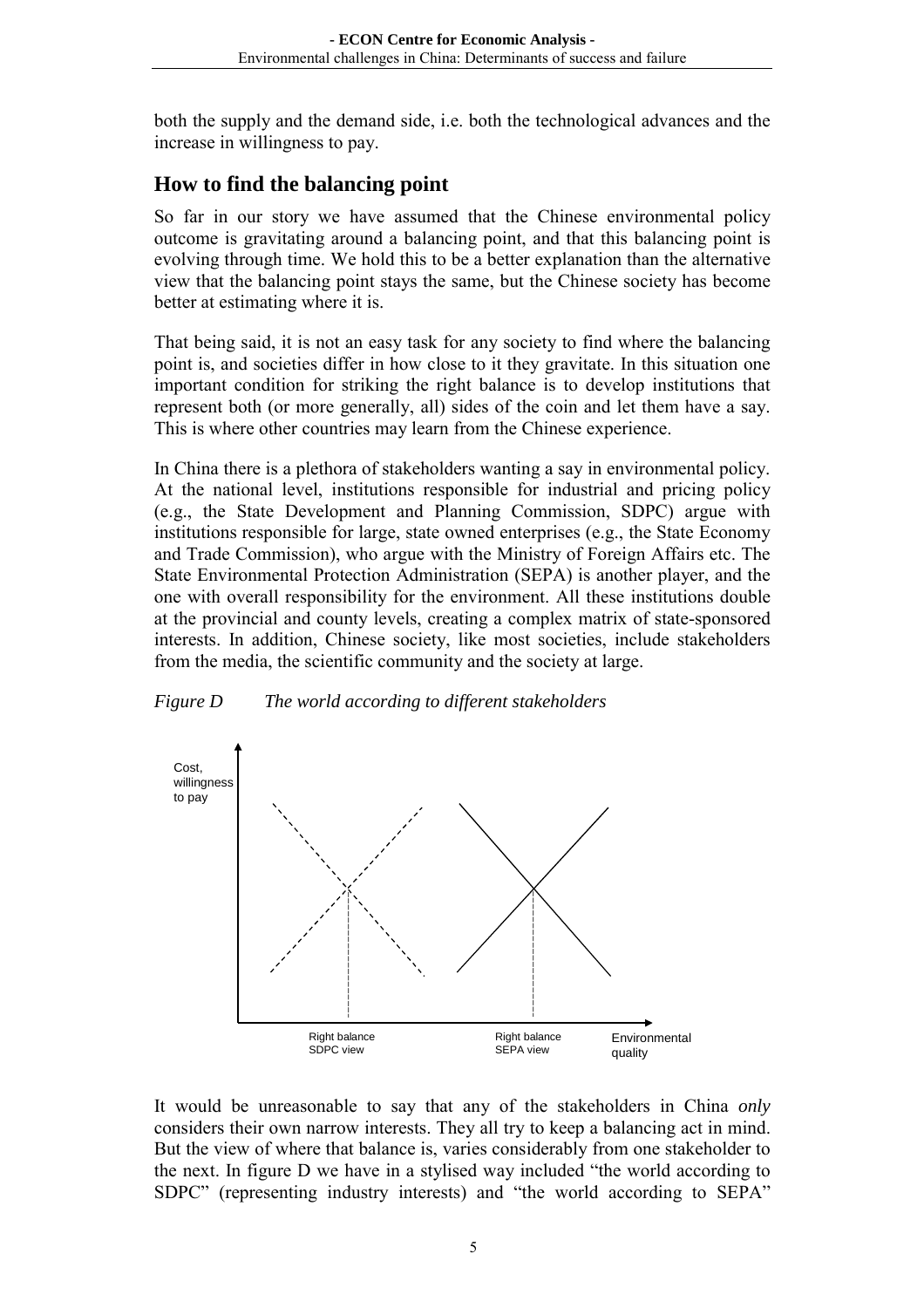(representing environmental interests). These institutions typically try to pull the accepted view of the right balance in their own direction. The challenge for China (and other countries in similar situations) is to find a social mechanism that aggregates the unbalanced views of these institutions into a reasonable balance of interests for society as a whole.

To design a sensible social mechanism is not simple. But in this work we have found a few things that an environmentally inclined stakeholder (either in SEPA or an environmentalist among the central leaders) should do if he or she wants to change the overall balance in his or her direction. Given that the problem is that the environmental interest is too weak, the perspective of an environmentally inclined stakeholder should be an interesting one:

An environmentally inclined stakeholder should move the signposts in his direction. By this we mean that he or she should create focal points that in effect define the least acceptable environmental quality, or define certain practices as unacceptable. In the Chinese case the decision to enter the WTO was such a signpost-moving experience. By entering the WTO Chinese industries that wish to compete abroad will have to follow ISO 14000 standards for environmental performance. Industries competing at home will have to "innovate or die", which will continue the technological upgrading that benefits the environment. Of course WTO membership carries negative environmental implications as well, and the purpose here is not to carry out the overall analysis of its environmental impacts. The purpose is rather to argue that WTO was a non-reversible decision that forever changed the rules of the game with respect to the environment/economy trade off in China.

As another example, the decision a few years ago to publish monitoring data for air quality in major cities has hit a nerve with the public and changed the rules of the game with respect to environmental awareness and emphasis on environmental issues. The point here was to tap into public concern for the environment, play the public card so to speak. If the public puts a higher preference on the environment than the balance that emerges in the policy process, playing the public card will give the environmentally inclined stakeholder a powerful hand.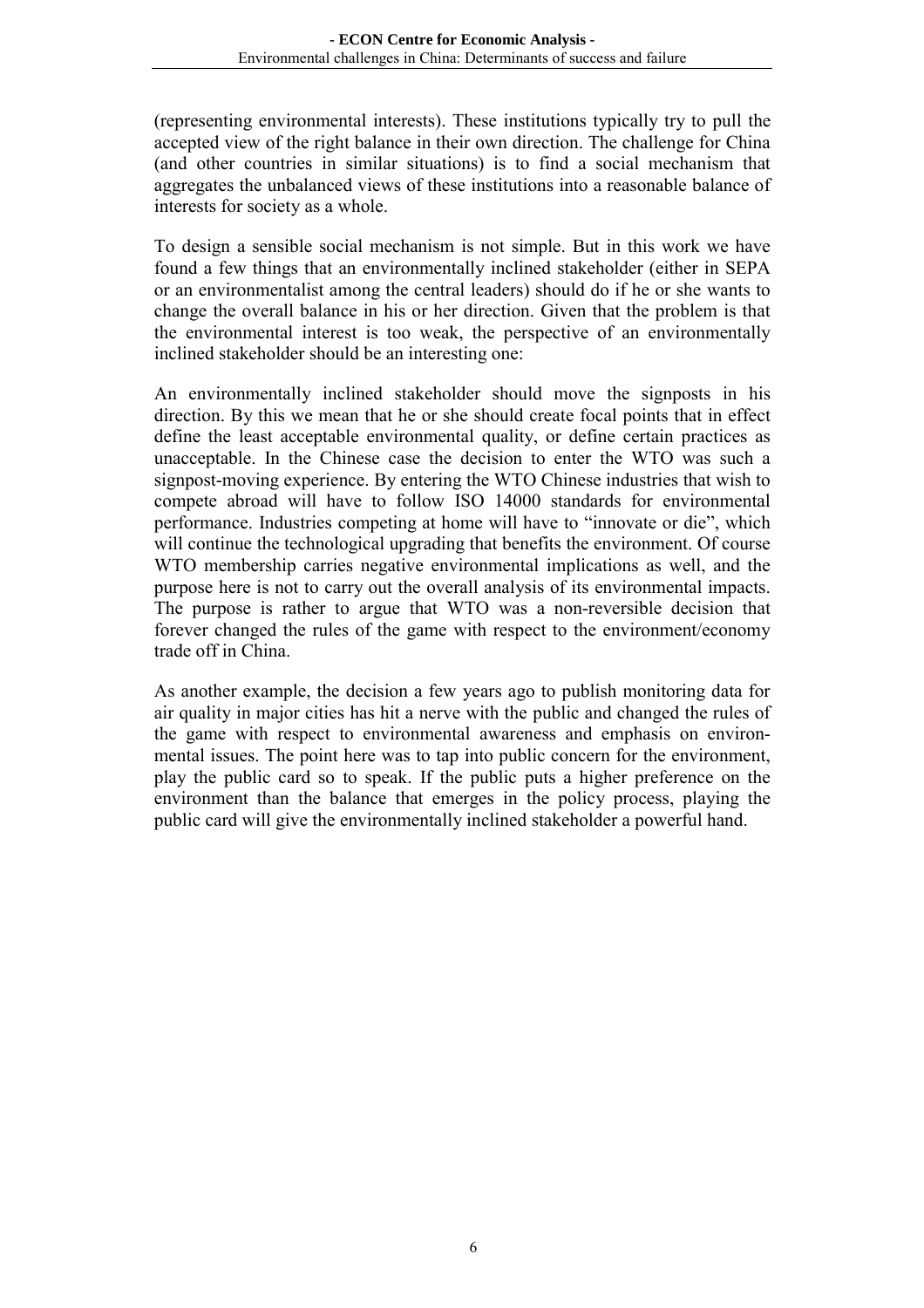# <span id="page-9-0"></span>**1 Introduction**

 $\overline{a}$ 

Air pollution is a major public health concern in China: In 2001, 67 percent of all cities failed to meet the Class 2 criteria for the People's Republic of China, and 40 percent had one or more pollutant with a concentration higher than Class 3  $(SEPA, 2001)^1$ . Furthermore, the country's citizens are increasingly concerned with the poor state of their natural environment: A survey in early 2001 of 15,000 Chinese from all regions found that 68 percent were willing to accept higher taxes for a cleaner environment. 49 percent declared that environmental protection is China's greatest problem, followed by crime, overpopulation, unemployment, education and social insurance<sup>2</sup>. The government, however, does not always seem to want to admit to the gravity of the problem. For instance, officials in the environmental agency claimed in an official report in 2001 that "The total amount of air pollutant discharge has been effectively controlled" (SEPA, 2001, pp.5).

It is the intention of this paper to look at the present state of certain types of air pollution in China and to analyze the reasons why some problems have been tackled and others not. To this end, we identify three environmental problems, with different characteristics, solutions and policy implications. One is a problem that has been addressed and has been at least partially solved. This is the case of phasing out leaded gasoline. Another is a problem that has been addressed, but that has not been solved: Urban air pollution (we will focus on  $PM_{10}$  and  $SO_2$ ) is perhaps the most serious environmental challenge China is facing. A third is a problem that has not been addressed although it deserves attention. We will here be discussing ground-level ozone. For each of these problems we identify key factors behind the success, failure, or inattention<sup>3</sup>. Finally we synthesize common tendencies among these factors, and attempt to answer the following questions: Which are the driving forces behind the way in which China handles environmental issues? Why have the problems of lead, urban air pollution and groundlevel ozone been treated so differently?

<sup>1</sup> Class 2 is stricter than class 3. For instance, the total suspended particulates (TSP) limit of class 3 is 0.30 mg/m<sup>3</sup>, while the class 2 limit is 0.20 mg/m<sup>3</sup>. For SO<sub>2</sub> the class 3 limit is 0.10 mg/m<sup>3</sup> and the class 2 limit is  $0.06 \text{ mg/m}^3$  (SEPA, 2001).

<sup>2</sup> From Beijing Environment, Science and Technology Update, June 1, 2001, found at http://www.usembassy-china.org.cn/english/sandt/index.html).

<sup>3</sup> Note that although we use terms like success and failure, the solution to these problems do not always come about as a result of a specific policy (in which case one could have talked about a successful policy) but rather as a result of exogenous changes, e.g. in the demand for energy.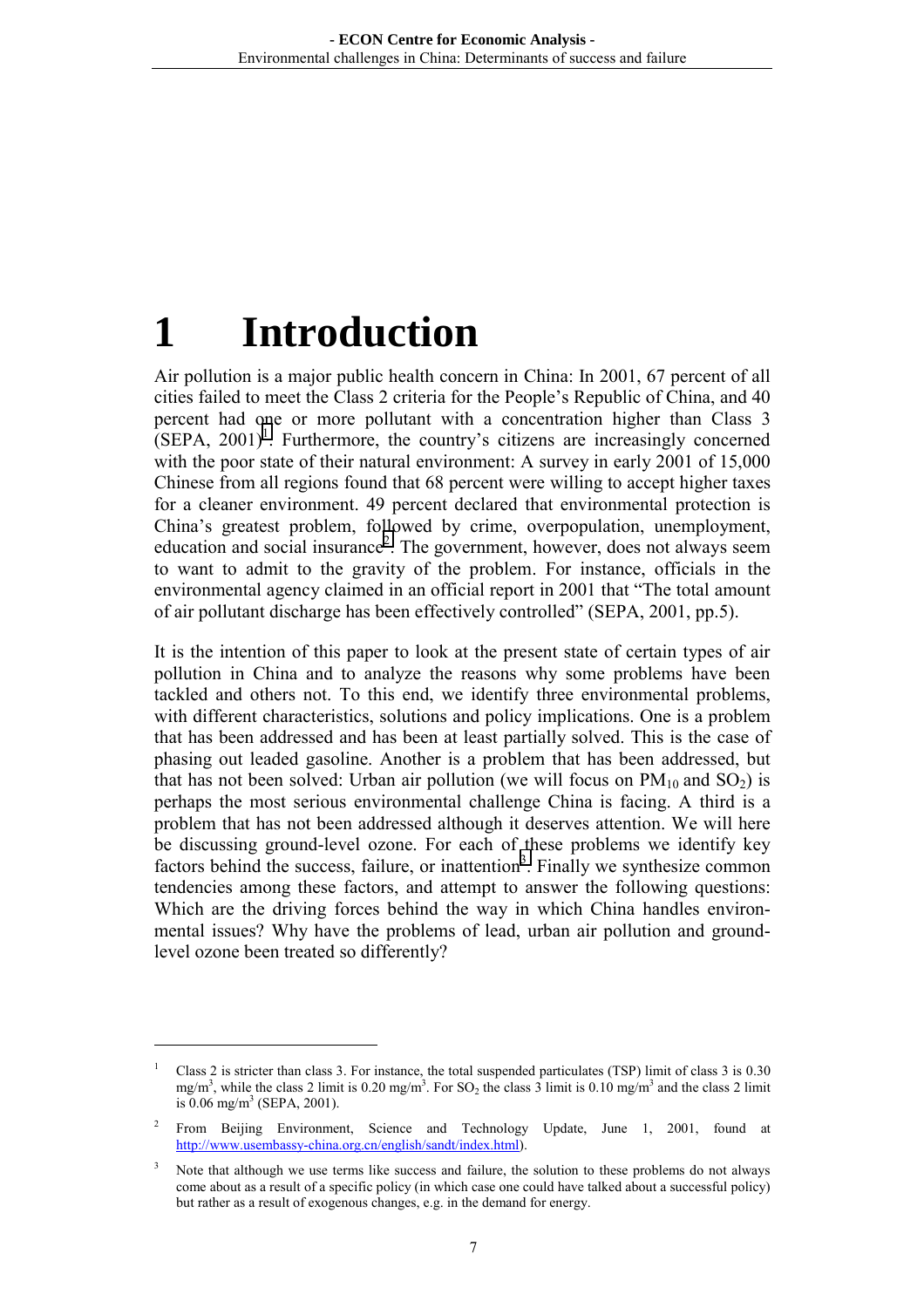## <span id="page-10-0"></span>**2 The story on lead**

### **2.1 Benefits, costs and emission trends**

#### **Benefits and costs of reducing emissions to air**

The impact of lead on human health is no longer questioned: Through air emissions, lead enters the blood and causes cardiovascular diseases, neurobehavioral effects and IQ loss in children, and increases mortality. Importantly, lead seems to be harmful at all levels of exposure (no lower threshold limit). Thus, lead can be characterized as an obvious and high-priority environmental problem, at least from a public health perspective.

A primary source of emissions of lead is leaded fuel. Figure 1 shows how overall lead emissions in the US have decreased with the decrease in emissions from motor vehicles.

#### *Figure 2.1 Lead emissions in the US*



Source: http://www.epa.gov/lead/403ea.pdf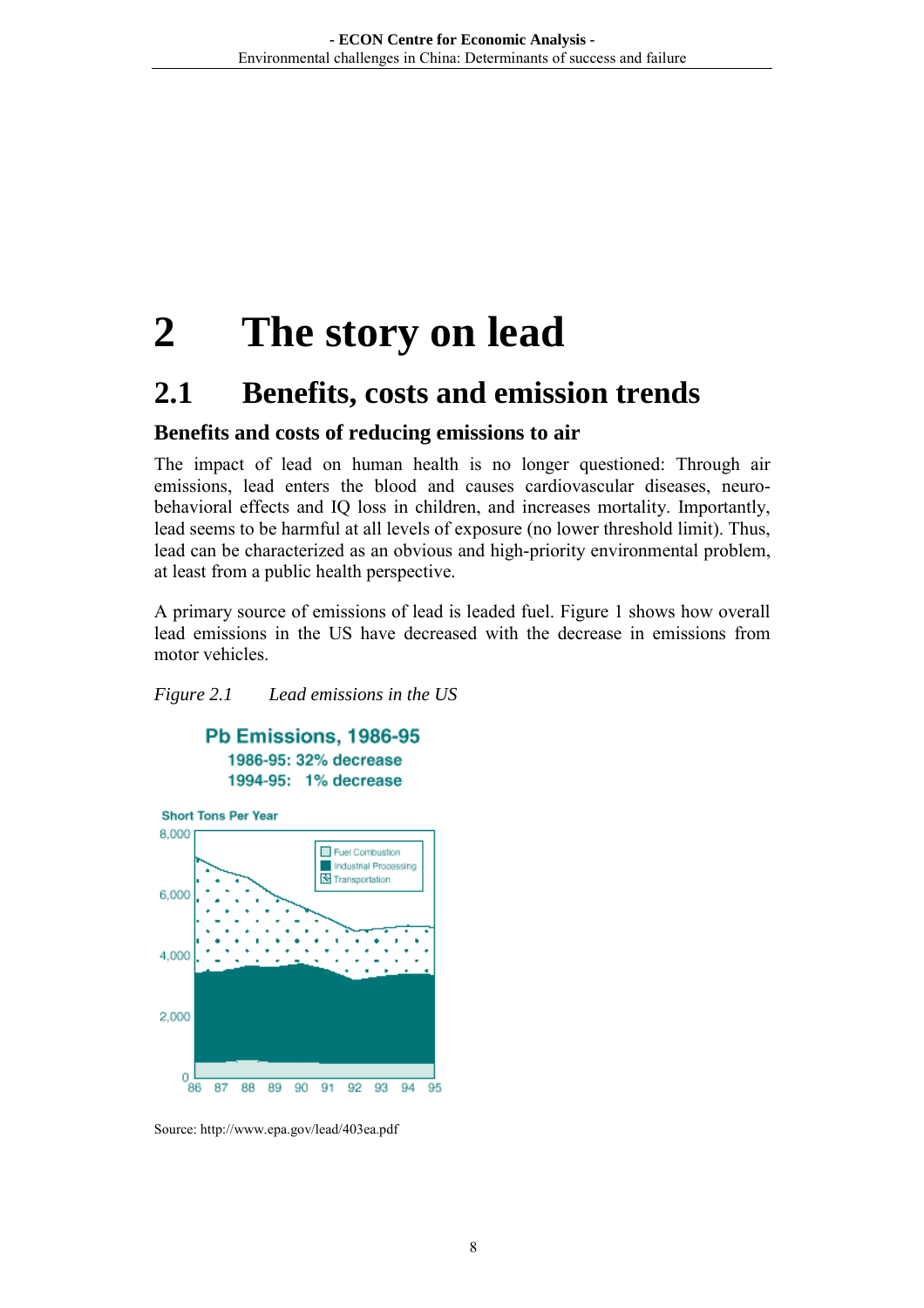Due to evidence that gasoline was a major source of lead emissions, developed countries decided to limit lead contents. After the EU reduced the limit on the maximum allowed level of lead to 0.15 g/l in 1986, urban air lead levels in London were halved in the course of just a few months (Wilkinson, 1999). Introducing unleaded fuel was the subsequent step, and studies were undertaken in England to measure the decrease in blood lead levels. One study found that compared to the period before unleaded fuel had been introduced, blood lead concentrations had fallen by up to 80 percent in British children (Wilkinson, 1999).

There is a general consensus that the benefit-cost ratio for eliminating lead from gasoline is overwhelmingly positive. In the US, the benefits have been estimated to outweigh costs more than 10 times (Lovei, 1998). Furthermore, with the exception of the fairly large capital investments upfront in gasoline pumps, the switch can be implemented at modest costs (USD 0.01-0.03 per liter) (OECD/UNEP, 1999). In fact, many argue that switching to unleaded fuel pays off even if environmental concerns are not taken into consideration, since cars running on unleaded fuel require much less maintenance than those running on leaded gasoline. Finally, the technical aspects of switching to unleaded fuel are easy to understand, making the policy easy to implement.

Note, however, that the success of different countries in introducing unleaded fuel depends on certain features of their vehicle fleet: For one, a slow turnover slows down the process of adopting the new fuel type. Similarly, introducing unleaded fuel before introducing catalytic converters (that require unleaded fuel) takes away one of the incentives to switch. However, as we will see, despite both of these conditions being present in China, the country managed to go through with the policy quickly and efficiently.

#### **The change in emissions of lead over time in China**

Ambient levels of lead is not systematically monitored in China and the trends are not known (World Bank, 2001). Thus, the evidence that lead emissions are significant and constitute a problem in China is limited to isolated studies and estimates. For instance, SEPA estimates that in the 1980s, approximately 15,000 tons of lead were discharged into air and water (SEPA, 2001). Some research has been done on the sources for these emissions: Researchers estimated that in 1997, 65 percent of the lead in Beijing's air came from gasoline<sup>4</sup>. Finally, as we refer to in the next section, some studies were undertaken of the health effects of lead on Chinese children. Thus, it is probably safe to say that despite the lack of systematic data, Chinese authorities have known about the problem and have been forced to act in order to control emissions.

<sup>4</sup> From http://www.usembassy-china.org.cn/english/sandt/leaddoc.htm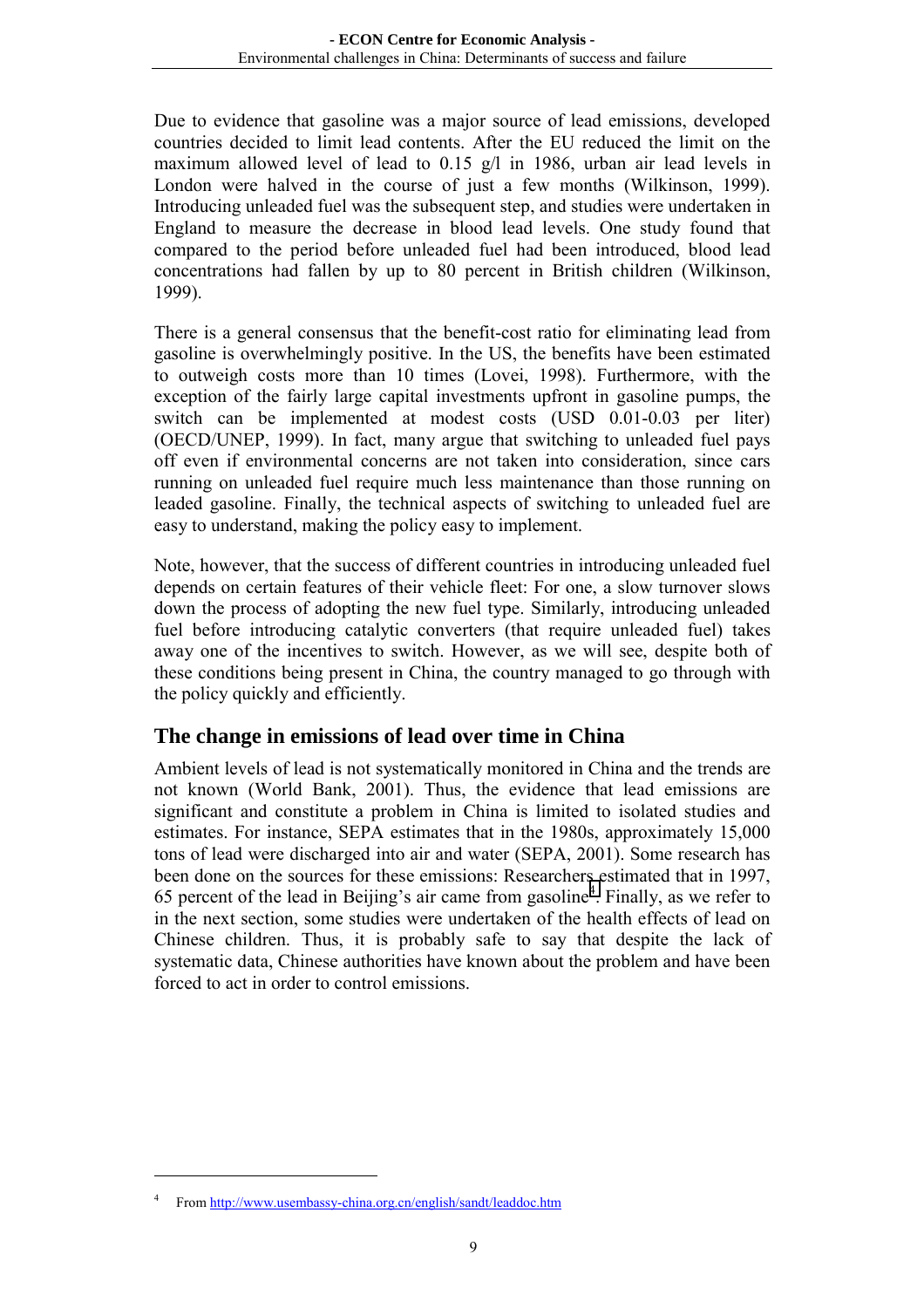## <span id="page-12-0"></span>**2.2 Regulatory developments**

#### **The origin: Developments at China Petro-chem**

In Western countries, the dangers of lead emissions became evident in the 1970s and 1980s, and spurred research into the possibilities of reducing lead levels in gasoline. China followed with a few years lag. The first sign that China was concerned with lead emissions came in the  $6<sup>th</sup>$  five year plan (1981-85). In this plan, the company China Petro-Chem organized a "key program on fuels and lubrication oils". The motivation for this program is not known to us, but scientific evidence and developments taking place in other countries probably showed the company and Chinese authorities where the wind was blowing. The program would probably not have been implemented unless the company anticipated a demand for e.g. unleaded fuel, and it is likely that somebody in the policy environment informed the company of the new directions in the government's fuel program. During the  $8<sup>th</sup>$  five year plan (1991-95) China Petro-Chem put forward a suggestion to increase the share of unleaded gasoline in total gasoline sales. This suggestion was reflected in the Revision of the Air Pollution Control and Prevention Law that the National People's Congress passed in 1995. Article 38 of the revision stipulates that the state should encourage and support the production and utilization of high-grade unleaded gasoline and limit that of leaded gasoline. The revision of the law gave the efforts to reduce leaded fuel a backing in a high-level authority. This is important in a country like China where the vertical line of responsibility is very strong.

Foreign authorities also involved themselves in this process: The World Bank has called for the complete phaseout of lead in gasoline in developing countries, and the US EPA actively got involved by sponsoring a workshop in Beijing that took place in October 1995. The workshop provided recommendations to the Chinese government on fuels, leaded gasoline phaseout, emissions controls, and transportation planning. According to the EPA, their cooperation has been instrumental in China's adoption of legislation calling for the phaseout of lead in gasoline. EPA has continued to work closely with SEPA and other organizations on implementing regulations, and organizing training workshops on mobile sources control and lead phaseout<sup>5</sup>.

Although developments were taking place before, it is 1997 that turned out to be the watershed year in China's efforts to control lead emissions. That year, Chinese media provided reports that lead poisoning was a serious health problem that needed to be studied thoroughly. In the same year, a health news magazine (Jiankang Bao) reported that 70 percent of Beijing's children had lead levels exceeding the standard set by the First World Child Lead Poisoning Prevention Conference (http://www.usembassy-china.org.cn/english/sandt/leaddoc.htm). Also in 1997, a symposium sponsored by SEPA, the US EPA, the World Bank, and the WHO, General Motors and other car manufacturers, was organized in Shanghai to discuss and debate whether and how to eliminate lead from gasoline. It is noteworthy that only one year later, Chinese authorities implemented their push for phasing out leaded gasoline.

<sup>5</sup> From http://www.epa.gov/oia/prchina.htm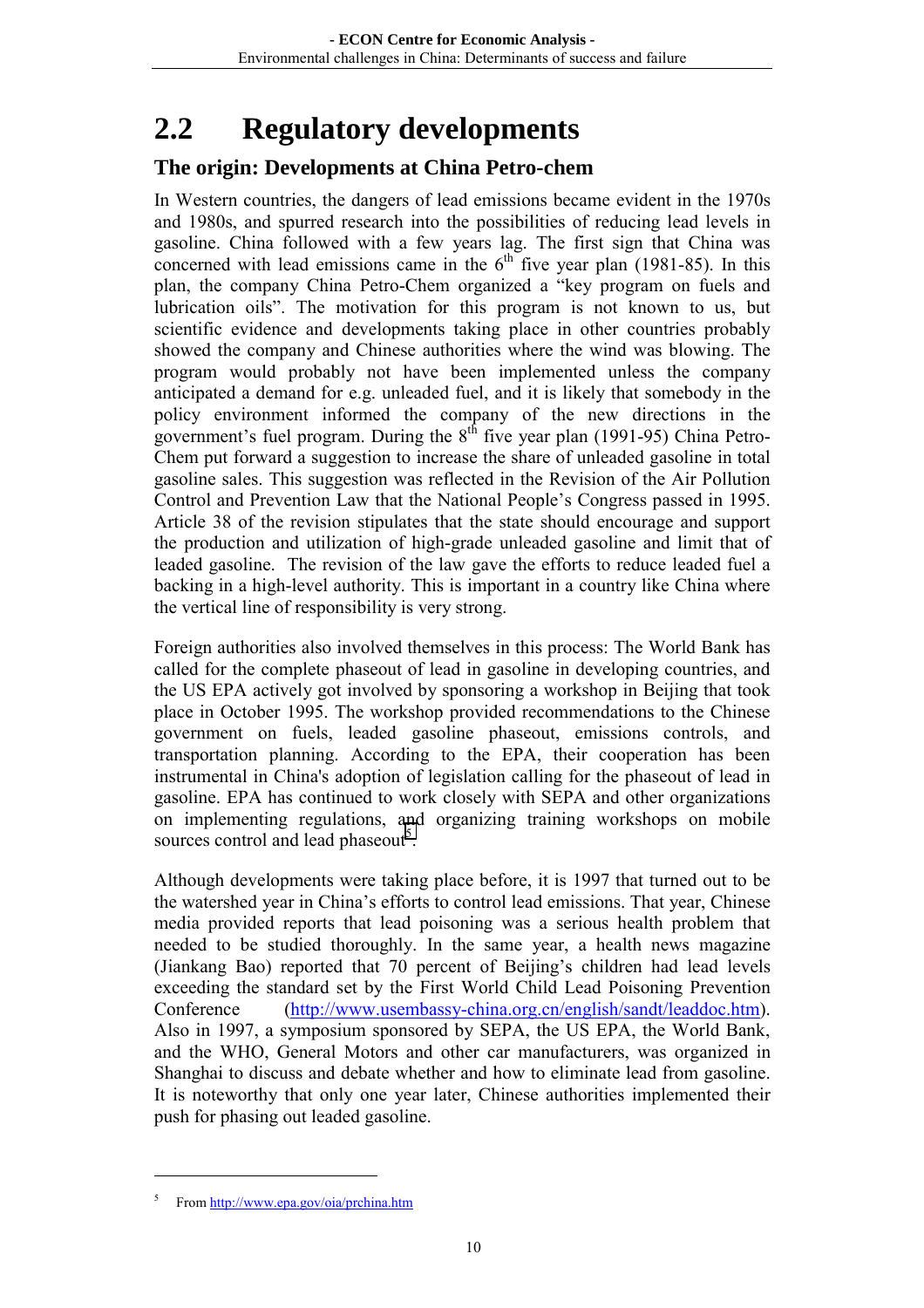#### **The phase-out program: The State Council and SEPA**

In order to carry out the policy measure of phasing out lead, the State Council undertook efforts on several fronts:

- SEPA was asked to draft the formal regulation that would eliminate leaded gasoline by the year 2000. (SEPA, 2001). SEPA was also asked to organize the 12 ministries that would be affected by the measure in order to establish a National Coordinating Team for the Elimination of Leaded Gasoline. SEPA's role was strengthened after it took on responsibility for controlling vehicle emissions in 1998 (ERM, 1998).
- Subsequent to the conference in 1997, a vehicle industry policy was issued that required all new cars to be able to run on unleaded gasoline (or diesel if more than 5 tons) from 2000.
- An important industrial policy instrument in China is to close down inefficient factories. As part of the program "Close Down of 15 Kinds of Small Scale factories" issued by the State Council in 1997 and 1998, 3849 lead/zinc mining enterprises were closed down. (We discuss this and related policies later).
- In 1997, the Beijing Municipal Government issued a notification that the sale of leaded gasoline would be prohibited from 1998. Similar notifications were made in Guangzhou and Shanghai. It is a common procedure in Chinese environmental politics to try out new regulations in a few select sites before they become national regulations.
- Gasoline in China is sold at approximate U.S. prices. During the phase out trials, the price of unleaded gasoline was subsidized to match that of leaded gasoline.

After these trials and preliminary developments, in September 1998 the State Council issued the regulation that phased out lead at a national level. Called *Notification on the deadline of production, sales and consumption of leaded gasoline* it required the whole nation to stop producing leaded gasoline from January 1, 2000, to stop selling leaded gasoline from July 1, 2000 and to stop producing vehicles using leaded gasoline from July 1.

#### **Enforcement**

All evidence indicates that the measures to phase out leaded fuel have been complied with in general. The regulation reportedly did not meet much resistance from vehicle owners (who, after all, did not have to pay more for the gasoline), nor from gasoline retailers (http://www.usembassy-china.org.cn/english/sandt/ leaddoc.htm). However, it has been pointed out that some vehicle owners have been complacent and waited until an inspection before making the necessary changes. This attitude is not particular to leaded fuel or to China, and may be expected to become less widespread as enforcement increases and environmental consciousness in the Chinese society develops. Although enforcement may be a weak point in Chinese environmental politics in general (we will get back to this later), laws exist at least in theory for how to prosecute those not complying with lead standards: When the ban on the sale of leaded fuel was introduced in Guangzhou, local authorities mandated that any petrol station found to be selling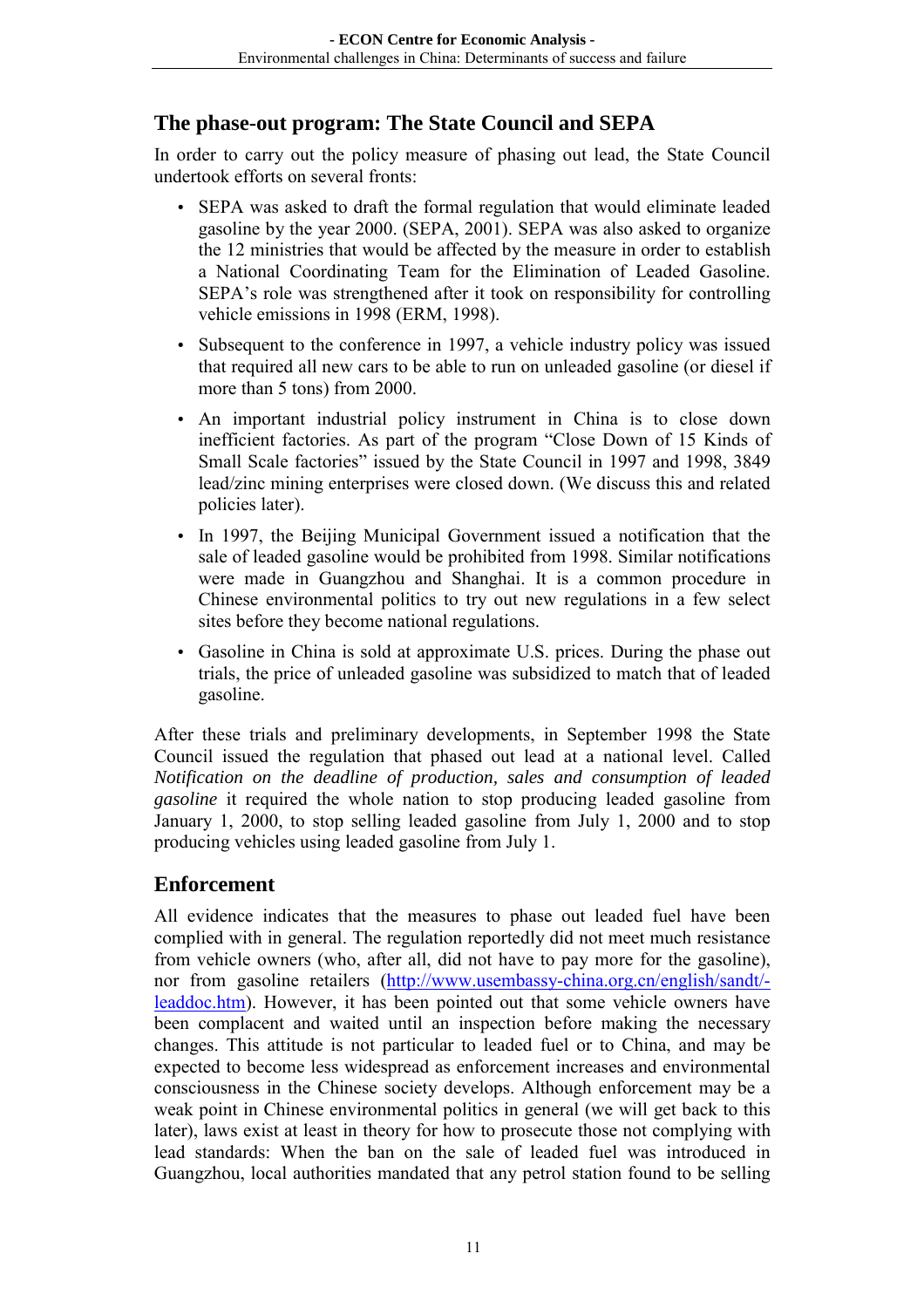<span id="page-14-0"></span>leaded gasoline face a fine of RMB 10 000, and that the leaded fuel was to be confiscated (ERM, 1998).

### **2.3 Why a rapid phase out of lead emissions?**

The phasing out of leaded gasoline in China can be said to have been a success. Once the authorities had decided to go ahead with the policy, it was implemented and complied with quickly. SEPA (2001) states that "at all levels, especially in big cities, great importance has been attached to vehicle emission problems" (pp.61) and that standards are becoming increasingly stricter. The success of this policy can be traced to several factors:

One is related to the costs and the benefits of the measure. As previously noted, the general consensus is that the benefits of phasing out leaded fuel well outweigh the costs of doing so. In the Chinese context, domestic costs and domestic abilities were key: The breakthrough in controlling lead emissions from cars came when domestic producers reported their ability to produce the unleaded fuel on the one hand and vehicles able to run on such fuel on the other.

Another reason is related to the fact that emissions of lead were largely concentrated in a single source; gasoline. This made the problem tractable and policies more manageable. It was also significant that the largest part of the car fleet consisted of trucks and buses that used low-octane, no-lead gasoline. Thus, the switch only concerned private cars and the operation was consequently smaller in nature. The concentrated nature of the source probably also contributed to the authorities' success in implementing what amounted to a traditional command-and-control policy. It is clear from the way in which policies developed that even in a "simple" case like this, reaching an agreement and carrying out policies is a very complicated process in the Chinese context.

Third, China adopted a learning-by-doing approach by having certain cities pilot the switch to unleaded gasoline (Beijing, Shanghai, Nanjing and Guangzhou). There is general agreement about the importance of the pilot program for the policy's successful implementation and that one of the main drivers in accelerating the speed with which the change took place was the successful experience of these larger cities. It is also important to point out that, due to the poor state of the road infrastructure at that time, the car fleet was mainly clustered around the provincial capitals. This again may have made the policy easier to carry out.

Fourth, and related to the above point, the phase-out may have benefited from the dirigiste nature of the Chinese economy. Imposing a no-lead policy on the production of gasoline was simplified given that the oil refining industry is centrally planned (80 percent of all gasoline in China is produced by Sinopac).

Fifth, the coordination of 12 ministries into the National Coordinating Team for the Elimination of Leaded Gasoline probably was an important policy development. A general feature of policy making is that it is difficult for different ministries to agree on policies with environmental implications, and to collaborate in the implementation of these. This is a problem in most countries but especially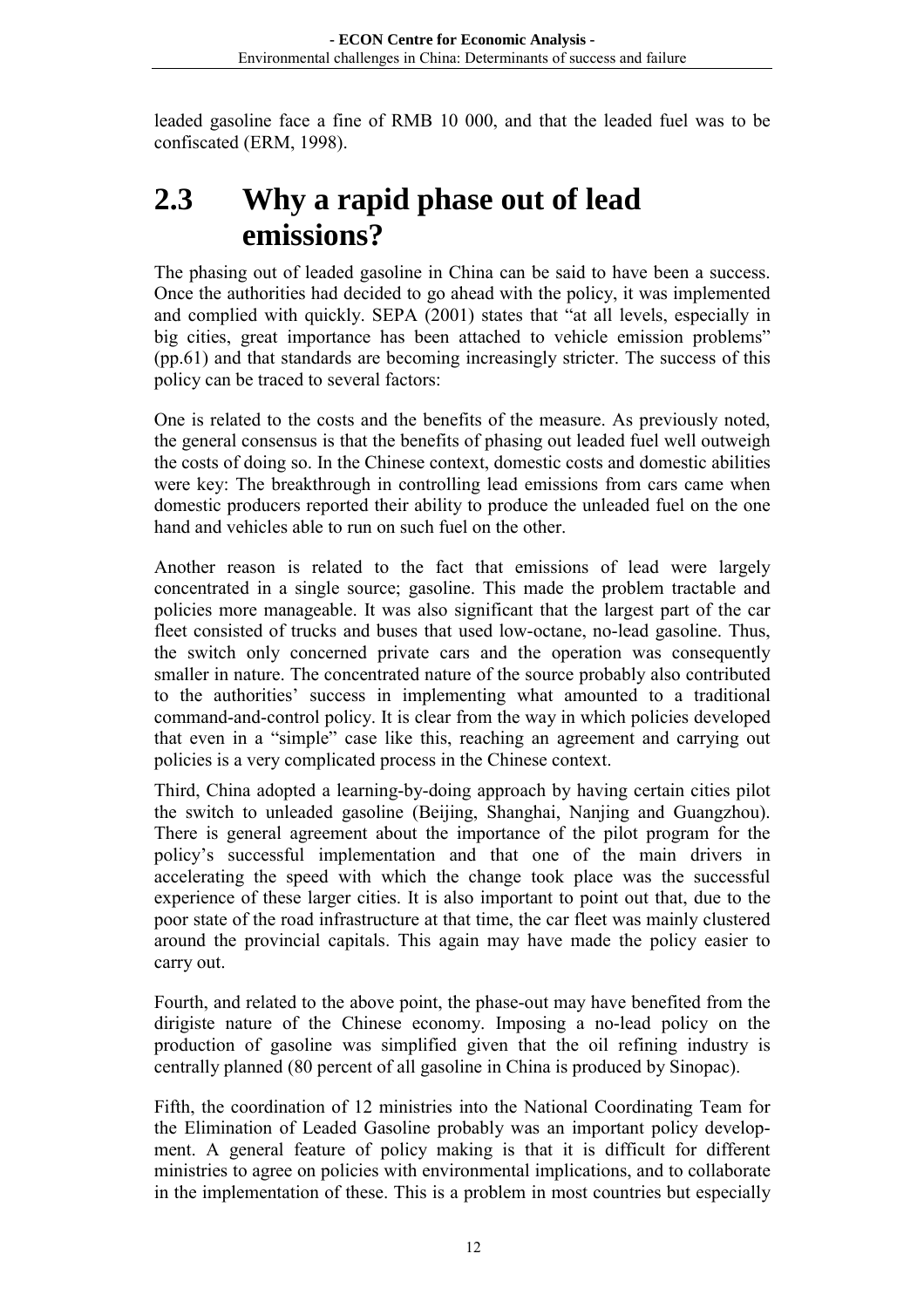pronounced in China. It is probable that the effort to involve all relevant decision makers helped make this a success story.

Finally, the example of other countries must be said to have been important. The fact that richer countries in Europe and the US led the way in phasing out lead probably served as an inspiration, and if not, at least it helped push down costs and relay information about the benefits of a lead phase-out in China. In fact, Japan was the first in achieving a phase-out of gasoline (in 1980). Germany, the US and other countries followed in the mid-1990s. China was probably also able to go through the phase-out more quickly because they could learn from the mistakes made previously in Europe and the US: It took the Chinese four years to do what the US had spent 10 years achieving.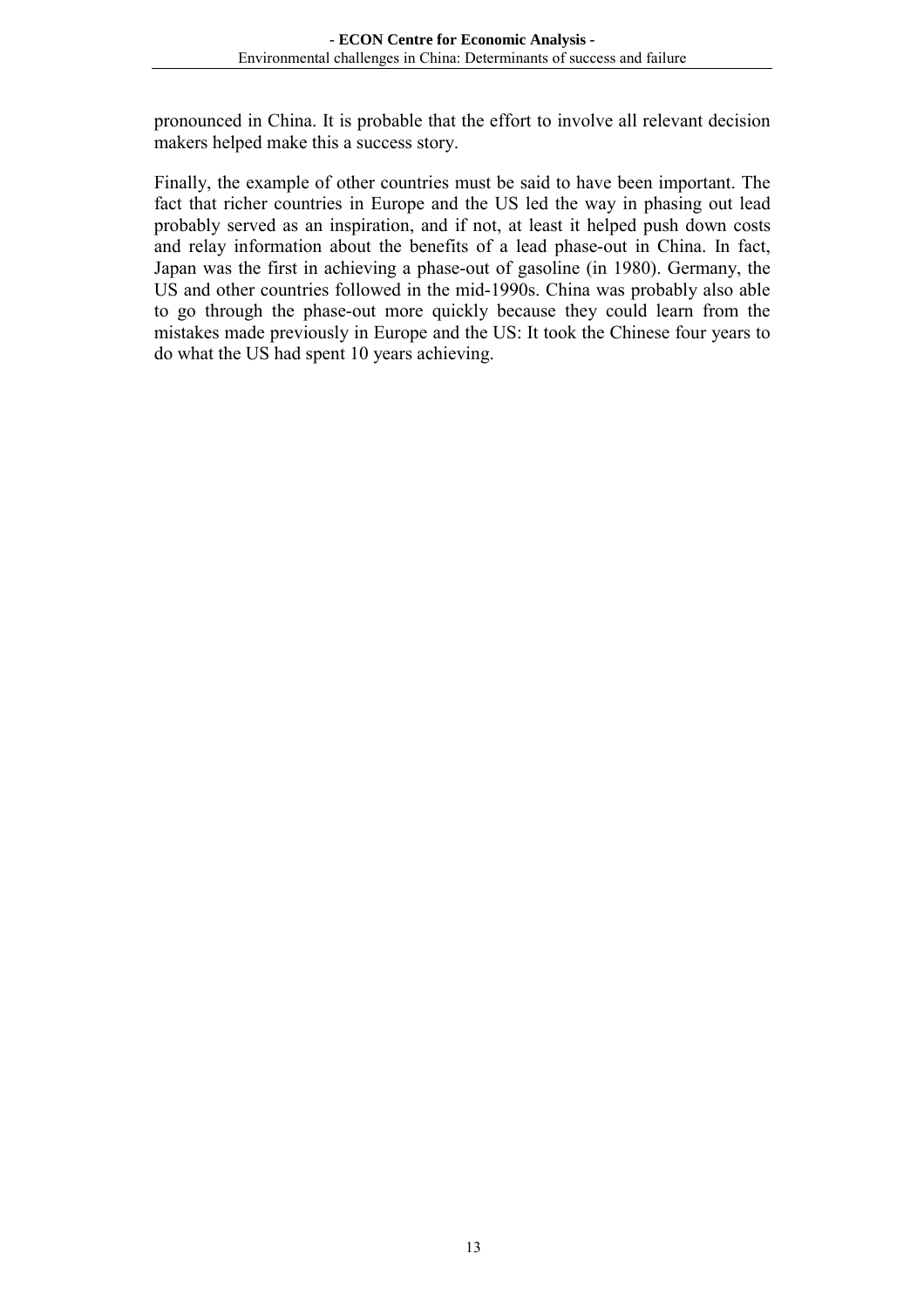# <span id="page-16-0"></span>**3 Urban Air Pollution**

In this section we discuss urban air pollution as expressed by concentrations of  $SO<sub>2</sub>$  and PM<sub>10</sub>. These are representative of urban air pollution problems anywhere in the world and are the most serious urban health threats in China (World Bank, 2001). However, nuances exist between the two in terms of their trend in emissions and the policy responses they have provoked. These nuances will be pointed out in the text when appropriate.

## **3.1 Benefits, Costs and emission trends**

#### **Benefits and Costs of reducing air emissions**

 $\overline{a}$ 

Emissions of  $SO<sub>2</sub>$  and the related problem of acid rain are issues that have received a lot of attention in the Western world in the past 20 years. As with pollution more generally, China and other developing nations have only recently put the problem on their agenda. This is partly due to the fact that  $SO_2$  pollution tends to mimic the course of a country's economy: only as it grows do these emissions become noticeable. In fact,  $SO_2$  emissions related to income tend to follow the *environmental Kuznet's curve*, with emissions first increasing and then decreasing as GDP per capita increases. Some studies estimate maximum emissions to occur at a GDP per capita of USD 1,200 (World Bank, 1992), others estimate the peak at USD  $4000$  (Grossman and Krueger, 1995)<sup>6</sup>. It is believed, however, that China has managed to turn the trend already, and that sulfur emissions have been decreasing since the mid 1990s (Nygard, 2000).

Particulates, whether measured as TSP or the finer  $PM_{10}$ , is a more recent item on the policy agenda, both in China and elsewhere, and peaks at a higher level of GDP/capita. It is a serious form of air pollution in China. Thus, it is expected to increasingly become the focus of environmental authorities, especially in the big cities in China. In fact, SEPA (2001) proposes to shift the focus of air pollution to  $PM<sub>10</sub>$ , both in terms of regular measurements and control on emissions.

The aims of this section are to describe China's experience with  $SO_2$  and  $PM_{10}$ emissions and to assess the success with which it is dealing with the problem.

<sup>6</sup> Note, however, that in a recent paper by Stern & Common (2001), sulfur emissions are shown to have a much higher turning point when non-OECD countries are included in the sample and that the global emissions-income relationship essentially is monotonic.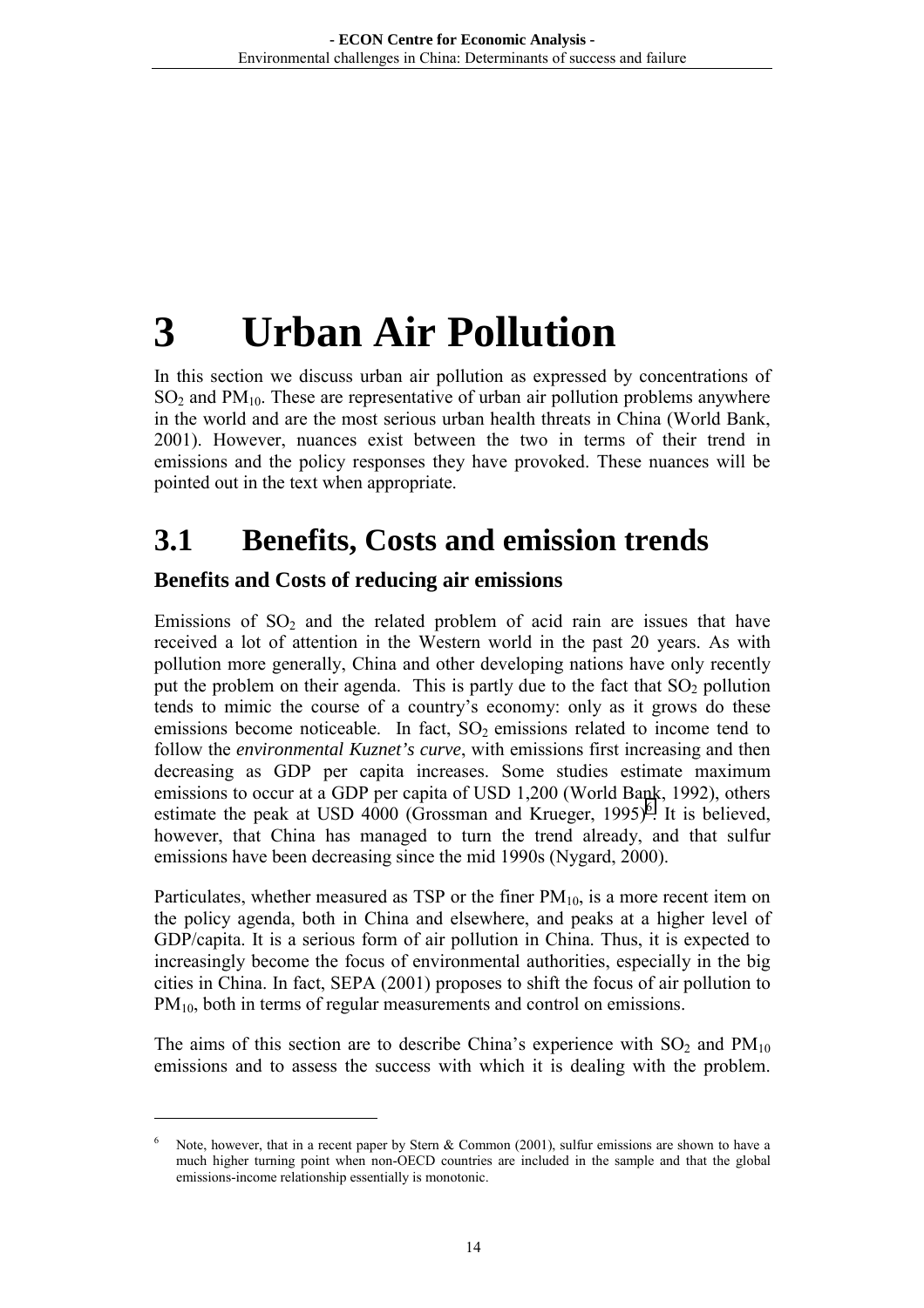Please note that we here limit our discussion to the urban dimension of  $SO<sub>2</sub>$  (and particle) emissions. That is, we look at urban sources and the effect on the urban population, and exclude  $SO<sub>2</sub>$  emissions more generally as well as the problem of acid rain. This is due to our wish to focus our discussion on urban air pollution<sup>7</sup>. Also note that of the two,  $SO_2$  emissions receive relatively more attention in this paper, simply because more information is available.

Both  $PM_{10}$  and  $SO_2$  emissions in China are costly in terms of their effect on human health. How costly is highly uncertain. According to one estimate, 4000 people in Beijing die annually from respiratory diseases related to  $SO<sub>2</sub>$  emissions. The corresponding numbers for Chongqing and Shanghai are 4000 and 1000 respectively. (See e.g., Dasgupta, Wang and Wheeler, 1997). A number of studies, both at the macro (e.g.,World Bank, 1997) and micro level (e.g., Aarhus et al., 1999; Aunan et al 2002) estimate the benefits of  $SO<sub>2</sub>$  and  $PM<sub>10</sub>$  reduction in China to far outweigh the costs.

#### **The Change in air quality and emissions over time in China**

When commenting on the Year 2000 State of the Environment report, Environment Minister Xie Zhenhua said that "the trend of worsening environmental pollution in China has been "basically" brought under control"<sup>8</sup>. This guarded statement illustrates both the progress and the remaining challenges of Chinese air pollution polity.  $SO_2$  is a good example: Overall,  $SO_2$  levels in China have been reduced since 1995. Furthermore, the number of cities whose annual average  $SO<sub>2</sub>$  concentrations exceed national Class 2 standards decreased from 39 to 28 percent between 1990 and 1999. However,  $SO_2$  emissions overall have increased 3.8 percent relative to 1991 levels, and the problem is far from solved (SEPA 2001). For instance, air quality is getting worse in many small cities and counties of China. To quote SEPA (2001): "The industrial enterprises in rural areas, especially those of raw material production, have brought the air pollution to areas that have little air pollution before."

Considerable doubt exists over the reliability of Chinese  $SO<sub>2</sub>$  (and TSP) emission data. For instance, Aunan et al. (2002) have examined  $SO_2$  emissions in Shanxi province, China's main coal producing province and a major source of its  $SO<sub>2</sub>$ emissions. Official figures (NBS, 1999, 2000) put Shanxi industrial  $SO_2$  pollution at 700 000 tons in 1997, and 1.1 million tons in 1998. This in itself is suspicious. According to Aunan et al. however, average Shanxi emissions for the years 1995- 1997 is better put at 1.5 million tons with a constant trend. This is 40 per cent larger than the official 1998 figure and 115 per cent larger than the official 1997 figure. In informal conversations some observers express doubt that actual emissions are as small as SEPA claims them to be since SEPA is the center of administrative reporting as opposed to technical reporting, which we interpret to mean outsider versus insider reporting. We have also heard the claim that the

<sup>7</sup> The problem of acid rain resulting from  $SO<sub>2</sub>$  emissions from power plants has a regional and even international dimension (although less so in China: 90 percent of acid rain produced in China is believed to remain within China (Angell, 2000)): the cause of the problem and its impacts may be geographically dispersed and thus introduce us to a whole different set of issues. We return to regional issues when we discuss ground-level ozone below.

<sup>8</sup> From China's Year 2000 "State of the environment" report (U.S. Embassy, 2001).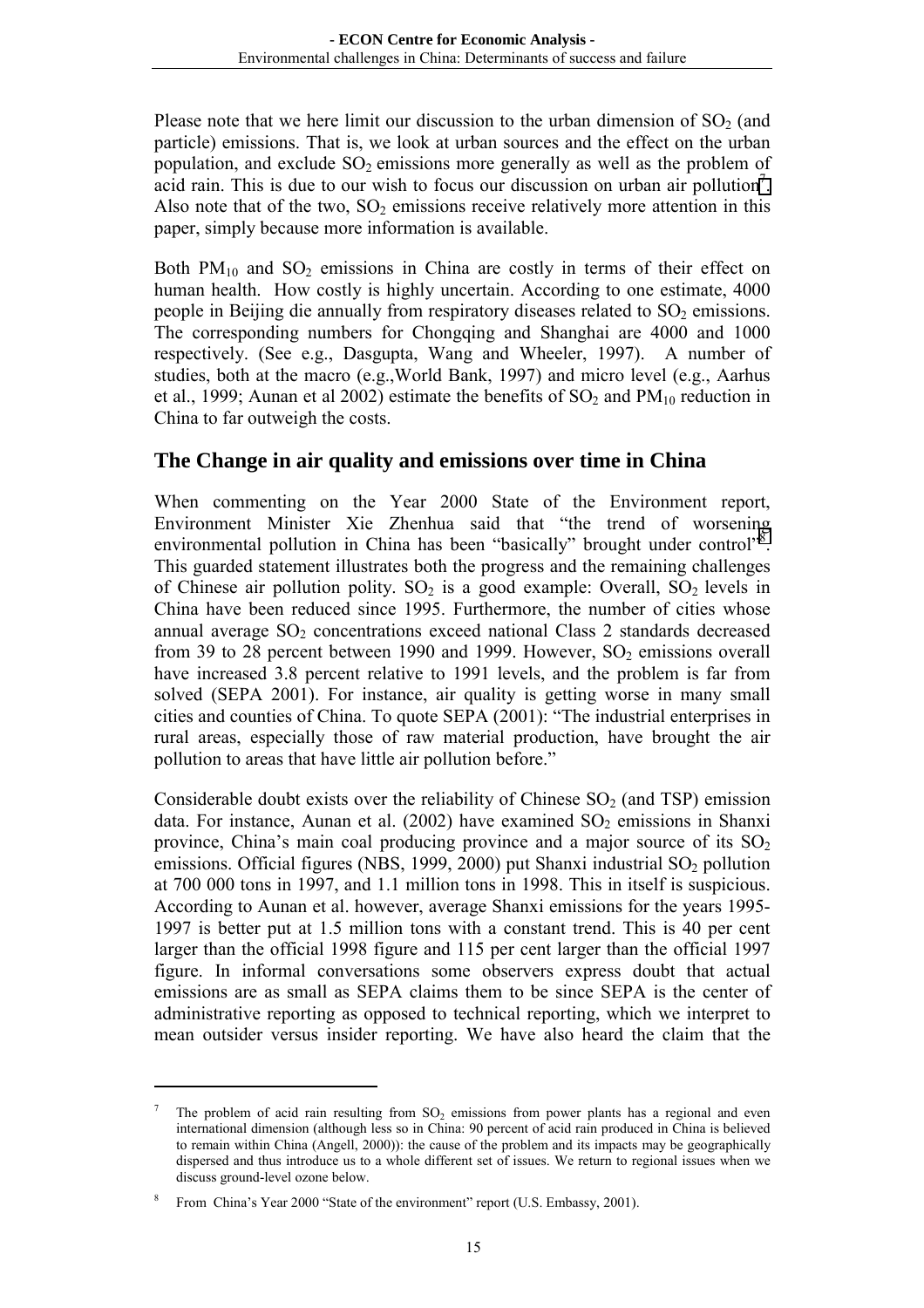emission reductions coincide with a change in base of the Chinese  $SO<sub>2</sub>$  levy from marginal to total emissions. A similar doubt surrounds figures for other pollutants such as carbon dioxide<sup>9</sup>.



*Figure 3.1* Trends in SO<sub>2</sub> concentration in urban air

Source: Adapted from SEPA (2001), which cites China National Environmental Monitoring Center (NAMS). Note that the figure shows an average of large and medium/small cities. The concentration in large cities is on average double that of this graph (SEPA, 2001 table 1.7)

When it comes to particles, a problem is that systematic data for  $PM_{10}$  do not exist. However, based on correlations between  $PM_{10}$  and TSP (a broader measure of particulates, and one that is less harmful to human health), one has been able to determine that  $PM_{10}$  is the most important air pollutant in China, both in terms of frequency and range of violations of national standards (World Bank, 2001).

Measurements of TSP (often in terms of "soot" and "dust") are more common than those of  $PM_{10}$ . The average concentration of TSP decreased by around 30 percent in the 1990s, and SEPA (2001) claims to have "reduced significantly" the problem. However, many cities still suffer from serious particulate pollution: In 1998, the annual average concentration of TSP in urban districts of Beijing exceeded Class 2 of the National Standards for Air Quality by 89%. The fact of the matter is that particle matter is still a largely uncontrolled pollutant.

<sup>9</sup> Reports that China's energy output has fallen 17 percent since 1996, while GDP grew 36 percent, and that energy efficiency has been increased by 50 percent have been questioned. In the July 27, 2001 issue, Beijing Environment, Science, and Technology Update reports that "there is good reason to believe that the reported energy efficiency gains have been greatly exaggerated". The Update claims that Chinese official statistics are "notoriously unreliable and subject to political manipulation at all levels". IEA officials claim that the fall in total energy production is closer to 5-8 percent since 1996.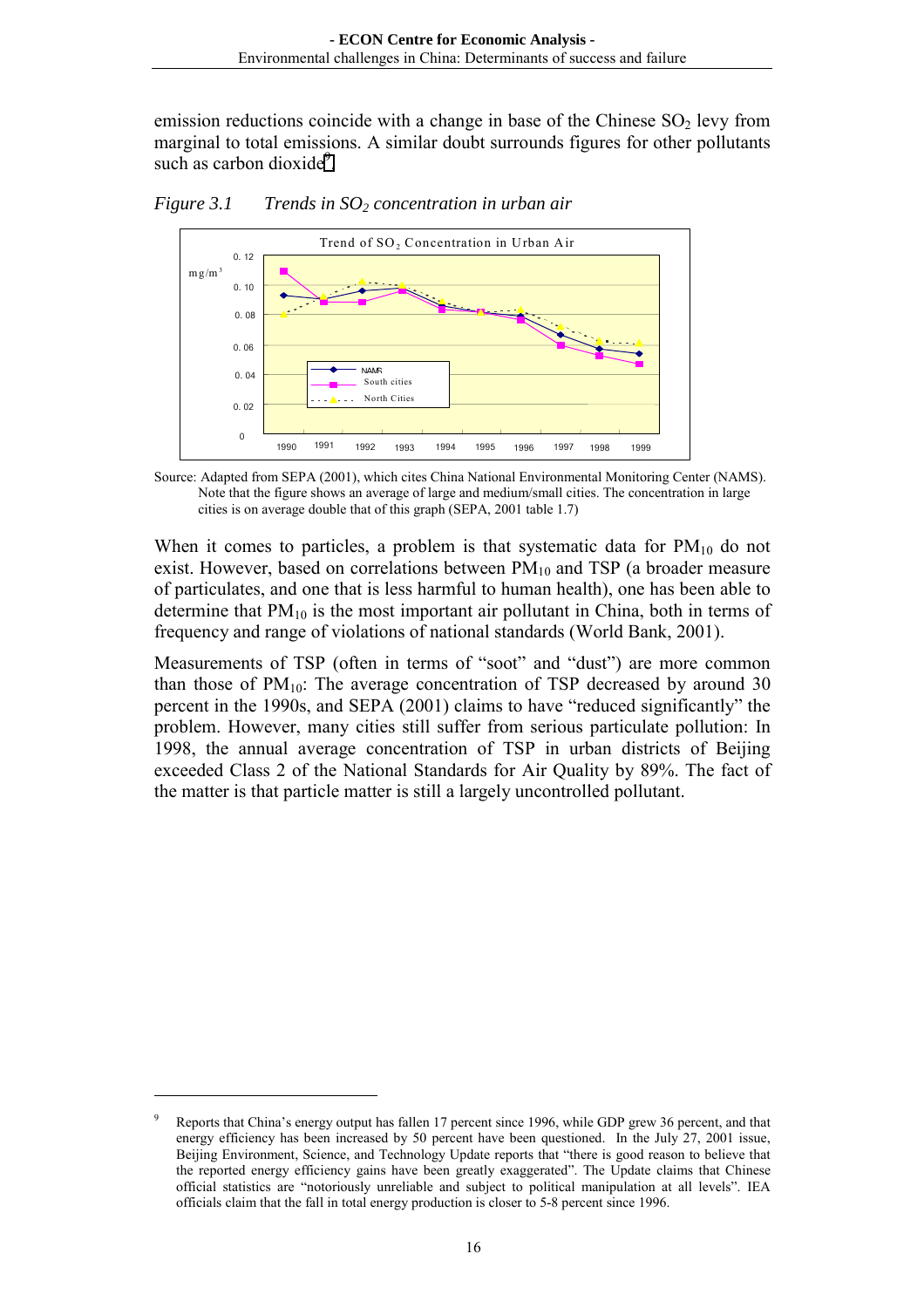<span id="page-19-0"></span>*Figure 3.2 Trends in TSP concentrations in urban air* 



Source: Adapted from SEPA (2001), which cites China Environmental Monitoring Center (NAMS). As for SO<sub>2</sub> the figure shows an average for large and small cities, but this time the difference is not that large.

By international standards China's experience with particulates is worrisome: According to the WHO, in 1995 five Chinese cities were on the top-ten list of cities with the worst  $TSP$  pollution<sup>10</sup>. The trend is equally disturbing: whereas TSP levels in e.g. Mexico City are decreasing, albeit slowly, they are on the increase in many Chinese cities $11$ .

### **3.2 Regulatory Developments**

Since particle matter is largely uncontrolled, we focus in this section on the driving forces behind the attempts at controlling  $SO<sub>2</sub>$  concentrations.

#### The origin of  $SO<sub>2</sub>$  regulation:

When  $SO<sub>2</sub>$  emissions were recognized in China the scientific community in Europe and the US had already recognized the problem and knowledge was spreading quickly. Heated public debates regarding acid rain and international responsibility were taking place in the media worldwide. Thus, one can say that the impetus to controlling this pollutant came from a combination of the international recognition of  $SO<sub>2</sub>$  emissions as a serious pollution problem and the growing local realization that China's population was beginning to suffer from it.

#### The measures to control SO<sub>2</sub>:

 $\overline{a}$ 

The policy to control  $SO_2$  in China consists of specific measures that are embedded in a legal and institutional policy framework. Three important aspects of the policy framework are the following:

1. The first air pollution control law went into effect in 1987, and a trial system for levy collection in two provinces was approved in 1992. However,  $SO_2$  emissions were only comprehensively dealt with in the plan for Total Emissions Control of Major Pollutant Discharge (TEC). TEC was approved by the State Council in 1996, and established

<sup>10</sup> From http://www.usembassy-china.org.cn/english/sandt/index.html

<sup>11</sup> From http://www.who.int/environmental\_information/Air/Guidelines/Chapter2.htm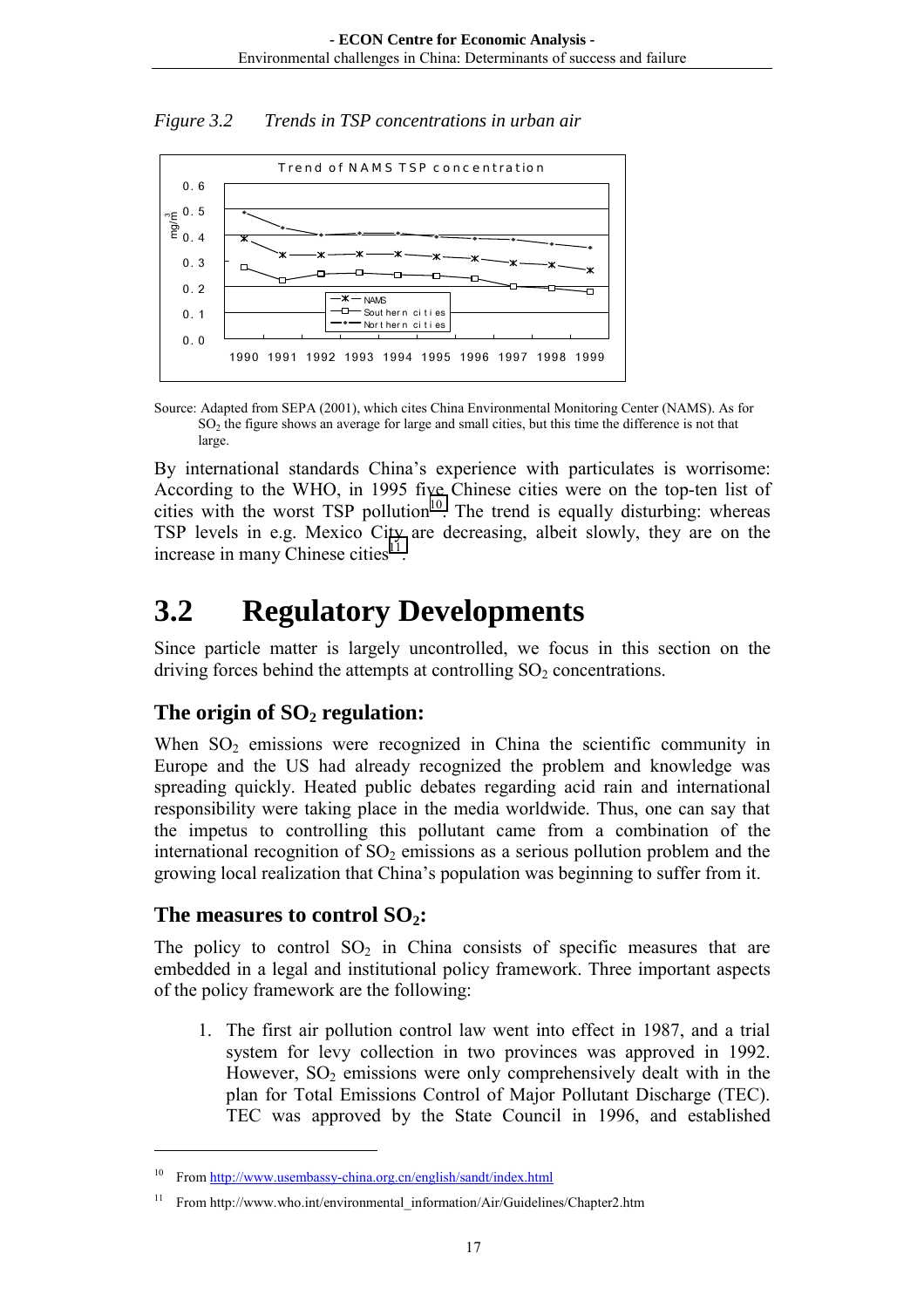nationwide goals for the control of major pollutants by the year 2000 (e.g., ECON, 1999). TEC changed regulatory focus from concentrationbased control (i.e. concentration in the waste stream) to mass-based control.

- 2. The amended Air Pollution Prevention Law was passed in April 2000. This law incorporates goals on the reduction of  $SO<sub>2</sub>$  emissions, including total volume control for each province (SEPA, 2001). Approval is not to be given to any new coal-mining project, and for existing mines, depending on the sulfur content in the coal, some are to be closed down while others are to limit their production. Furthermore, desulfurization facilities are to be installed, or the coal has to be washed to lower the sulfur content.
- 3. Another policy that aims to curb  $SO_2$  emissions is the Program for Acid Rain and Sulfur Dioxide Control Zones. Under this program the 11.4 percent of Chinese territory that is responsible for 60 percent of  $SO<sub>2</sub>$ emissions, have been designated as control zones for acid rain and SO<sub>2</sub>. The target for these zones is to reduce their  $SO_2$  emissions to 1990 levels by  $2010^{12}$ .

The measures taken with the support of this framework include the following, from the general to the specific:

- *Restructuring and general technological upgrading.* There is no doubt that general technological upgrading has been the major cause of reductions in  $SO<sub>2</sub>$  emissions in China, and also the major cause of the (smaller) reductions in particle emissions. SEPA (2001) gives ample evidence, some of which we cite here<sup>13</sup>. SEPA distinguishes between three components of the upgrading process:
	- √ One component is industrial restructuring. Six industrial sectors, known as the *dirty sectors*, are responsible for the bulk of coal consumption and thus air pollution in China<sup>14</sup>. Their importance in the Chinese economy decreased from 31 percentage of production in 1993 to 28 percent in 1998. This is a three percentage points, and ten percent decline over just five years.
	- $\sqrt{\ }$  Another, and maybe more important component is technical upgrading within important industries. For instance, the  $SO<sub>2</sub>$  intensity in the power sector declined from 110 tons per million yuan in 1991 to 25 tons in 1998! (note that we do not have access to data quality statements regarding this statistics.) Comparable but less extreme improvements are reported for other industries. In a similar vein, the western part of China, having the least modern technology and the poorest population, bears

<sup>12</sup> From http://www.harbour.sfu.ca/dlam/newsletters/9804.html

<sup>13</sup> For the experience prior to 1993, see Garbaccio, Ho and Jorgenson (1999). Their main thesis is that technological upgrading within industries is the main source of energy efficiency improvements and thus emission improvements until that point. Macro-economic composition effects actually increased emissions in their sample.

<sup>&</sup>lt;sup>14</sup> The six are power, construction materials and non-metallurgical products, black metallurgical and pressing processing, coal mining and selection, chemical materials and products, oil processing, and coke refinery.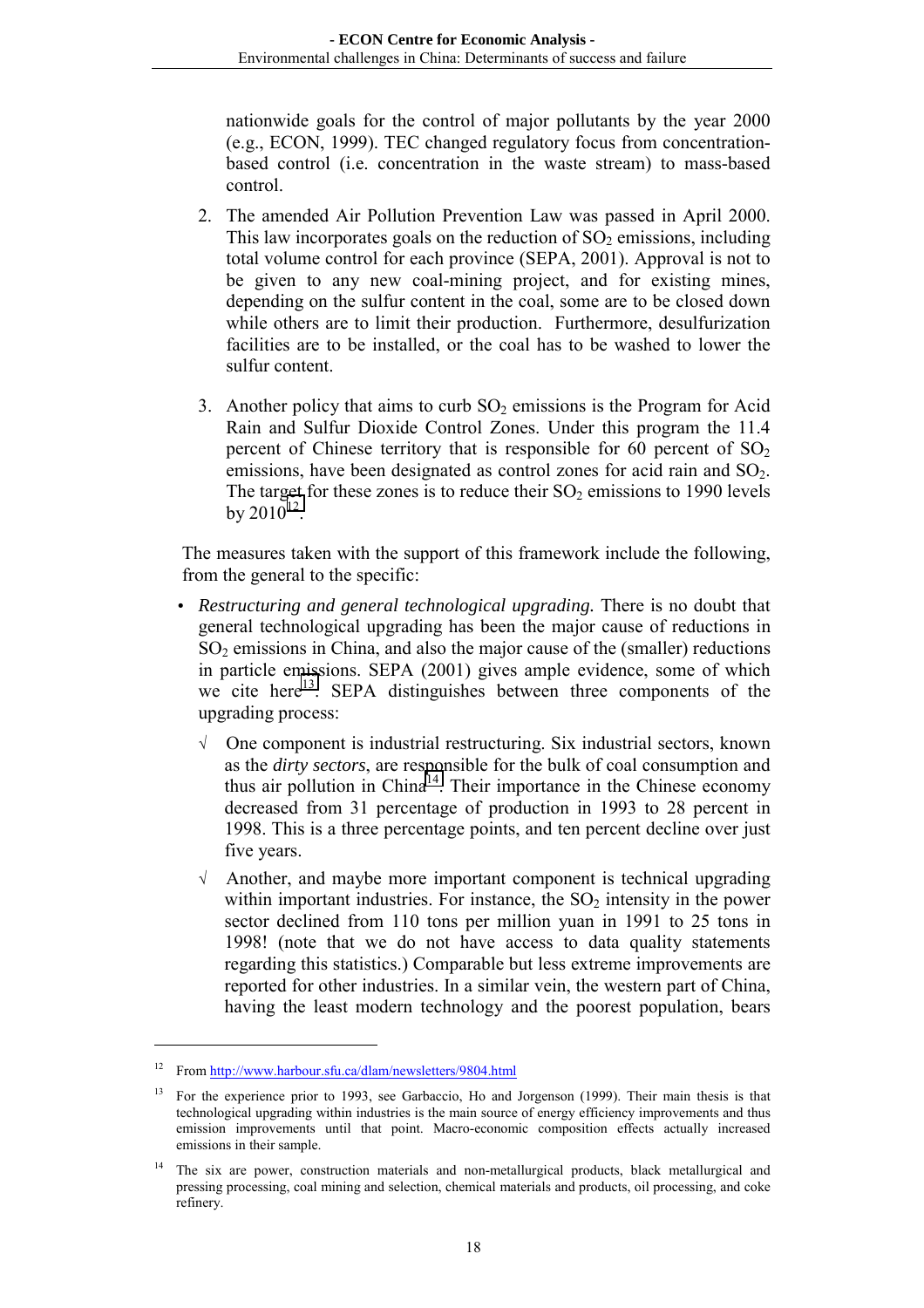more than its proportion of  $SO<sub>2</sub>$  emissions. The richer eastern part bears less than its proportion of emissions.

√ Fuel switch is the third major component. Many of the major cities in China have introduced town gas and electricity instead of coal as the major fuel source of restaurants and urban households. (Some switching to low-sulfur coal has also occurred.) Figure 4 indicates that this policy has been highly successful:



*Figure 3.3* Trends in SO<sub>2</sub> concentrations and town gas access in key cities

Source SEPA (2001). The term "key cities" is not explained in the source.

- *General economic and industrial policies.* The upgrading of technology and industrial restructuring has been part of the general Chinese growth process. In addition, price reform has encouraged energy efficiency: The subsidy on coal was reduced from 37 percent in 1984 to 28 percent in 1995, and has since been further reduced. The subsidy for gasoline was reduced from 55 percent in 1990 to 2 percent in 1995. Things are different for the third part of the package, the introduction of town gas. Town gas requires heavy public investment, an investment that to a large extent has been motivated by environmental concern. This development is therefore not a by-product of the growth process but rather the product of intentional (environmental) policy.
- *Environmental management standards and emission standards.* China released several new emission standards and environmental management standards in 1996, with a warning that enterprises that did not meet the standards by year 2000 would be closed down. Besides, a campaign was launched in 1996 to close down "15 kinds of small scale enterprises" immediately. (The standards and the campaign addressed several environmental discharges besides  $SO<sub>2</sub>$  and TSP). We discuss the implementation of this policy below.
- *The China Trans-Century Green Project Program.* This huge investment program, although not a regulatory measure to control sulfur emissions, has nevertheless had implications for these emissions. It consisted of 1591 environmental projects in the first phase from 1996-2001, and was intended to complement the Total Emission Control program and ensure that targets were met. Most of the projects were sulfur removal projects and wastewater treatment projects. We discuss the implementation of this plan below.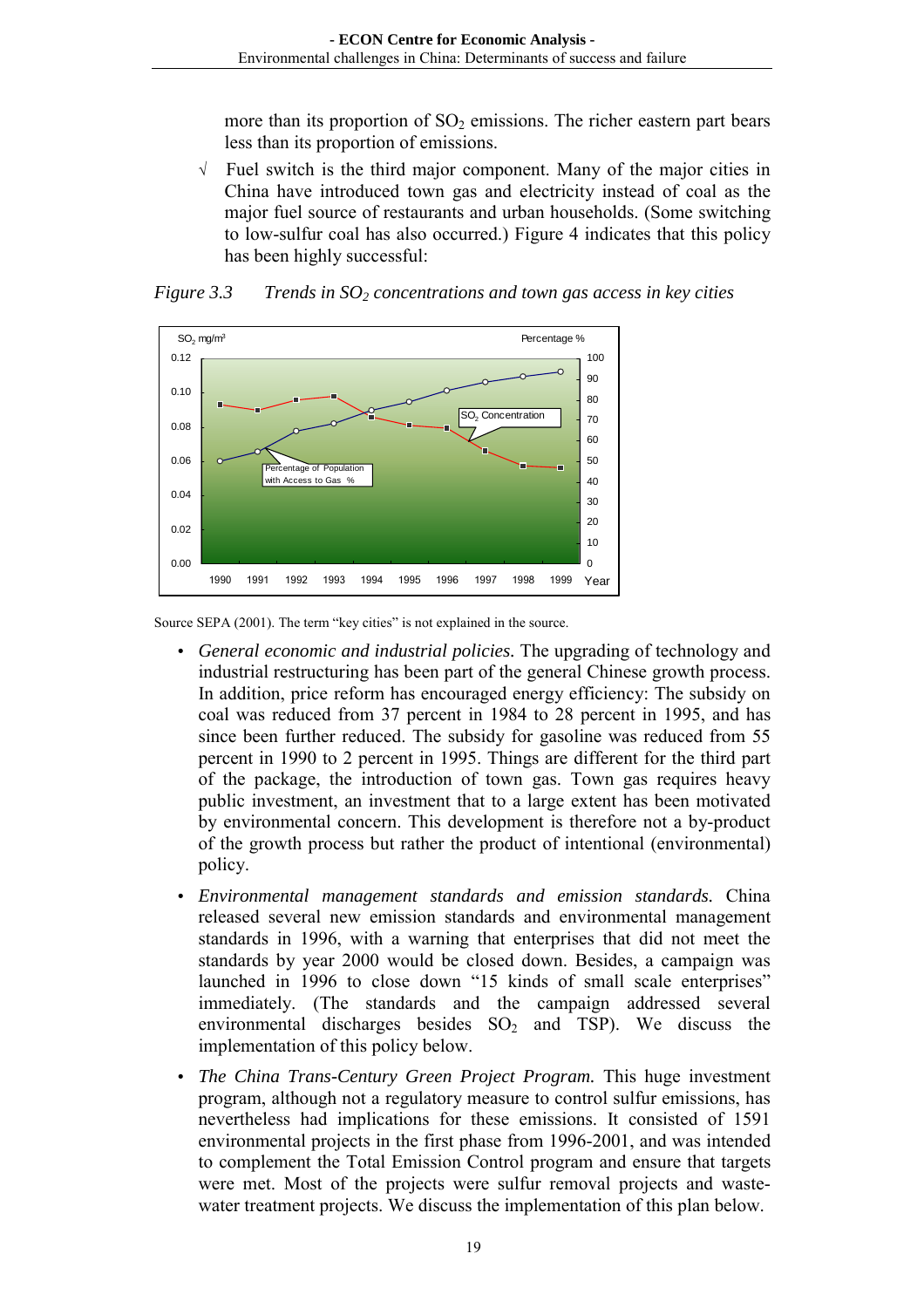- *The pollution levy system.* Polluters of, for instance,  $SO_2$ , have to pay an emission levy in China. The pollution levy system is one of the "three old systems" for pollution control that were set up between 1973 and 1981. It is therefore quite an old system, although the detailed rules on the base of the levy etc. have changed over the years. See, e.g., Wang and Wheeler (1999) for more details. Recent reviews of the effectiveness of the pollution levy system tend to be much more favorable than older reviews. In particular, Wang and Wheeler (1999) find that the levy has a significant impact. Using data for 3000 factories in year 1993, they find that discharges of TSP decline 0.65 percent for each one percent increase in the levy, a significant impact. Still, it is generally thought that the levy is quite low compared with the damage cost of pollution. The pollution levy system may be equally effective on the revenue side. It helps finance the environmental protection bureaus (EPBs) that are the main regulatory bodies for environmental issues throughout China. A stable revenue source for these bodies is probably important for independence. The levy also helps finance environmental investments in enterprises, and the revenue not used by the EPBs is recycled back to the enterprises.
- *Public awareness and participation.* China has a tradition for using campaigns and competition as an incentive for leaders and a tool for awareness among the public. Currently cities may strive to gain the title of "National Model City for Environmental Protection". Two of the criteria to meet are to have an urban gasification rate of more than 90 percent, and to spend more than 1.5 percent of city gross product on environmental investments (see, e.g., ECON, 1999). Recently, major Chinese cities have started to publish monitoring data of ambient air quality. This is another way of raising public awareness. The impartiality of computer monitoring is cherished: An advisor for Beijing's 2008 Olympic bid recently told local journalists, "Beijing had twice as many good or better air quality days in 2000 as in 1998!" Detecting journalistic skepticism, she declared, "Records are kept by continuous computer monitoring – they can't be faked!" (Beijing Environment, Science and Technology Update, 2001) [March 23.]

#### **Enforcement**

 $\overline{a}$ 

As we have seen, Chinese authorities have had a variety of instruments at their disposal for controlling  $SO_2$  emissions. In theory they are to impose fines on those that do not comply with the regulations. But the government reportedly has not enforced its own rulings very effectively, especially in poorer regions like Shanxi<sup>15</sup>. Poor enforcement also characterizes the regulation of coal mines. In both cases, enforcement is rendered more difficult by the structure of the Chinese administrative system: The central authorities set the goals and instruct the provinces in how to implement measures, but have little control over the process. Stories of coal mines or power plants being shut down only to reopen a few weeks later are commonplace. Furthermore, the incentive structure of local government officials is complicated and counterproductive to the efficient implementation of environmental policies.

<sup>&</sup>lt;sup>15</sup> From China Energy Efficiency Information Bulletin, October/November 2001, Vol. 7, No. 3 (http://www.pnl.gov/china/bulle7-3.htm).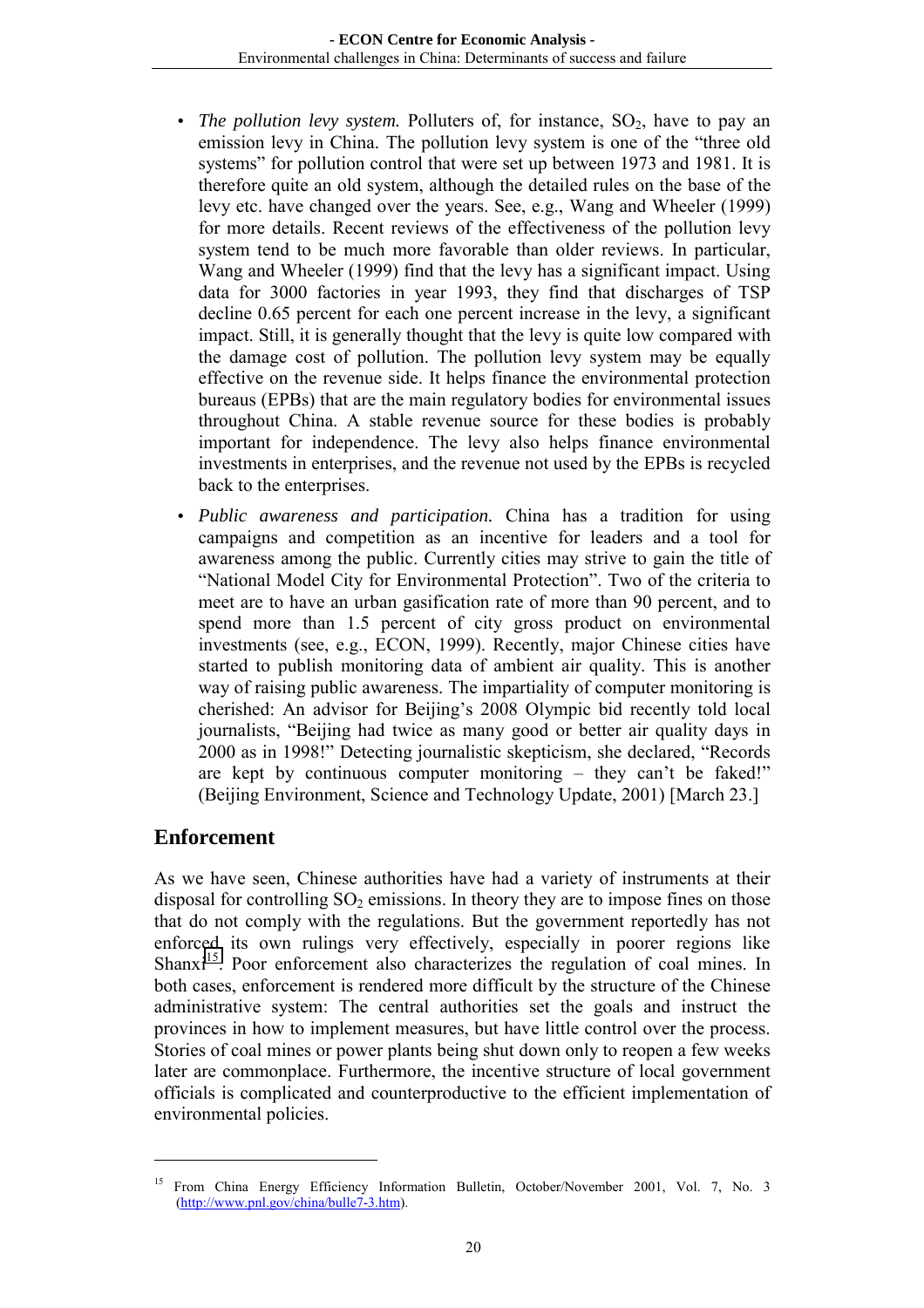In what follows, we discuss in more detail the enforcement of the three policy measures *standards and close-down of factories*, *the green project programme* and the *pollution levy*.

#### **Standards and the close-down of factories**

The stricter environmental standards were given in 1996 with a deadline at the end of year 2000. In particular, factories that did not meet the standard were to be shut down. Aspects of this policy have been evaluated in various documents from the U.S. embassy in Beijing.

According to China's Year 2000 "State of the Environment" report, more than 90 percent of the 283 000 industrial enterprises across the country met the standards by the time limit, including 85 percent of the 18 000 large enterprises that were responsible for two-thirds of total emissions. U.S. Embassy (2001a) [China's year 2000 "State of the environment" report] remarks dryly that "these are the same numbers SEPA reported last September [that is September 2000], even though several provinces claimed to have undertaken dramatic crackdowns on polluting firms in the last part of 2000." A January 2001 article in the China Daily says that "some 28 000" enterprises failed to meet the standard, i.e. exactly ten per cent of the total. This article also informs that 520 large state owned enterprises have been given a two year stay of extension of the deadline. The reason was fear for employment and the local economies.

The U.S. embassy (2001b) [Ninth five-year plan environmental report card] gives an interesting account of the process leading up to these developments:

"In some cases, these success rates were the result of dramatic (and perhaps implausible) fourth-quarter rallies. For example, a SEPA inspection team that visited Hainan in August 2000 reported that less than half of key enterprises there had met the emissions standards. In September, SEPA reported that just 43.3 percent of enterprises in Chongqing Municipality and 49.5 percent in Sichuan Province had met the targets. But Chongqing reported that more than 90 percent of its enterprises were in compliance by the end of October and 99.8 percent by the end of December. Sichuan claimed 99.7 percent of its polluters had made the grade or been closed by year-end. Guangxi, Shanxi and Xinjiang also reported astounding improvements in the final months of the campaign.

In February an official with SEPA's air pollution control division said that nationwide a little over 90 percent of all polluting enterprises and about 85 percent of the key enterprises had met the standards. This was virtually identical to what SEPA reported in September, implying that SEPA had not yet accepted the eleventh-hour reports from the provinces. The official said SEPA would reassess the situation in June, when more complete data would be available."

As far as we know, no revised account of the data emerged in June or later, but it could be we have overlooked it.

In the view of environmental officials, the achievements are "fragile" and represent only the first step towards arresting environmental degradation in China. (U.S. Embassy, 2001b). Shanxi Province is a case in point. More than one-fifth of the 18 000 large enterprises were located in this province. Nearly 10 000 enterprises were shut down between 1996 and 2000, one seventh of the total shut down nationwide. These efforts were praised by Environmental Minister Xie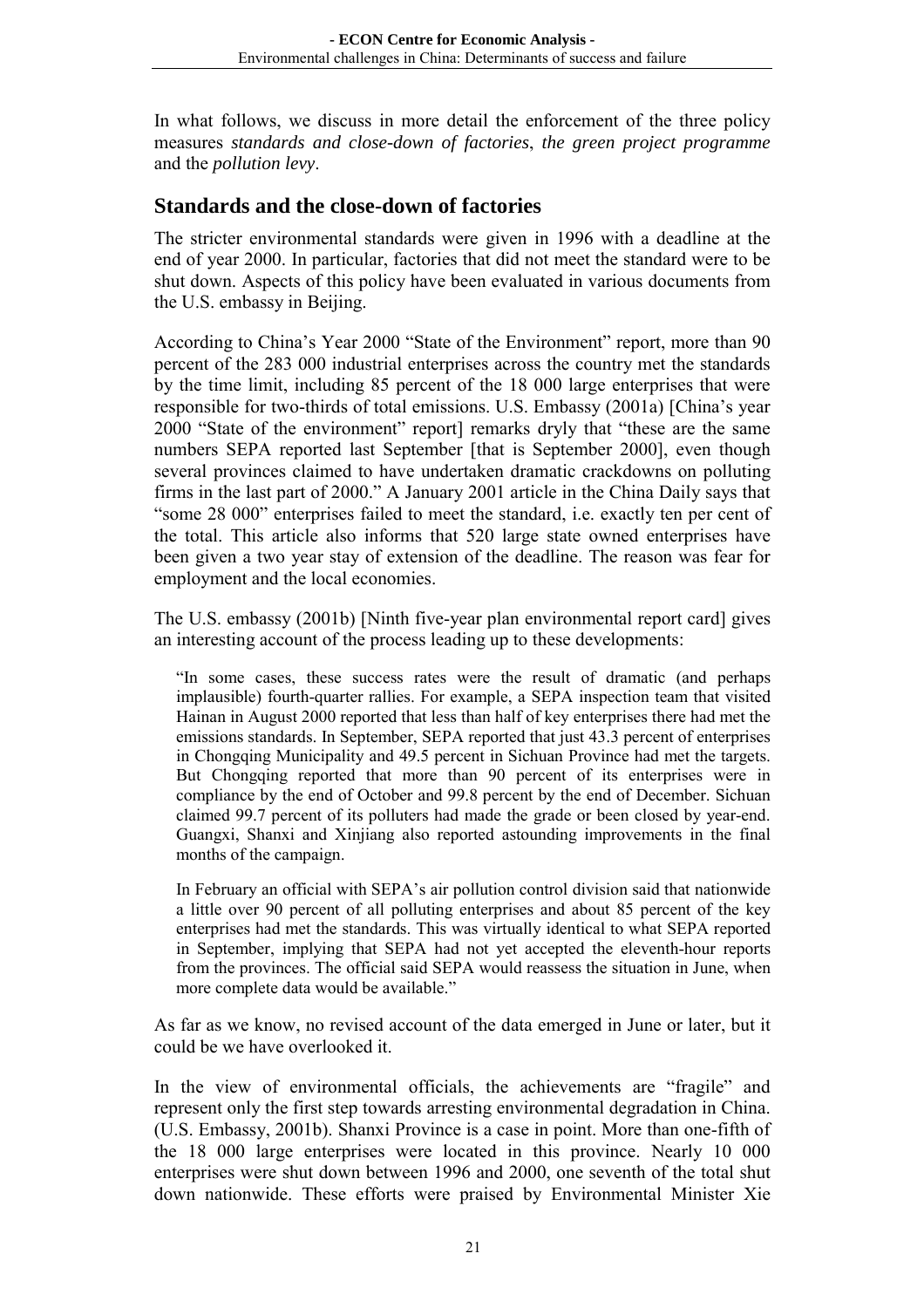Zhenhua during an inspection tour of the province in August  $2000^{16}$ . But a provincial environmental official called the achievement of Shanxi "very fragile". He said it would be hard to prevent enterprises from returning to "their polluting ways" or opening back up once the campaign was over. In November 2001, gas explosions took place in five of Shanxi's coal mines over the course of nine days, leaving more than 100 people dead. Four of those five mines had been ordered to close and operated illegally. The fifth had received order to suspend production<sup>17</sup>.

The cases of "fragile" or "very fragile" enforcement should not lead one to believe that the industrial structure in China is entirely static. To the contrary, as we have discussed above, there is an impressive process of technological upgrading going on. The point may rather be that the day-to-day economic development has a deeper impact on the industrial structure and on emissions than the campaigns to close down factories. The campaigns are important too, but their impact is maybe more similar to the icing on the cake than to the actual cake.

#### **The Trans-Century Green Project Program**

The 1591 investment projects under the green project program have met with an unpleasant fate. Not many of them have become reality, at least not in the form they were originally stated. There are several reasons for this. One is that the projects to a large extent were more like project ideas than actual projects. Few of them had feasibility studies to back them up, and the EPBs often had to put them together over the space of a few days.

Another, and maybe more important reason for the failure is that the projects lacked sound financing scheme. The projects were to make use of the existing capital investment system, and should be funded by local communities and enterprises (ECON, 1999). Given such a framework the green project program could not make a substantial impact. The example of the green project program shows the limitations of policy making by means of campaigns that are not fastened to economic and institutional realities.

#### **The pollution levy system**

 $\overline{a}$ 

The Chinese pollution levy system is probably the most extensive pollution charge system anywhere in the world. Yet it has some peculiarities, as summarized in Wang and Wheeler (1999). Polluters report their emissions and the local environmental authorities are responsible for verification. The levy can be reduced or even eliminated at the discretion of local regulators after inspections. The levy may also be postponed if the polluter cannot afford to pay it, although reductions or exemptions are not allowed in such cases. From these arguments it would seem that enforcement of the levy is open to negotiation. However, since they receive part of the revenue, the EPBs have an incentive to collect the revenue. In fact, some observers have worried that the EPBs are so eager to obtain

More on inspection tours as an information gathering device below.

<sup>17</sup> The story continued with authorities staging a crackdown in northern Shanxi, involving 2 000 inspectors and leading to at least 13 arrests on charges of negligence.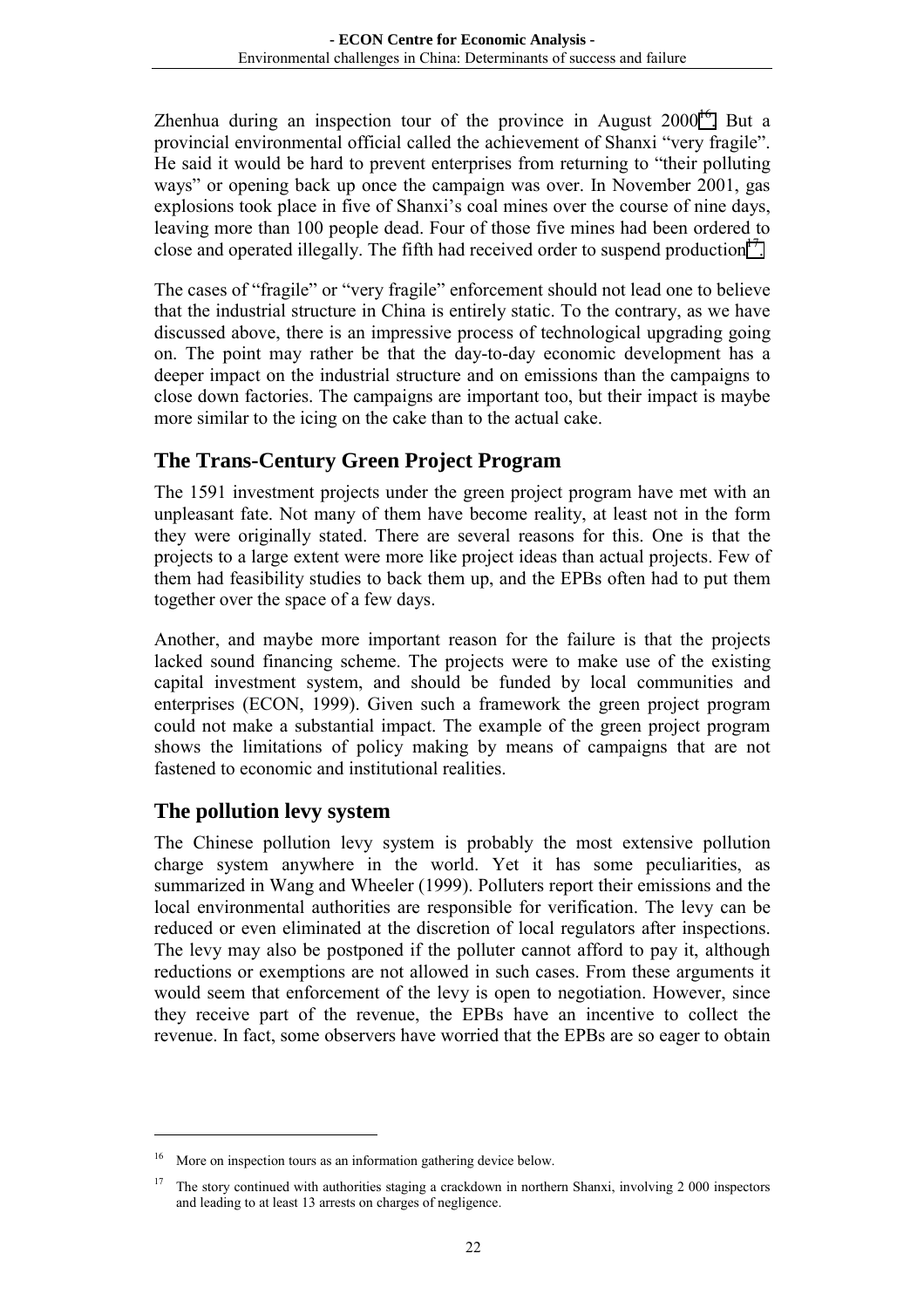<span id="page-25-0"></span>the revenue that they allow larger emissions that they would have done otherwise18.

The evidence on levy collection and enforcement that we are aware of, is mostly from fairly old data (1993). At that time it turned out that the Eastern provinces had much higher levy rates, in fact up to eight times higher (Wang and Wheeler, 1999). Interestingly, it has been shown that the levies are 0.7 per cent higher whenever there are one per cent more citizen complaints of pollution, providing "a potent feedback loop" to quote Wang and Wheeler (1999). The rate is higher when air quality is bad. TVIES, large firms, profitable firms and firms in the building material sector pay higher rates than SOEs, small unprofitable firms and, significantly, the power sector. These differences in rates may in fact go together with both of the theories mentioned above, i.e. of resilient or over-zealous regulators.

## **3.3 Why The Continued Problem of Urban Air Pollution?**

The fight against urban air pollution in Chinese cities is by no means a complete failure, but the problem persists despite considerable attention over several years. The reasons for the lack of success (or at least not fast success) in this field can be traced to several factors:

First, measurement of emissions in cities exists but is of varying quality (Angell, 2001). This may seem like a trivial problem, but does make it more difficult for the authorities to develop cost-effective goals.

Several other reasons relate to the energy sector and to China's access to coal. The Chinese government aims to reduce  $SO_2$  and TSP emissions both by shifting productive capacity in the economy to sectors with lower energy requirements and by lowering the energy and pollution intensity in all sectors. And although there has been progress in this respect, the mix of energy resources and the abundance of coal makes it evident that China will rely on coal in the foreseeable future.

In addition to shifting production to less polluting industries, and lowering the emission intensity of these, controlling  $SO<sub>2</sub>$  and TSP emissions requires improvements in energy efficiency. Again, despite progress China still has some way to go: its energy intensity has decreased since 1980, but is still much higher than that of the US or Japan (SEPA, 2001).

For urban air concentrations specifically, lowering  $SO<sub>2</sub>$  and TSP emissions hinges on the switch of households from coal to cleaner types of energy (natural gas or electricity). The burning of coal with a high sulfur content is the major cause of SO<sub>2</sub> pollution in Beijing, where coal accounts for over 70 percent of fuel supply.

<sup>&</sup>lt;sup>18</sup> The World Bank (2001) writes (p. 100): "Many lower-level EPBs are heavily dependent on retained pollution levies to cover their operating costs, which creates numerous perverse incentives. For example, it is in the interest of EPBs for enterprises to keep polluting and pay their pollution levy, rather than to comply with discharge standards and stop paying.'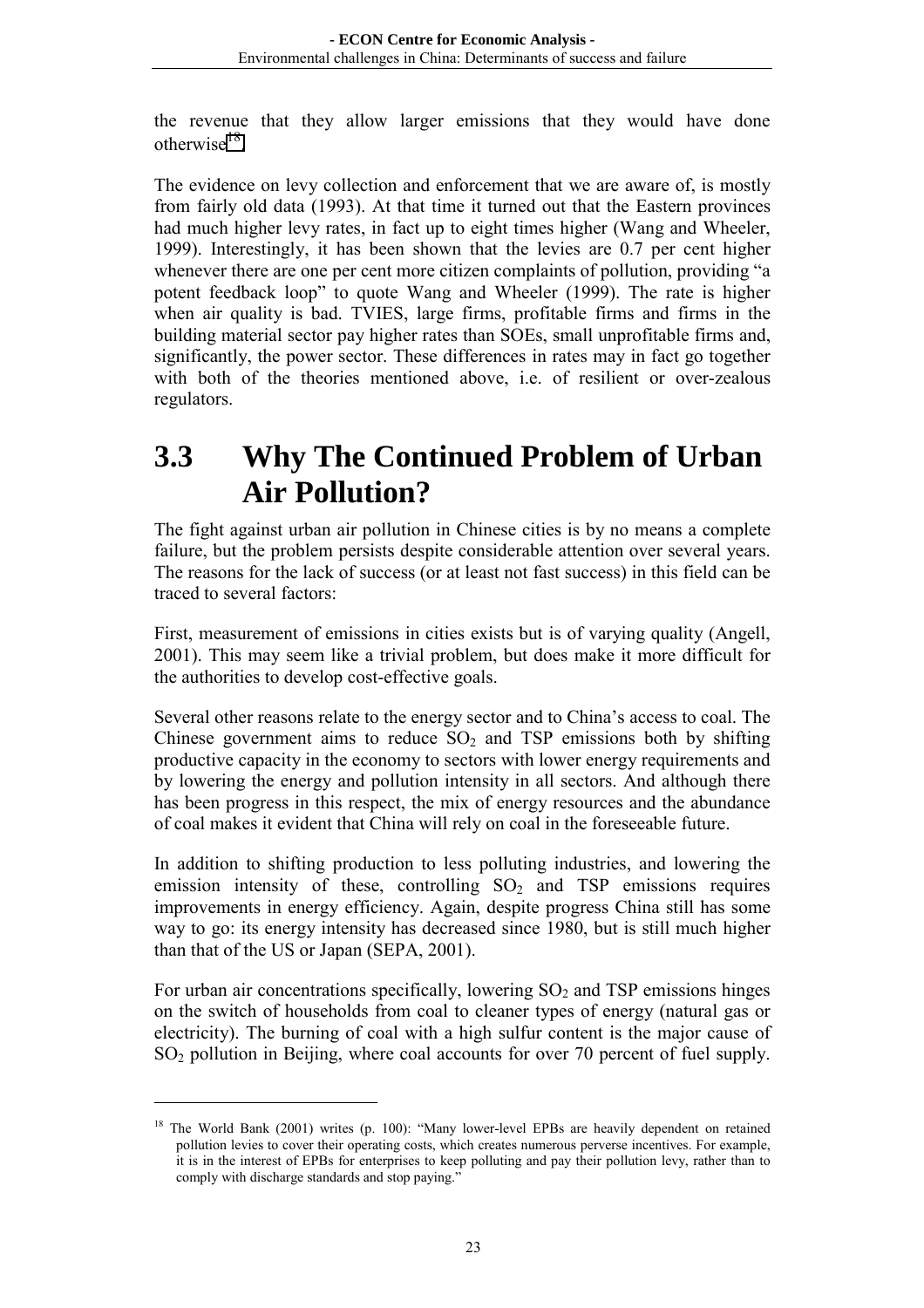In order to turn the trend around, Beijing residents have been encouraged to switch to natural gas for cooking. Additionally, boilers in the central urban areas of the city are required to use natural gas as their main fuel and need to obtain emission certificates before starting operation<sup>19</sup>. Recent improvements in Beijing's air quality have been attributed to the increased use of alternative energy sources, and the government is emphasizing this policy as key to the continued success of lowering  $SO_2$  emissions (SEPA, 2001). As we have seen, a similar trend is evident throughout the country.

Another aspect of industry structure affecting air pollution is the increased prevalence of Town and Village Industrial Enterprises  $(TVIES)^{20}$ . SO<sub>2</sub> emissions by these entities had a slightly increasing trend during the 1990s (especially the early years), while other types of enterprises to a greater extent decreased these same emissions. Their share of GDP has been increasing and monitoring them is generally recognized to be difficult due to their small scale, geographic dispersion and low environmental consciousness (SEPA, 2001). However, as a result of the initiative "Close down of 15 kinds of small scaled factories", the development of these enterprises has been constrained since the late 1990s.

To conclude this discussion it is probably safe to say that China's natural resources are working against its efforts to curb air pollution since coal is both cheap and plentiful. It is difficult to force through measures that are costly and run counter to a country's natural wealth. At the very least, switching to other sources of energy will take time and require a political willingness to forego economic gains in the short run.

However, on the bright side, and contributing to the impression that  $SO<sub>2</sub>$ emissions can be controlled in China in the not too distant future is the fact that Chinese authorities seem increasingly willing to experiment with new methods for controlling the problem. The cities of Benxi and Taiyuan, as well as Anhui Province and maybe other cities and provinces that we are not aware of, are designing systems for emission trading of  $SO<sub>2</sub>$  emissions. Factories discharging excessive amounts of the harmful pollutant can get around the limits by buying permits from other companies and avoid paying a fine. The companies that manage to cut their harmful emissions will be able to sell the remaining amount on their quota for a profit. Emission trading is also being considered on the water pollution side, this is a broad trend in China.

In an interview with international environmental experts quoted by U.S. Embassy (2000) [*China's clean air price tag: US\$40 billion*], Qu Geping, Chairman of the committee for environment and natural resources of the National's Peoples Congress and considered the patriarch of Chinese environmentalism, claimed that it would cost US\$ 40 billion to bring air quality in all 46 Chinese key cities up to level II standard. The embassy comments that such an investment would surely pass the cost-benefit test, but it might not be perceived that way: "Qu and others who care about air quality in China face the unenviable task of making this case to a political leadership that confronts numerous other urgent, deserving and under-

<sup>19</sup> From http://www.harbour.sfu.ca/dlam/newsletters/9804.html

<sup>&</sup>lt;sup>20</sup> TVIEs contribute to urban air pollution, even if many or most are located on the outskirts of cities and in more remote areas.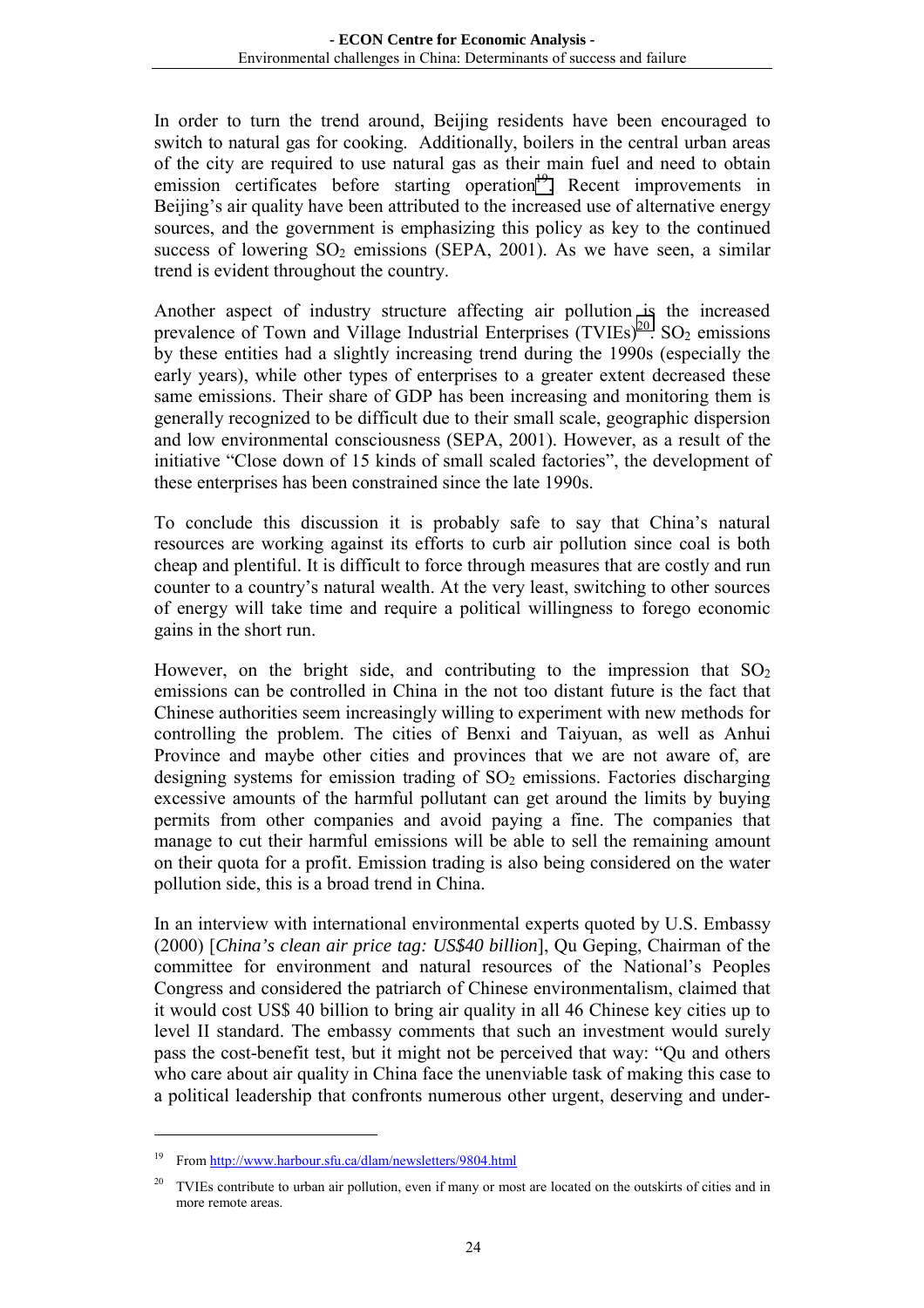funded priorities." Maybe this quote summarizes what the mixed success of air quality improvements is about: One part lack of information, and a second part revealed preference about what is important and deserves emphasis<sup>21</sup>.

<sup>&</sup>lt;sup>21</sup> Another quote along the same "revealed cost-benefit" line, from SEPA (2001): "In the ninth five year period [1996-2000], the installation of sulfur removal facilities in thermal power plants was rather slow, largely because the manufacturing of the facilities was not satisfactorily localized and the prices were too high if they had to be imported."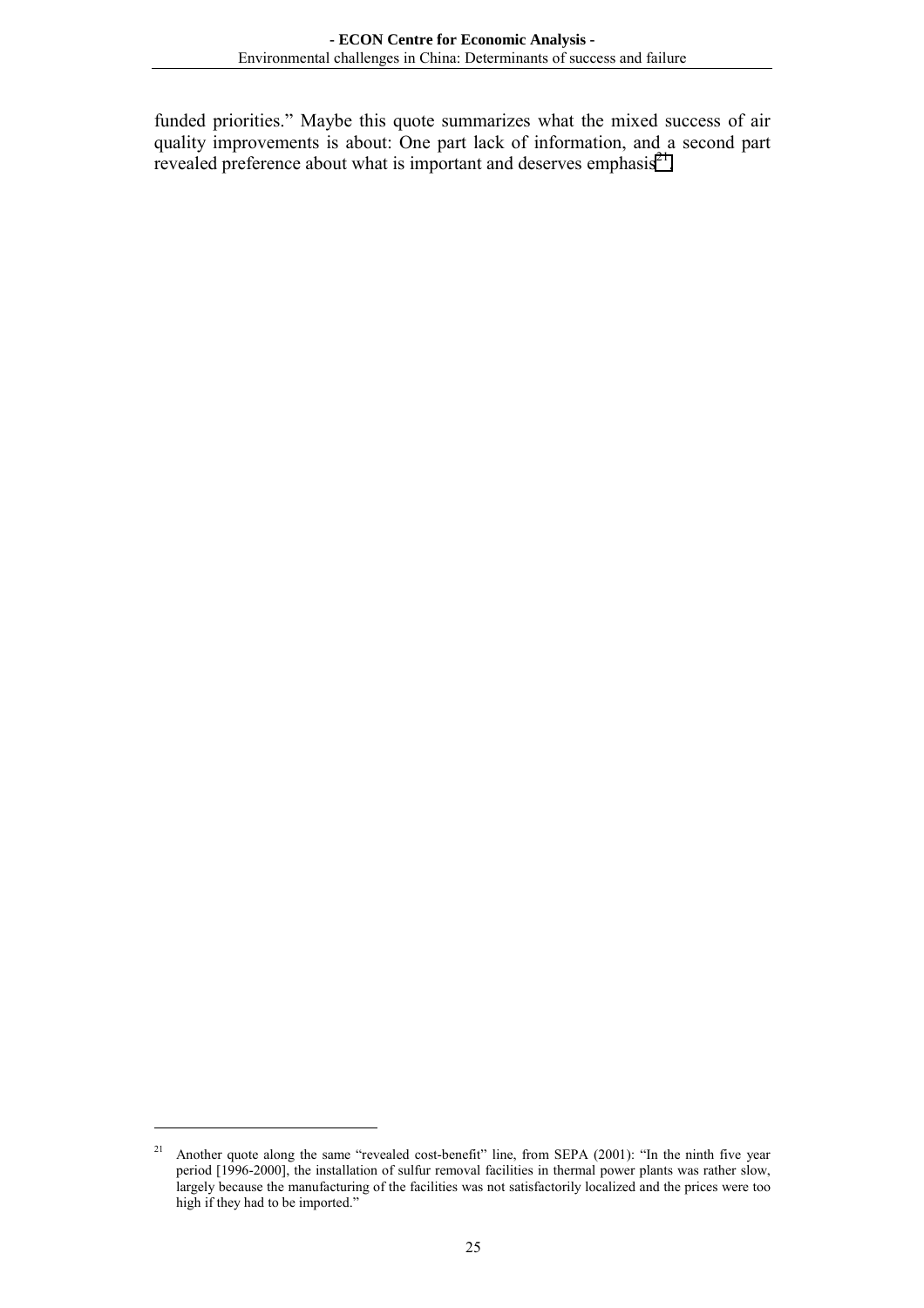## <span id="page-28-0"></span>**4 The story on ground-level ozone**

### **4.1 Benefits, Costs and emission trends**

#### **Benefits and Costs of Reducing Emissions**

Ground-level ozone is an environmental hazard almost on par with  $PM<sub>10</sub>$ . In 1989, the US Environmental Protection Agency (EPA) estimated that more than 66 million people in the US lived in counties where the ozone standard was being exceeded at one or more monitors (Krupnick and Portney, 1991). The pollutant affects humans directly by reducing air quality, and indirectly by affecting agricultural production. It is a major component of smog and the EPA has found that it is linked to respiratory ailments such as asthma as well as chronic illnesses such as emphysema. Evidence indicates that there is no identifiable threshold below which people are not affected.

Once thought to be primarily an urban problem,  $O<sub>3</sub>$  concentrations are now recognized as extending well beyond city limits: Ozone has strong oxidizing properties and causes injury and premature mortality of plant tissues. Reduced yields follow as a consequence of poor photosynthesis and nutrient uptake. This phenomenon is hitting some parts of China already, with some studies indicating that the crop of soy beans is reduced ten per cent or more compared with its potential level (Aunan et al., 2000). Other studies (Chameides et al., 1999, and Mauzerall and Wang, 2001) indicate similar effects on winter wheat production and potential to reduce soybean and spring wheat production by 20 and 30 percent, respectively. Overall, more than 5.3 million hectares of land are estimated to be affected by air pollution in  $China<sup>22</sup>$ .

As we discuss later in this chapter, benefits and costs of reducing ozone levels have been calculated for many countries, including China. As opposed to lead emissions in particular, it is not always clear that the benefits of reducing ozone concentrations necessarily outweigh the costs. This is mostly true for areas where control measures have already been taken, and the resulting marginal benefits are lower than marginal costs, but may also be true more generally.

<sup>&</sup>lt;sup>22</sup> From China Daily, June 5, 2000 (http://www.harbour.sfu.ca/dlam/newsletters/0006..html)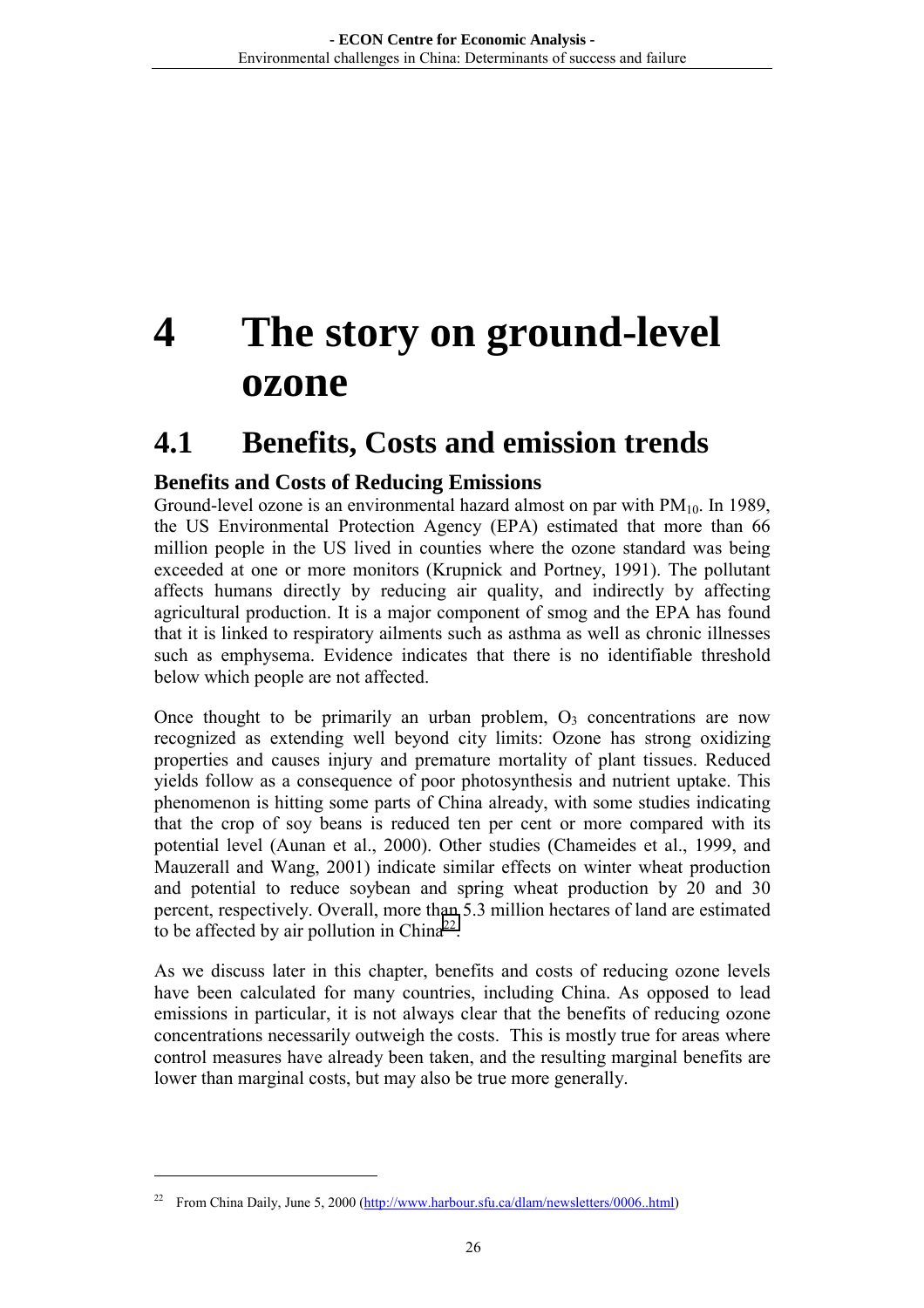#### <span id="page-29-0"></span>**Ozone levels in China over time**

Ozone pollution is likely to increase in China in the years to come, due to several factors including a growing vehicle fleet. Yet there is no systematic measurement of ground-level ozone, no policies, and almost no attention to the problem. In a report published in April 2001, SEPA recognizes that "Currently, the contents of ozone and organic matters in the atmosphere in cities have not been well recognized" and that "…there is no regular monitoring on ozone and organic matters…at present" (pp.34).

### **4.2 Why the lack of attention to ozone?**

One explanation for the lack of attention to ozone relates to the cost-benefit dimension of the problem. Studies for the US have suggested that a 25 percent reduction in  $O_3$  from early 1980-levels would result in economic benefits of USD 1.9 billion, while a similar study for the Netherlands estimates the *annual* benefits to be €310 million (Mauzerall and Wang, 2001, Kuik et al., 2000). For China, estimates suggest that  $O_3$  pollution in 1990 caused decreases in crop yields worth approximately USD 2 billion (ibid). Kim et al. (1998) concur that benefits doubtlessly could be obtained both in terms of human health and agricultural production by lowering emissions standards, although they point out that standards should be allowed to vary from region to region depending on the relative benefits obtained (these benefits, as far as human health effects are concerned, obviously increase with the size of the affected population). However, when taking the cost of lowering emissions into considerations, the evidence becomes less clear-cut: Some studies in the US show that the benefits of additional improvements in ozone reduction are fairly small compared to those of controlling  $PM_{10}$  (Krupnick and Farrell, 1996). Kim et al. show that the benefitcost ratio varies depending on local conditions. Thus, some doubts linger as to the relative sizes of benefits and costs for reducing  $O_3$ . This may be one explanation why ground-level ozone has not received much attention (in China and elsewhere) so far: it simply is not very clear to policy makers that reducing ground-level ozone is a cost-effective pollution priority. At least, it is not as clear-cut as for instance the case for reducing lead was $^{23}$ .

Second, economic conditions, or rather, the stage of economic development at which China finds itself is also rendering the task of controlling ground-level ozone more difficult: The reduction of this pollutant is perceived as costly since it involves regulation of services and goods that the average Chinese is longing for. This is particularly true for the use of motor vehicles, and makes executing decisions related to vehicle control politically unattractive: Given that the share of Chinese households that can afford a car is rapidly increasing, any measure intended to reduce ozone emissions through curbing car use will undoubtedly be unpopular. This is a phenomenon that has already been experienced in the US,

<sup>&</sup>lt;sup>23</sup> Note, however, that new EU legislation on ozone went into effect in March 2002, a sign perhaps that the Union is taking the problem increasingly seriously. The directive's key requirement is that member states ensure that a WHO standard of 120 ug/m<sup>3</sup> is exceeded no more than 25 times per year averaged over three years by 2010, and that this limit should be met without any exceedences by 2020. The law also requires public notification when the levels exceed 180 ug/m<sup>3</sup> (from ENDS Environment Daily issue 1176, March 12, 2002).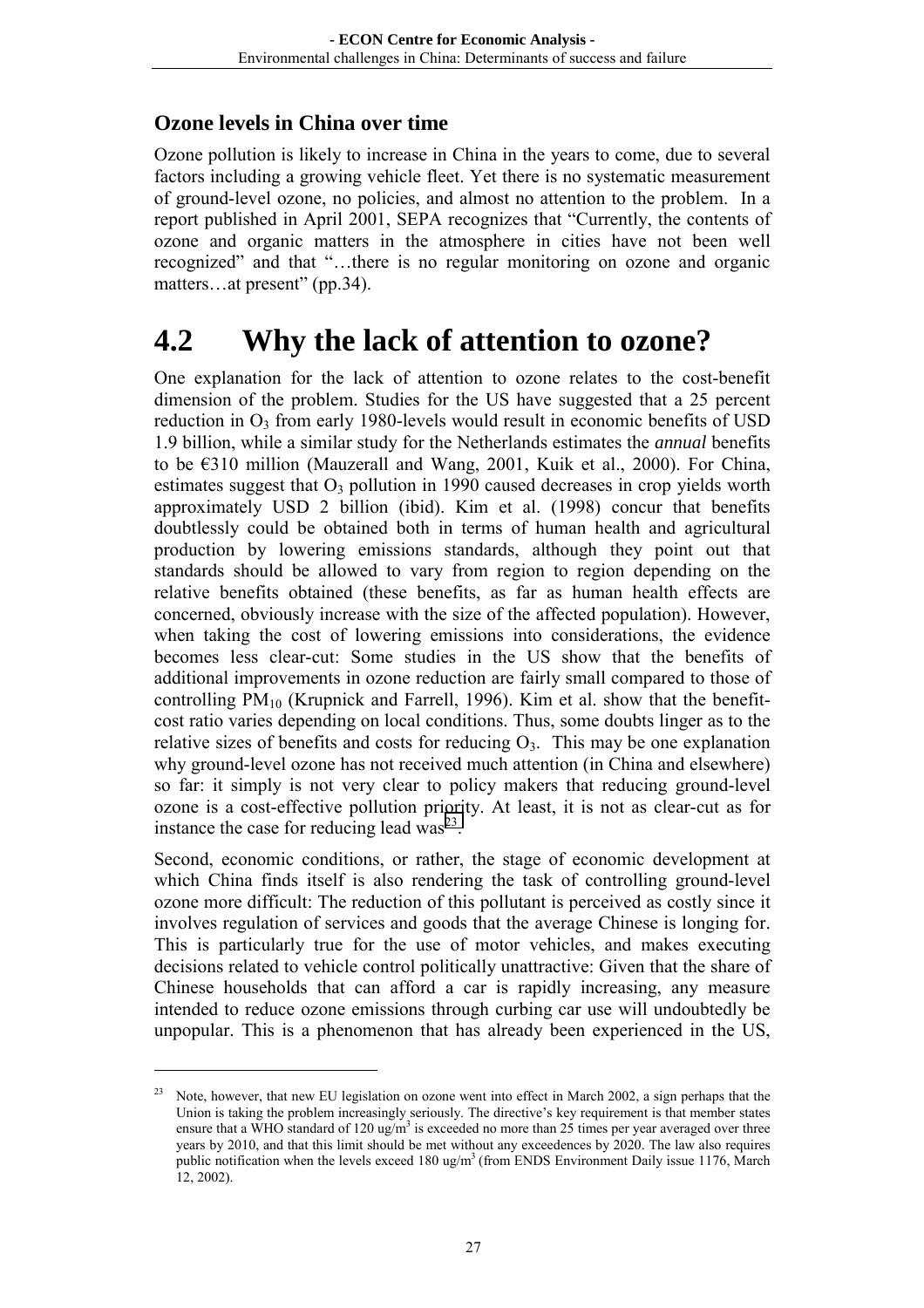where early gains in the reduction of ozone were achieved by imposing regulations on big stationary sources such as oil refineries and auto manufacturers, but where additional improvements required people to change their habits in the private sphere (e.g. regarding lawn moving and transportation) (Krupnick and Anderson, 1996).

Third, controlling ozone pollution is difficult due to the nature of its sources: Photo chemically reactive Volatile Organic Compounds (VOCs) and  $NO<sub>x</sub>$  are the two main precursors of ozone, but their interaction is unclear. This makes it more difficult to design effective policy measures to curb emission. More research is probably needed before significant progress can be achieved.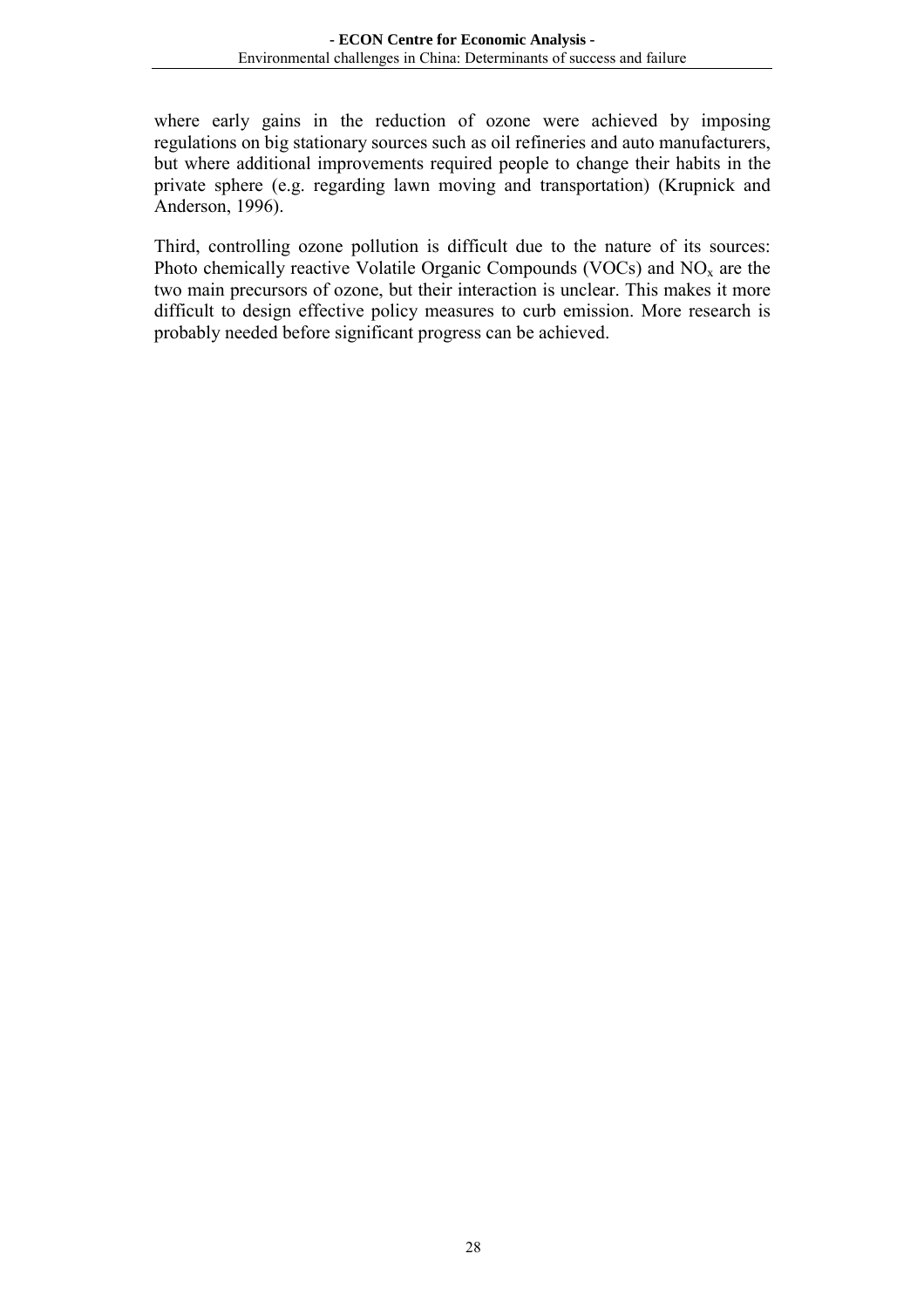## <span id="page-31-0"></span>**5 Determinants of Chinese environmental priorities**

It is the task of this report to analyze why different air pollution problems have been treated so differently in China. Are there particular driving forces behind the way in which the Chinese handle environmental issues? This chapter pulls together some of the lessons we have learned from the handling of lead,  $SO<sub>2</sub>$ , PM<sub>10</sub> and ground-level ozone, and combines them with other information relevant for illuminating the Chinese way of solving environmental issues.

In order to change, an environmental problem has to go through several stages: Information has to reach the decision makers, costs and benefits of proposed measures have to be balanced somehow, and finally decisions are implemented. Each stage brings new determinants of environmental action into play. We discuss them in turn

## **5.1 Collecting and disseminating information about environmental problems**

Collection and dissemination of information about environmental problems are preconditions for environmental policy making. Collection of information is important in order for the political centre to detect what is going on in the provinces. Dissemination could go from the Centre and out to the general public, in which case it primarily is an instrument in the balancing act that leads to environmental priorities being set. We will return to this aspect of information later in this text. But dissemination could also signal a positive willingness to detect environmental information. Or dissemination could go from the original detector of information to the rest of society including the Centre, in which case it from the point of view of the Centre has to do with detection and collection of information. In this section we assume that collection of information becomes so much easier if there is a positive climate for dissemination that we see one as an indicator of the other.

It is fair to say that China has become a lot more open about its environmental problems during the last ten years. As far as we can tell, this has come about through an interplay between policy makers and regulators, including SEPA, and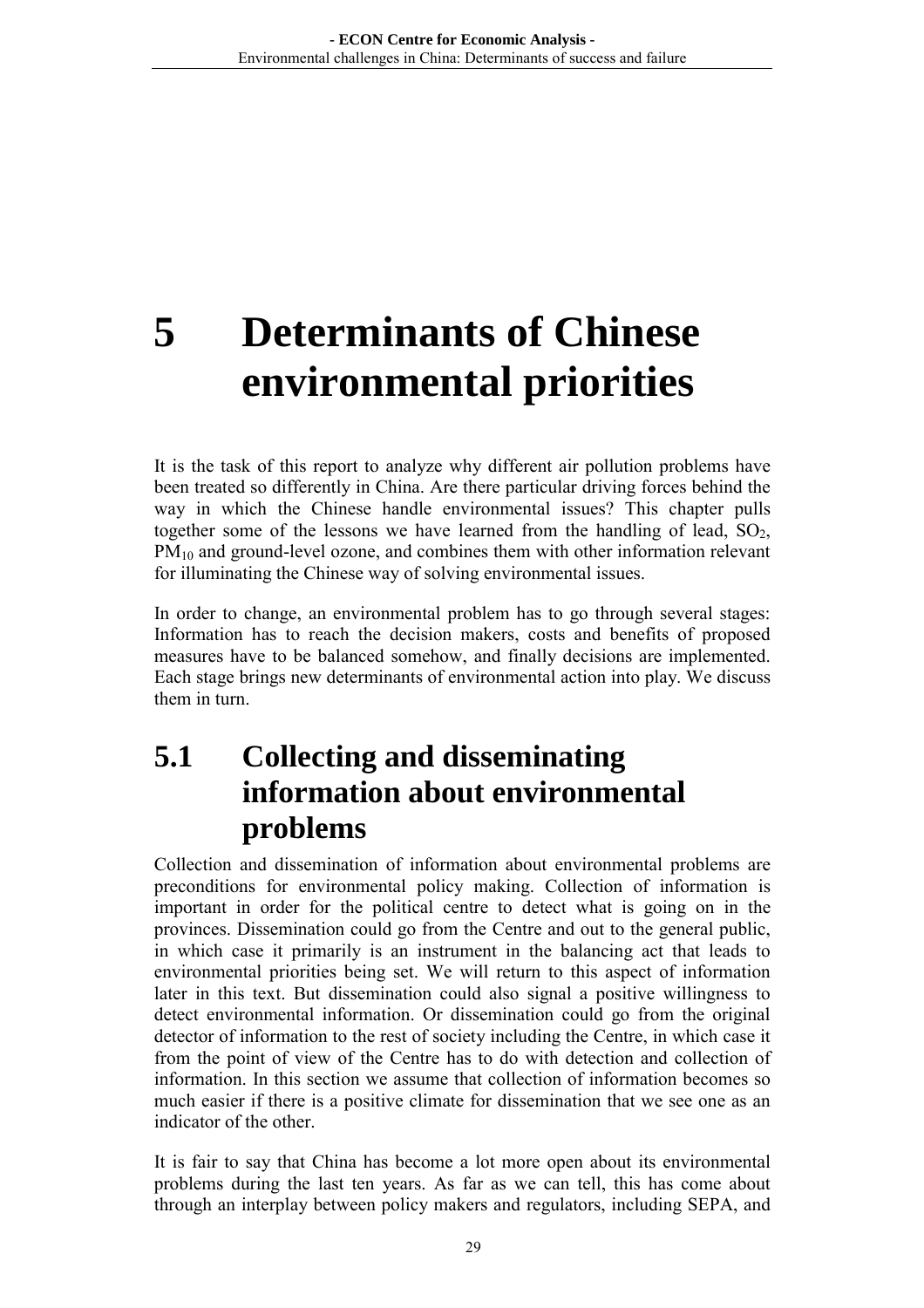the media. Environmental NGOs and pressure from the public have also played a role.

#### **The origins: The 1989 Environmental law**

As is often the case in China, after-the-fact accounts of the change start with a national initiative or regulation. In this case the change starts with the 1989 Environmental Law. It stipulates that "The departments with administrative responsibility for environmental protection of the State Council, each province, autononomous region and municipality directly subject to the central government shall periodically publish reports on the environmental situation." The State Council soon started issuing annual reports about the state of the environment in China. Local governments however, resisted the dissemination of information until approximately 1997/98. The reasons for their resistance have to do with fear for social unrest, problems with public image, problems with foreign investors etc. Box 6.1 gives some vivid examples.

#### *Box 5.1 Local environmental officials express fears of openness.*

Here is what the local officials told two Sanlian Life Weekly reporters in early 1997:

#### **Shanghai: Fear of the Question "Why Did the Government Give Us Such Bad Air?"**

"Deterioration or improvement in the environment doesn't happen over just a year or two. If we were simply to release environmental information to the public, the disadvantages would outweigh the advantages. The environmental consciousness of people today is very weak. Even if we sent the environmental quality notice to every home in Shanghai, many people wouldn't read it. But maybe the people who did read it would cause some social unrest. They might say, "The government did a bad job. Why did you give us such bad air?"

#### **Beijing: International Image, Fear Civil Disorders**

"It [publishing notices about the environmental situation] is linked to social stability, the public image of Beijing and to other matters such as foreign affairs. Let me give you an example: Beijing Municipality has three seriously polluted rivers. We call them "The Three Roundworms". Today, after a great deal of effort, we have solved the pollution problems of two of these rivers. But we will not be able to solve the problem of the third river anytime soon. If we were to tell the eople, "This river is very seriously polluted but we can't be able to do anything about it.", wouldn't that be encouraging civil disorder?"

#### **West China: We Need Poverty Alleviation, Not Environment**

West Central China: "The main objective of the undeveloped areas is poverty alleviation. With our human and financial resources so weak, we need to do something. Moreover, some environmental data is kept secret out of diplomatic necessity."

#### **Air Monitoring Official: Public, Investor Reaction Feared**

An environmental monitoring official stated the following: "Just because we can do it doesn't mean we should do it. We should make public environmental quality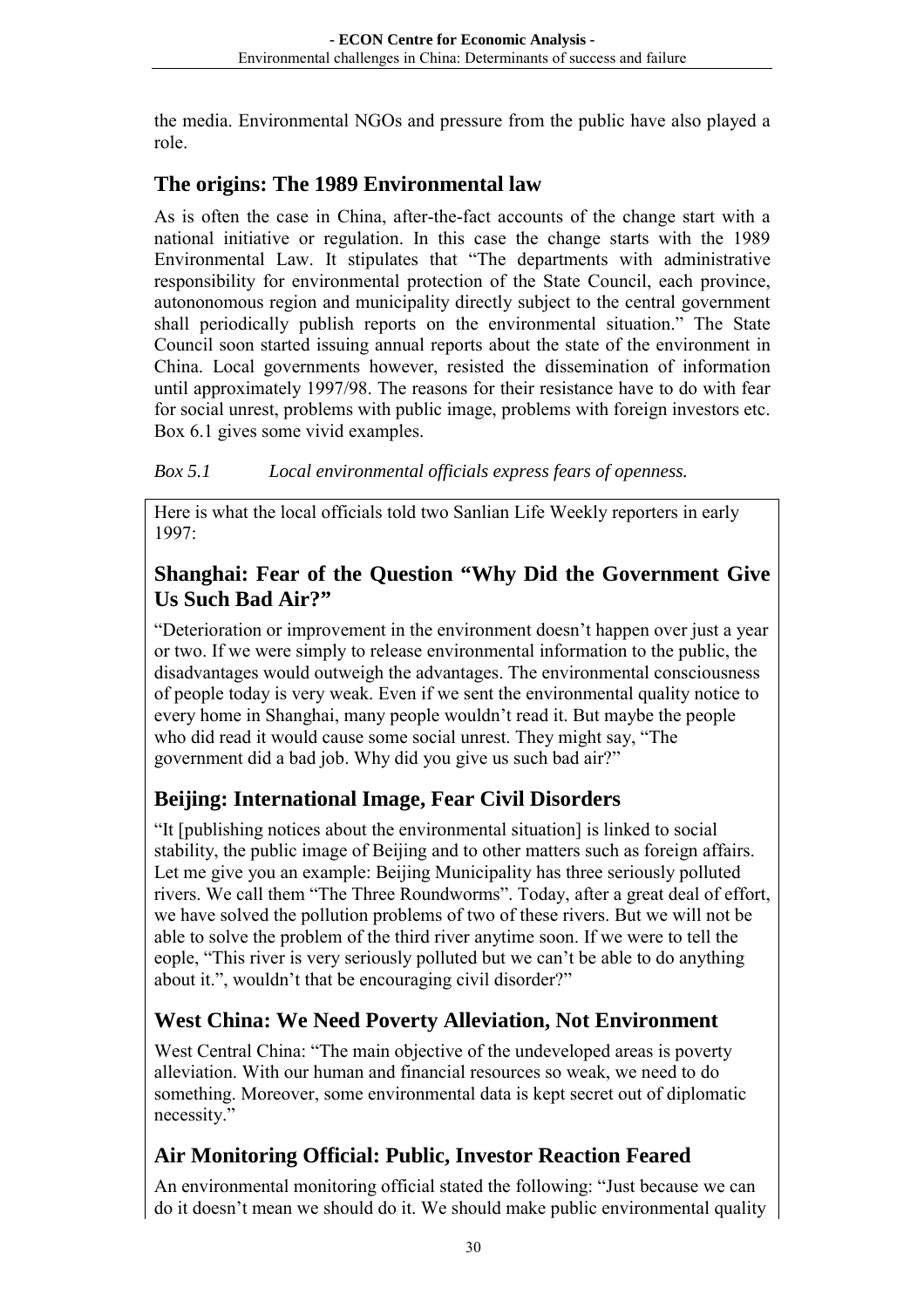information, but we need to think about the consequences. For example, Beijing does not release its environmental quality information out of concern for its public image. Moreover, we are developing our economy and attracting foreign investment. But foreign investors are more and more concerned about the environmental quality of the region in which they are investing. If we were to release the environmental quality notice, the foreign investor would cancel investment plans. This would result in unnecessary harm to China's economic development and especially to the economic development of the coastal provinces."

#### **Shenyang: Frankness Pressures Polluters, Improves Air**

Gao Jizhong, former Vice Mayor of Shenyang in charge of environmental protection, spoke out in favor of openness. He said "...The [air pollution forecasts] helped spread knowledge about environmental protection and to make people more aware of the importance of environmental protection. ...[They] brought a lot of pressure to bear on the polluters. For example, the Shenyang Smeltery [Shenyang Yelianchan] "contributes" forty percent of Shenyang's sulfur dioxide pollution. Our broadcasts made the plant more conscious of this." and "Shenyang's pollution is written all over the face of the city. Even if you say nothing, people will still know about it. Shenyang's air pollution problem is the result of many historical factors. If we want foreign merchants to trust us, we need to attack the problem at its root."

Source: Quoted from U.S. Embassy (1998).

Starting in 1997, the largest cities in China began publishing air quality monitoring data. Beijing, for example, began weekly air pollution reports on February 28, 1998 just before the opening of the National People's Congress in March. It is difficult to find explanations for why this change took place at exactly this point. The literature is full of statements like "the situation in China, and in urban centers like Beijing in particular, regarding worsening air pollution has become increasingly undeniable for both the government and the public alike." (ERM, 1998). In other words, the change somehow forced itself through.

The U.S. Embassy (1998) points out that the foundation was there in terms of the 1989 law and that national leaders encouraged the dissemination of environmental information: "Embassy officers are often told that high officials are big fans of investigative reporting on Chinese television, with the implication that the TV reports are an important source of information for the officials." The Embassy report quotes the "just-published best-selling book" "Confrontation: An account of the three periods of ideological liberation in China" which notes that "over the past three years" Jiang Zemin, Li Peng and Zhu Rongji made 40 inspection tours to understand what is really going on and evaluate the progress of reform. In a conversation with U.S. senators in Fall 1997, Qu Geping, who maybe is the most influential environmental figure in China noted that the National People's Congress of China may be the only parliamentary body in the world that needs to send investigation teams through the countryside to see if laws are being obeyed. Qu also said that using the media to expose violators and to praise enforcers of environmental regulations was the main tool of the NPC to get local government compliance with national environmental protection regulations*.* Thus, one can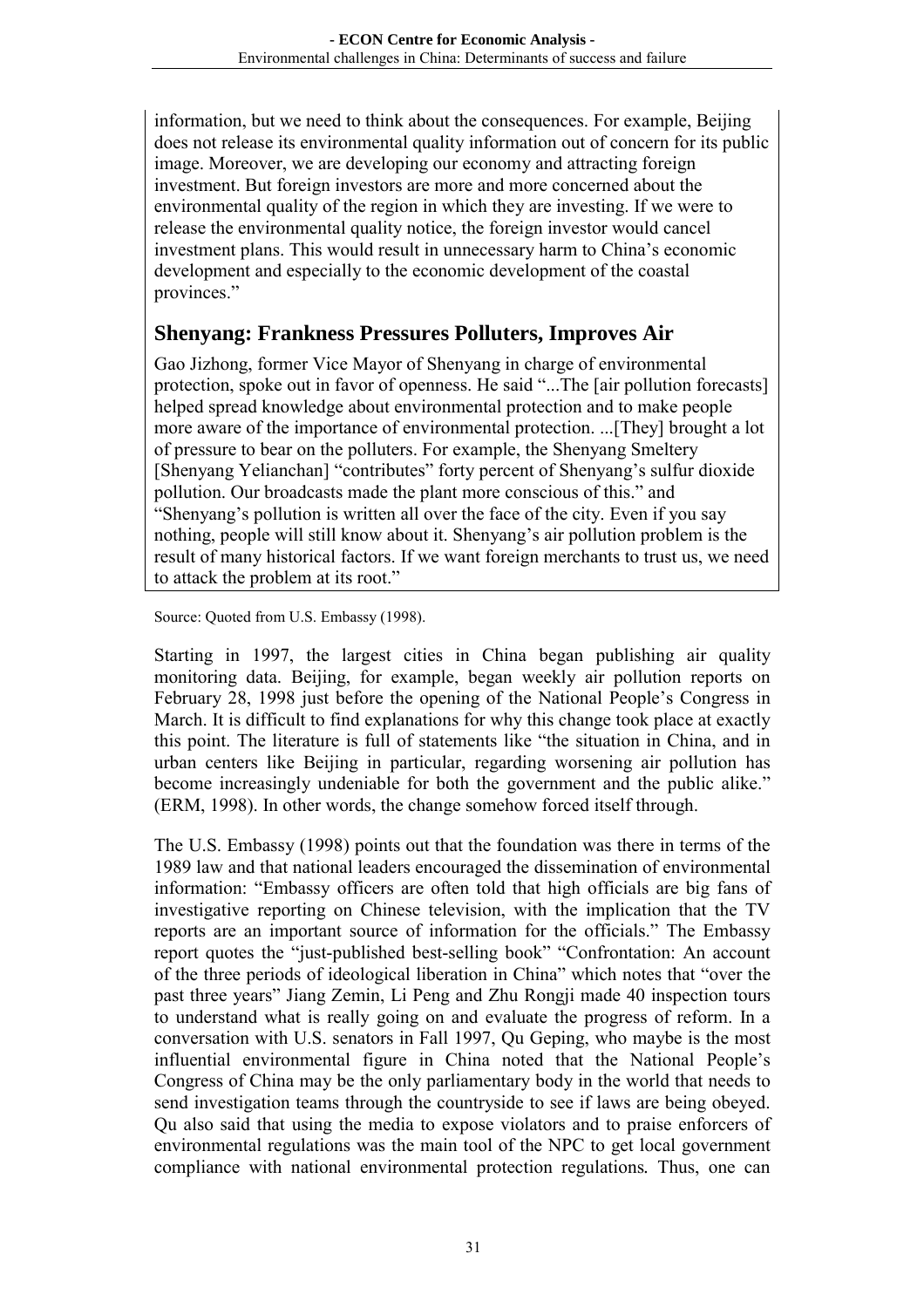conclude that the *backing from the National law and the Central government* was a necessary condition for increasing environmental openness.

#### **The Continuation: De-politization of environmental information**

However, knowing that the foundation was there does not explain why the change took place. One obvious change around 1997-98 was the restructuring of the government. The U.S. embassy (1998) points out that "One of the principles of China's sweeping government reorganization is the separation of business operations from government regulatory organizations [zhengqi fenkai] in order to remove structural incentives for corruption from the Chinese government system. The reform program, if thoroughly implemented, might remove impediments to the accurate reporting of pollution statistics." Publishing environmental data was no longer equivalent to criticizing yourself or some of your policy peers. In a way, environmental information became de-politisized. The Chinese Academy of Social Sciences researcher Shen Jiru has argued similarly, according to the report. Thus, the *separation of business from politics* was another condition for increasing openness. It should maybe be added that such separation definitely should not reduce the worry reflected above that environmental information will deter business investment.

#### **Current practice:**

 $\overline{a}$ 

As part of the change in the government structure, SEPA assumed a new role as a ministry, and, at least formally it took on the role of coordinating all ministries and commissions regarding environmental issues. Once the publishing of monitoring data was established in some cities, it became popular and the system is now expanded to the 46 most important cities in China. Since June 2000, the national television network has been reporting daily air quality indices for 42 cities in its evening news bulletin. The World Bank (2001) remarks that this system is a "radical change. [It] makes data manipulation much more difficult and allows independent analysis…It may have been one of the most effective public education exercises yet undertaken in the environmental field."  $(p.110)^{24}$ .

In fact the EPBs throughout China have assigned their own Monitoring Centres, and our impression is that a vast amount of environmental information is collected at each of these offices. Besides, there has been a gradual build-up of monitoring equipment. Equipment such as PM<sub>10</sub> monitors, mobile monitors etc. were not commonplace even in large cities in the late nineties, but the situation is improving. With a well-educated workforce, finding young engineers to operate and interpret the monitoring data seems to be no problem. (See also Angell, 2000). The problem still is to accumulate and bring forward the information, but there is less and less secrecy. We put forward the hypothesis that the *build-up of environmental monitoring institutions and monitoring equipment over time has created a momentum to disseminate more information*. Air quality monitoring data is one sign, but the World Bank (2001) remarks more generally that "one of the strongest elements of SEPA's environmental strategy has been its work on

In all fairness it should be added that SEPA since 1989 also conducts an annual, quantitative assessment of environmental quality in 46 key cities and 524 ordinary cities. Twenty weighted indices covering the areas of air, water, solid waste, noise and tree coverage are used to assign an overall score for each city. Results are relased to the media. The World Bank (2001) deems this policy to have "limited effect".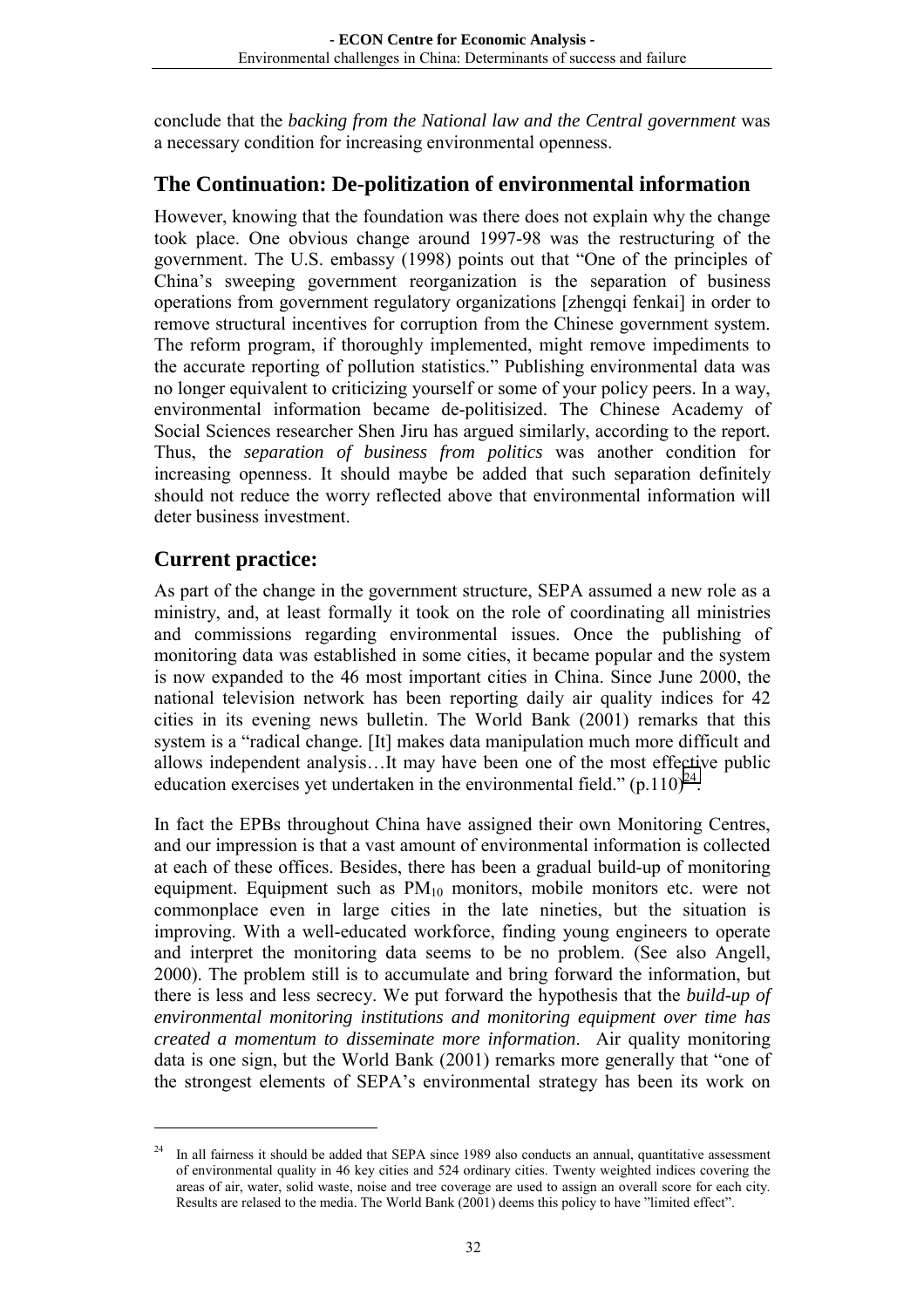public participation, public dissemination of environmental information, and environmental information at all levels.". The central government continues to emphasize openness about environmental problems: During a visit to SEPA Premier Zhu Rongji stated in the spring of 2001 that all environmental information should be made public. $25$ 

In October 2001, SEPA organized a multi-sectoral conference on environmental governance strategies. The event marked the first time that representatives from the legislature, lawyers, private enterprises, Chinese NGOs and government officials gathered at one forum to discuss environmental issues. Public disclosure of environmental information has improved greatly, cf the discussion above. Another example of attempts at involving the public is Tianjin's public review of EIA processes: In July 2000, the EPB in Tianjin held a public review of their EIA for an expansion project of a power supply company. Residents were allowed to express their concerns, which were subsequently incorporated into the recommendations of the EIA report<sup>26</sup>. Another new initiative by SEPA is to award titles of "National Environmental Protection Model City" to cities that are satisfactorily tackling their environmental problems. The selection criteria include five environmental quality indicators, 10 indicators for urban environmental infrastructure, four indicators for environmental management and four social economic indicators $^{27}$ . See also box 6.2.

<sup>25</sup> The experience of the authors is that this statement is well known among environmental authorities, but it is not by itself sufficient to release detailed environmental data in the provinces.

<sup>26</sup> From http://www.harbour.sfu.ca/dlam/newsletters/0009.html

 $27$  Ibid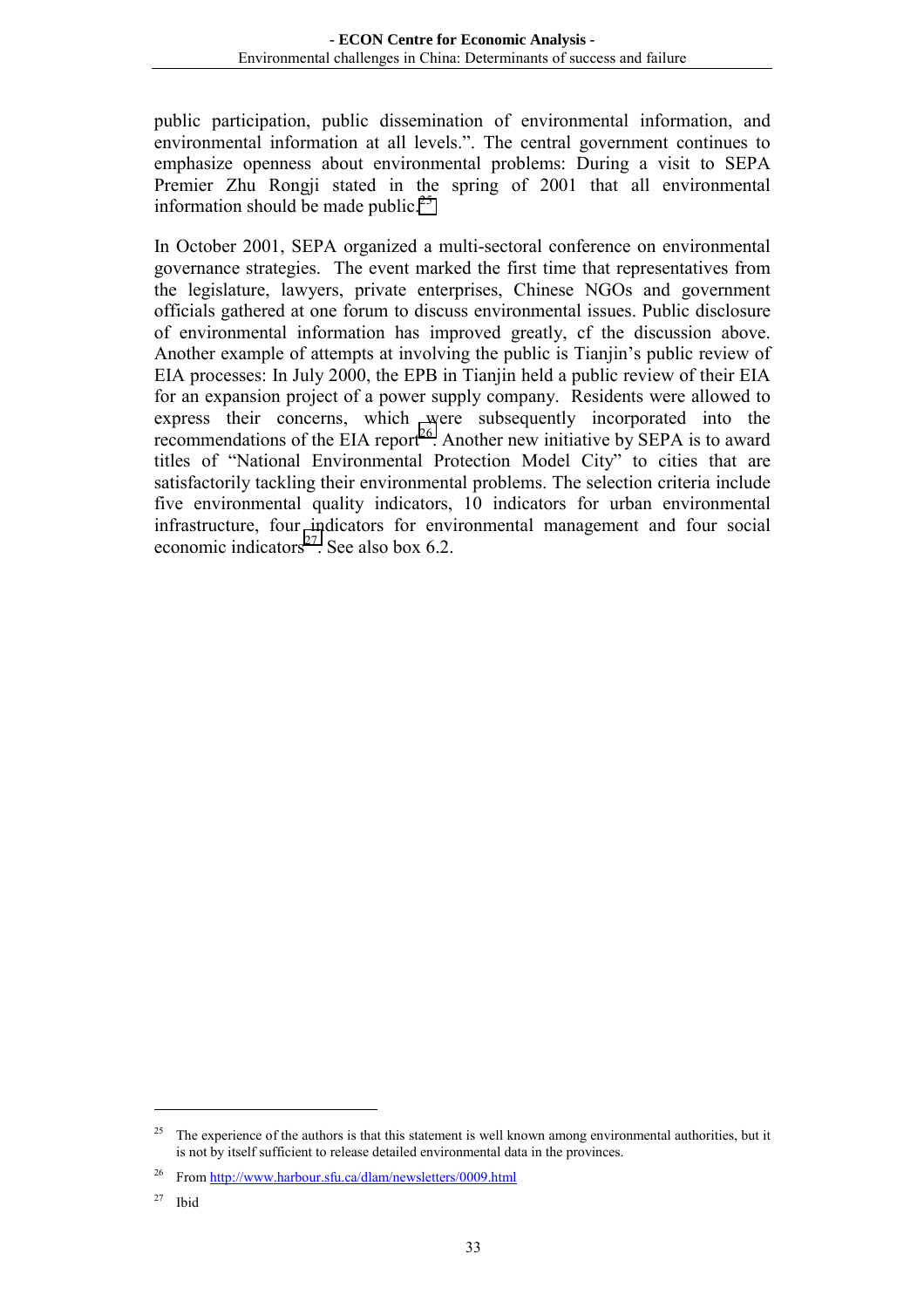#### *Box 5.2 Will hosting the Olympics improve Beijing's air quality?*

Beijing's citizens have become optimistic about the air they are breathing now that the city has been selected to host the summer Olympics. China's Vice Premier has fuelled their hopes by promising to show the world a capital city with "blue skies, clear water and green landscapes."

The Environment Minister responded to the celebration of the award by reminding Beijing's citizens that the Olympics provides both challenges and opportunities for the city's environment. The demands placed on Beijing's environmental protection authorities over the next seven years will become greater, their work will become more urgent, and standards will have to be made stricter. Beijing announced, as it was applying to the IOC, that in the coming five years, RMB45 billion would be invested in treating the environment, and that they aimed to reach class 2 air quality 70 percent of the time by 2005 (Peoples' Daily, Feb.23, 2001). The plans include a measure to have 90 percent of buses and 70 percent of taxis run on "clean" natural gas, by 2007.

However, in November, Beijing Science, Technology, and Environment Update reported that Beijing's air pollution situation took a sharp turn for the worse in mid-October, "dashing the hopes of citizens that the city's air quality would somehow magically improve this winter following Beijing's successful bid to host the summer Olympics". Again, the city's top problem turned out to be particulates. To clean up its air for the Games, the city plans to quintuple the supply of natural gas to the city to 4–5 billion cubic meters (http://www.usembassy-china.org.cn/english/sandt/index.html)

There is little doubt that being awarded the Olympic Games has put environmental degradation in the spotlight in Beijing. Statements like "Beijing is bidding for the 2008 Olympics. Environmental protection is of vast importance " in Science and Technology Daily (Sep. 27, 2000) attest to that. It is obviously a different question whether or not the city will be able to follow up on its promises. Nonetheless, the incentive created by this award in areas as diverse as technology, infrastructure and the environment is a recurrent feature of this type of events and something that could and should be exploited to the benefit of Beijing's citizens.

Complaining to EPBs about environmental problems is quite common in China. Dasgupta and Wheeler (1996) report that in 1991-1993 the environmental authorities received over 130,000 complaints per year, mostly related to air, water and noise pollution. Currently this practice is made easier by the introduction of telephone hotlines for reporting environmental problems<sup>28</sup>.

The analysis of Dasgupta and Wheeler indicates that environmental quality is not the main determinant of environmental complaints, although it matters for TSP,

<sup>28</sup> From Beijing Environment, Science and Technology Update, June 15, 2001 (www.usembassychina.org.cn/english/sandt/index.htm).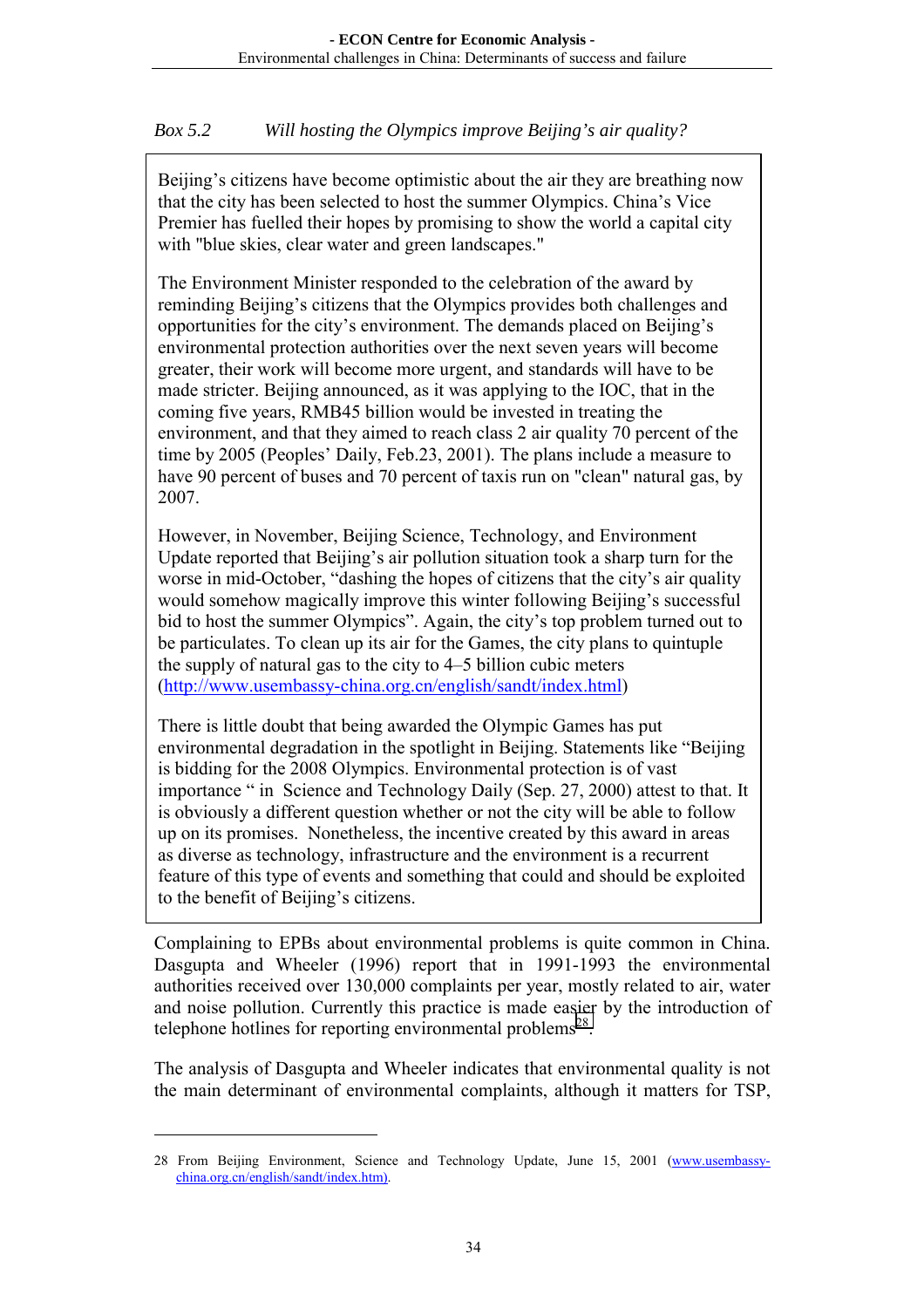which is easily visible. The main determinants are income and education and there is a clear tendency for more complaints to occur in the richer, coastal provinces. Thus, *rising living standards and higher education* condition for environmental responsibility. This contrasts with the traditional image of the Chinese public, which is captured in the following quote from U.S. Embassy (1997) *[Environmental NGO's in China: Green is good, but don't openly oppose the party*]: "The Chinese people have not traditionally felt responsible for maintaining "common areas" as is the case in most western countries. Everything outside one's gate is the responsibility of the government, and officials devoted either funds or resources in the form of required labor to maintain roads, canals or natural resources. Given this mind-set, the "people" have not worried about dumping their garbage in the streets or pouring waste from factories into local streams. It's the government's responsibility to clean up, not theirs." It could be that this, not particularly flattering, description does not hold in an educated and more affluent society.

It is a short step between forming complaints about environmental problems and organising an environmental NGO. Although efforts by NGOs to influence environmental politics apparently are hampered by the lack of openness and topdown approach in the administrative system in China, as well as difficulties in registering with the authorities, conditions for these organizations are improving (Beijing Environment, Science and Technology Update, Nov.2, 2001). According to experts speaking at a forum on Chinese and international environmental NGOs, China now has more than 2,000 environmental NGOs of various types, ranging from government-sponsored NGOs to independent, grassroots groups. Over 90 percent of the NGOs are located in cities of the relatively well-developed eastern coastal region. (Beijing Environment, Science and Technology Update, Nov. 16, 2001). NGOs contribute to solving environmental problems both by lobbying authorities and by informing the citizenry<sup>29</sup>.

#### Lessons from the cases of lead, SO<sub>2</sub>, PM<sub>10</sub> and ground-level ozone

We have described a process whereby environmental information gradually has become de-politicized in China. It seems that this process had its roots in the Central level government, while provincial and local governments perhaps have been more secretive. The ordinary Chinese have become more aware of environmental issues, and more interested in environmental information, as he and she have obtained more education and their standards of living have risen. The media is being used to publish environmental information, and as it has become more de-politicized the media can also conduct their own investigations, which adds to the information flow.

In what follows we will compare this general impression with the three cases discussed earlier.

Note, however, that working for an NGO is still not without its problems: In one instance, a photographer working for a provincial department was fired from his job after voicing concern to authorities in Beijing about the threat loggers were posing to a habitat for endangered species (Report from the US Embassy in Beijing, Dec. 1997, **http://www.usembassy-china.org.cn/**english/ sandt/index.html).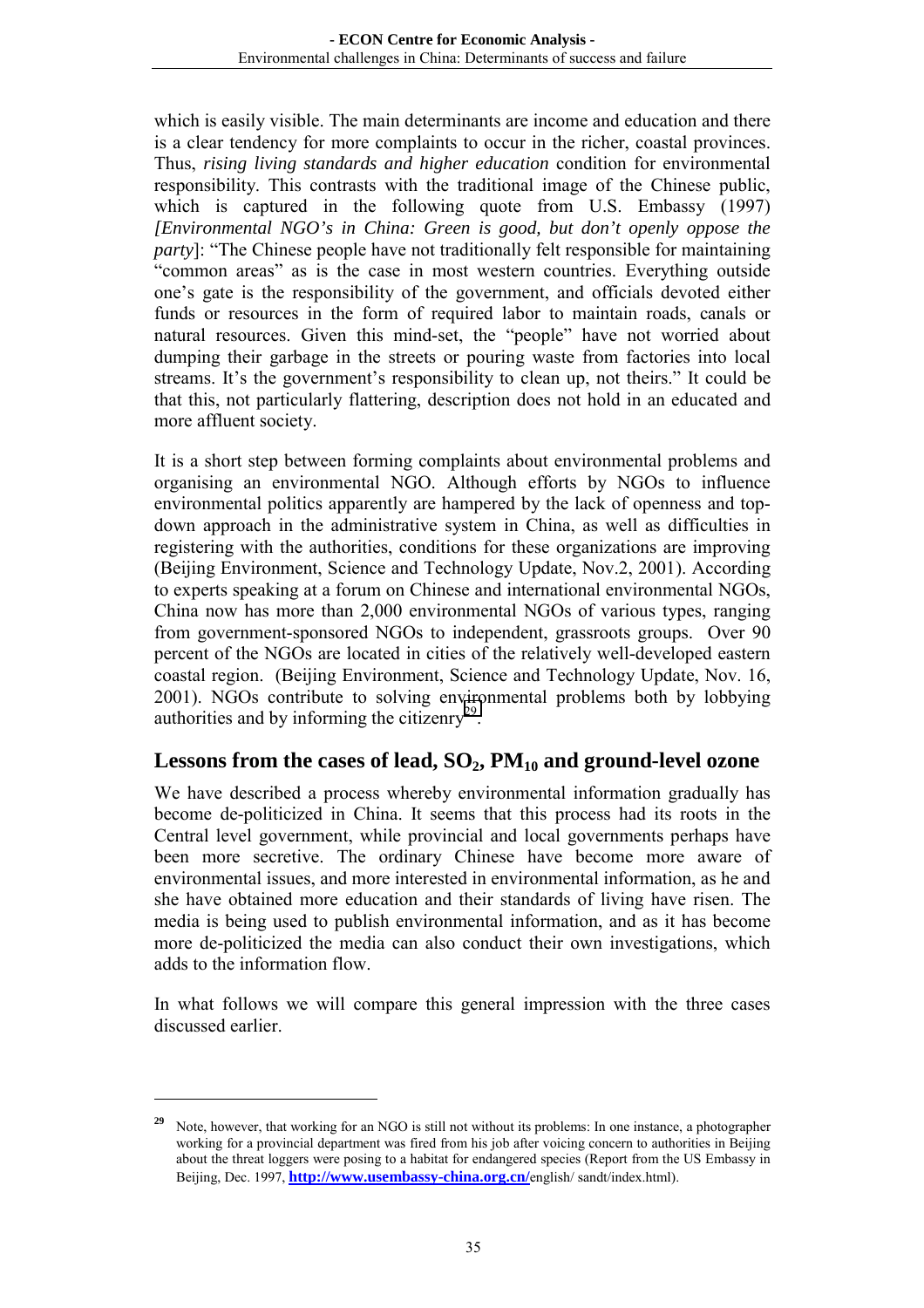#### **Lead**

In the case of lead we have described that according to the accounts we have read, the impetus for change came from China Petro-Chem in the  $6<sup>th</sup>$  five year plan. However, it is likely that the managers of this company have been stimulated in their efforts by developments in foreign companies and countries. Removing lead from gasoline was an international topic at the time. Therefore the international cooperation activities of the company were probably important. This is the kind of cooperation and stimulation that one suspects will increase as China enters the WTO and opens up even more to the international society.

However, it is unlikely that the company would have initiated their own research activities unless it expected the rest of the Chinese policy environment, and the public at large, sooner or later to become aware of the dangers of lead and the availability of alternatives. The building of awareness among these other stakeholders probably had to do with impulses from abroad. The scientific community within China probably contributed as well.

The background for controlling lead also contains media information on the dangers of lead to the Chinese, but these articles appeared in 1997. 1997 was after central policy makers had become aware of the problem and a policy was worked out. Thus, they built support for the chosen policy among the public and maybe even provincial and local policy makers. Such support fed back on central policy makers, but probably did not reveal much information directly.

#### Particles and SO<sub>2</sub>

Increased environmental awareness among the public has probably been a factor behind the attention devoted to  $SO<sub>2</sub>$  and particles, and urban pollution in general. We found in the chapter on  $SO_2$  and particles that the pollution levy is higher in areas where citizens complain on pollution often. And publication of monitoring data on urban pollution, which is termed a huge success, has been important both as a response to environmental awareness and as a means to stimulate further awareness. More generally, opinion polls indicate that environmental pollution is high on the public agenda of social problems.

#### **Ground-level ozone**

It is an interesting question where the concern for ground-level ozone in China will come from. The authorities hear about the problem through channels such as environmental researchers and research institutes. At the monitoring center and in the EPB system, some complain that there are no systematic ozone measurements, but our impression is that the current focus of Chinese officials is to complete the  $PM_{10}$  measurement system. Still, it is from this environment, which includes the central SEPA in Beijing and international players such as the World Bank, that attention to the problem probably will originate.

In the media, ozone is equivalent to athmospheric ozone and the related environmental problem of ozone depleting substances. A recent search of a main data-base for environmental press clips in China (www.enviroinfo.org.cn) revealed 69 hits on athmospheric ozone, and none on ground-level ozone. China has devoted a lot of attention to reducing consumption and production of ozone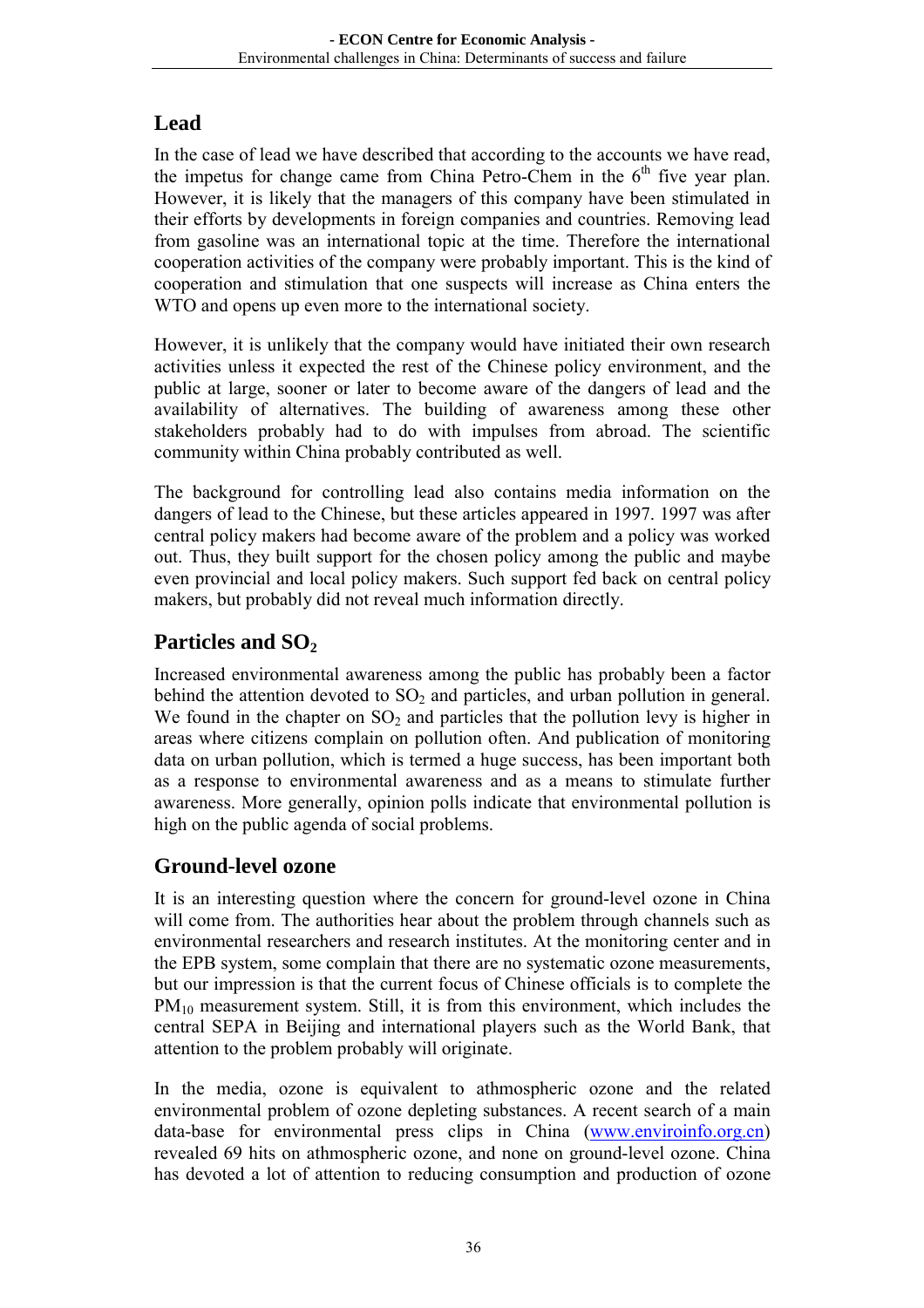<span id="page-39-0"></span>depleting substances, and is proud of its achievements. The thought that there is another form of ozone, which there is too much of, would confuse this impression.

One could also look to the NGOs, but our impression is that the NGOs are too weak and too inside the government's general agenda to bring up a completely new theme. Besides, NGOs have the most success with fairly concrete themes, of which there are many in China e.g., within biodiversity. Ground-level ozone does not share these characteristics.

## **5.2 The balancing mechanism**

Although great environmental problems remain, it is fair to say that Chinese society has paid significantly more attention to environmental issues in the 1990s than at any time before. The balance of priorities in the general population has tilted in favour of increasing environmental concerns. Based on the story of lead, urban air pollution and ground-level ozone, this section asks why this is so and if there are lessons other countries can draw from it.

It is perhaps useful to divide the balancing mechanism into two levels. At a basic, undercurrent level, costs and benefits of environmental goals provide a framework for decision-making and maybe the long-run determinants. On the surface, however, different institutions fight for different goals and for control over the decision-making process. The outcome of this struggle determines the short-run balancing of concerns. Both the long-run undercurrents and the short-run waves are subject to outside influences. We describe these themes in turn.

#### **Undercurrents: Shifts in technology and preferences**

The World Bank (2001) describes the shift in environmental priorities in China in the 1990s in these words: "The economic and social changes that characterized the 1990s in China were also reflected in the environmental agenda. The structure of industry and industrial pollution changed significantly; urban and rural environmental issues became much more visible and important; and the growing middle class became more aware and concerned about the deteriorating state of the environment. Political awareness also increased."

#### **Shifts in technology**

This quote nicely summarizes the undercurrents of Chinese environmental priorities. First, consider "the structure of industry and industrial pollution". As we discussed in chapter 3, shifts in technology and a gradual phasing in of cleaner technologies are making an impact on coal consumption and energy consumption in general. With this shift come improvements in energy and pollution intensities. Although official data may overstate the improvement, see our discussion in section 4.1, there is little doubt that the improvement is real and stands in contrast to many other developing countries.

As far as we can tell, the technological changes have less to do with environmental concerns and more to do with concerns for economic development and economic growth. Although great challenges remain, our overall impression is that the rapid technological change has made it easier over time to achieve environmental improvements.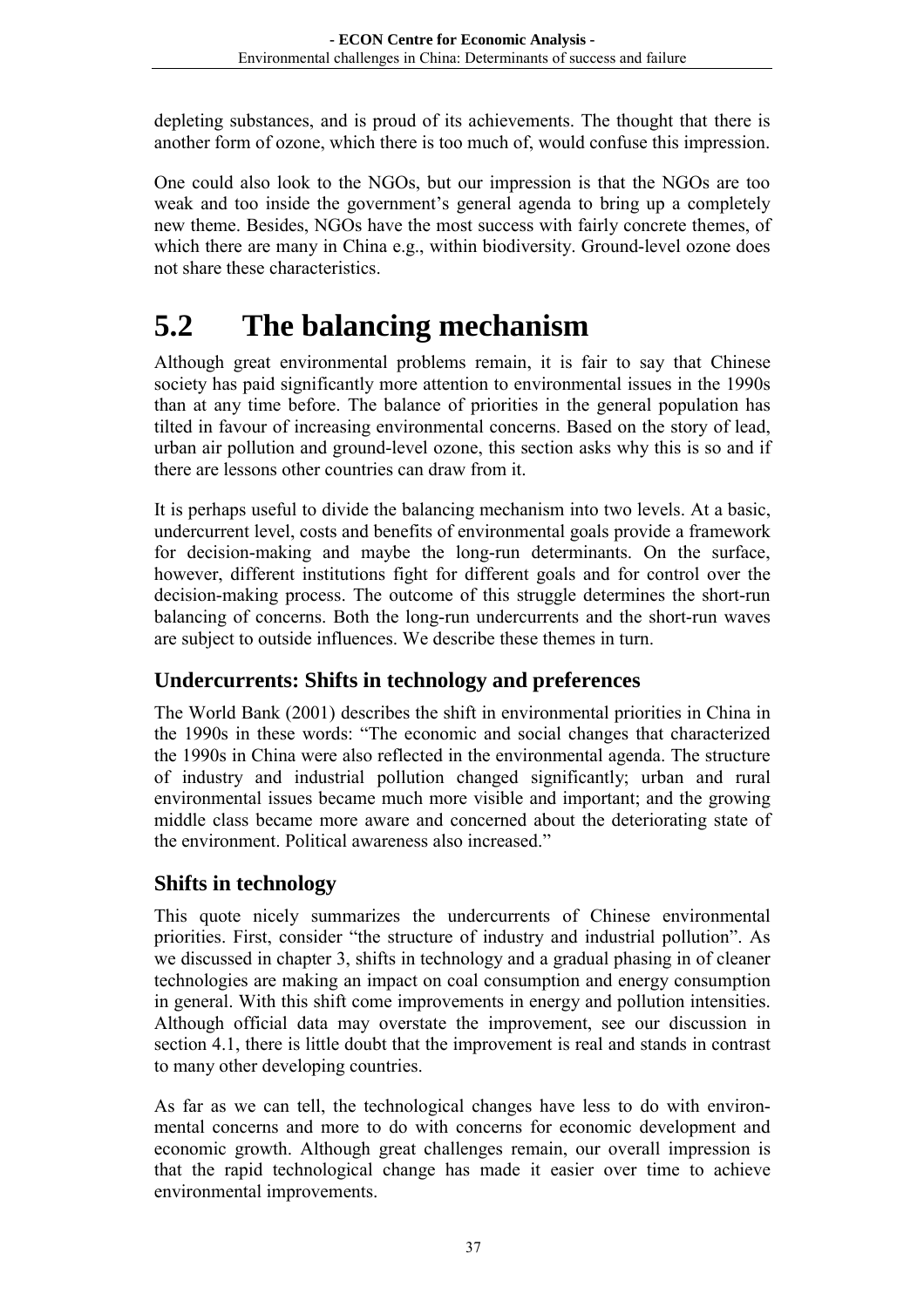This hypothesis is obvious in the case of lead. The phasing out of leaded gasoline would have been much harder to obtain if unleaded gasoline had not been available at a reasonable cost, or if vehicles that run on unleaded gasoline had not been available.

We see the same tendency in the case of urban pollution,  $SO_2$  and  $PM_{10}$ . The pollution intensities have fallen dramatically over time and remain the highest in the Western region where technology as a rule is older. But the upgrading of technology has more to do with an upgrading of the economy than with explicit environmental investments.

Decreases in  $SO_2$  emissions and the demand for coal in the late 1990s is also believed to have come about as a result of a slump in the business cycle, in part due to the Asian Crisis. This observation, however, contrasts with official Chinese statistics of continued and strong economic growth during this period, and again draws into doubt the reliability of the country's government statistics.

Even the case of ground-level ozone seems to fit the pattern of demand changes driven mostly by technology. In the case of ground-level ozone the technology to reduce the problem is not readily available, e.g. there are no small modifications of cars that can solve the problem, demand is on the rise, and the problem is much harder to tackle.

#### **Shifts in preferences**

 $\overline{a}$ 

The quote from the World Bank (2001) also states that "the growing middle class became more aware and concerned about the deteriorating state of the environment". As far as we can tell, the Chinese society is moving into a much more environmentally conscious state, as illustrated by the survey referred to in our introduction: Half of all Chinese find environmental protection to be among the top three social problems of the country, and as many as 68 percent are willing to pay higher taxes to protect the environment<sup>30</sup>.

We have described in our discussion of urban pollution that recent academic studies from the World Bank demonstrate that environmental policy is in fact stricter in the areas of China where the relatively well-off and well-educated live. For instance, Wang (2000) finds that community variables such as income, education and population density are important in explaining firm behavior (in this case discharges of Chemical Oxygen Demand) in China. Wang and Wheeler (1999) find that enforcement of the Chinese air pollution levy is endogenous in that it is influenced by citizen complaints. Citizen complaints are again influenced by local community characteristics such as income and education levels. The results for education are particularly striking: they suggest a literacy-elasticity somewhat above the range 1.7-1.8. Dasgupta and Wheeler (1996), which we have discussed earlier, point to the same phenomena.

<sup>30</sup> The figure of "one half" is from a 2000 survey. The 2001 survey, published on December 26, found that 41.2 percent ranked environmental protection among the top three, right behind unemployment (45.2) but before social security (32.6). (Beijing Environment, Science and Technology update, 2001b) [December 28.]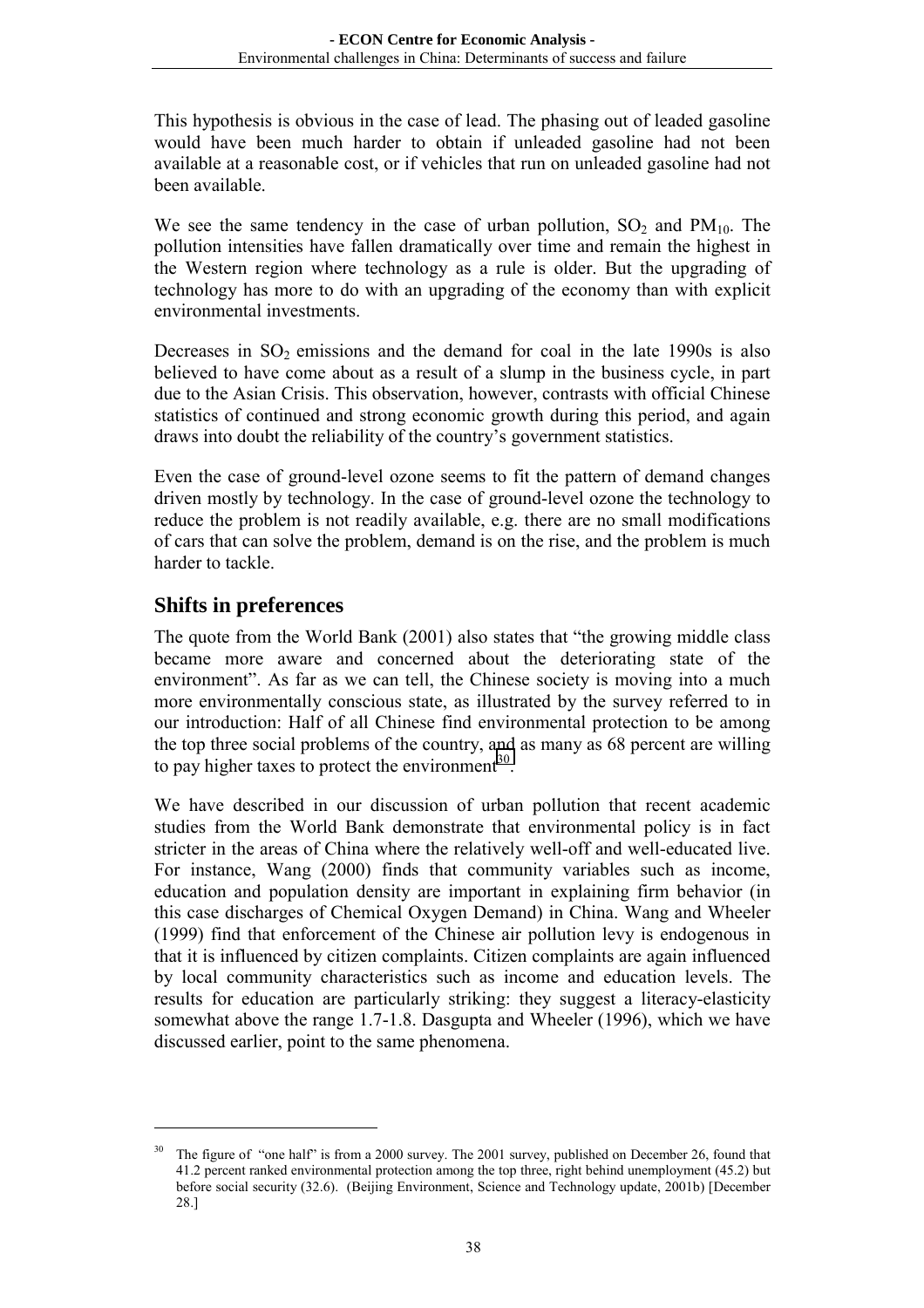Taken together, the combined shifts in technology and preferences go a long way in explaining the Chinese position on the environmental Kuznets curve. The "demand curve" for environmental quality increases over time (moves to the right) and as education and income grows. The "supply curve" for environmental quality is constant or maybe decreases over time (moves to the right) on par with technology shifts. (Although it may also increase (move to the left) from the pressure of economic growth.) These forces somehow find their way into a slow improvement of environmental quality and a progression of environmental concern from the immediately dangerous (lead) to the subtle issues (groundlevel ozone).

#### **Influence from Abroad**

 $\overline{a}$ 

One source influencing this mechanism is influence from abroad. Influence may take the form of pressure, for instance the pressure of WTO membership, or assistance, for instance assistance by the World Bank and others. Sometimes the line between pressure and assistance is blurred.

A country that is open to trade or that wants to expand trade significantly, will have incentives to emphasize environmentally "friendly" production methods more than economies that are more closed. This assumption is supported by recent research, for instance on the opposite "pollution haven" hypothesis. In China's case, the entry into the WTO has strengthened the importance of adhering to environmental standards such as ISO14000. Five standards were adopted and when 382 firms achieved the standards in early 2001 environment minister Xie hailed it as a great achievement<sup>31</sup>. The U.S. is also an influential player through its adoption of China as a Most-Favored-Nation.

Pressure or assistance may also come from the World Bank, and other international lending institutions such as the IMF. The World Bank published a paper in 1992 (The Environmental Strategy Paper for China) that they recognize "appears to have had significant influence on the government's thinking about environmental issues" (The World Bank, 2001, pp.127). The World Bank in 2001 had an investment portfolio where rural development took up 29 percent of the total number of projects, transportation 17 percent, urban development and environment also 17 percent and the energy sector the remaining 16 percent (The World Bank, 2001). Of the environmental projects, about 35 percent were projects primarily focused on environmental issues, while the remaining 65 percent were not primarily environmental, but included one or more "environmental components". Lending for air pollution control, admits the World Bank, is relatively low, reflecting among others the lower priority of these issues in the government's urban development agenda. Thus, the direction of influence can be said to go both ways: from the international community to China, but also from Chinese authorities to the lending institution's investment portfolio for that country. After all, one has realized the futility of financing a project that is not on the to-do list of the country's authorities.

 $31$  The standard were (1) Environmental management systems - specification with guidance for use; (2) Environmental management systems - general guidelines on principles, systems and supporting techniques; (3) Environmental auditing - general principles; (4) Environmental auditing - auditing of environmental management systems; and (5) Environmental auditing - qualification criteria for environmental auditors.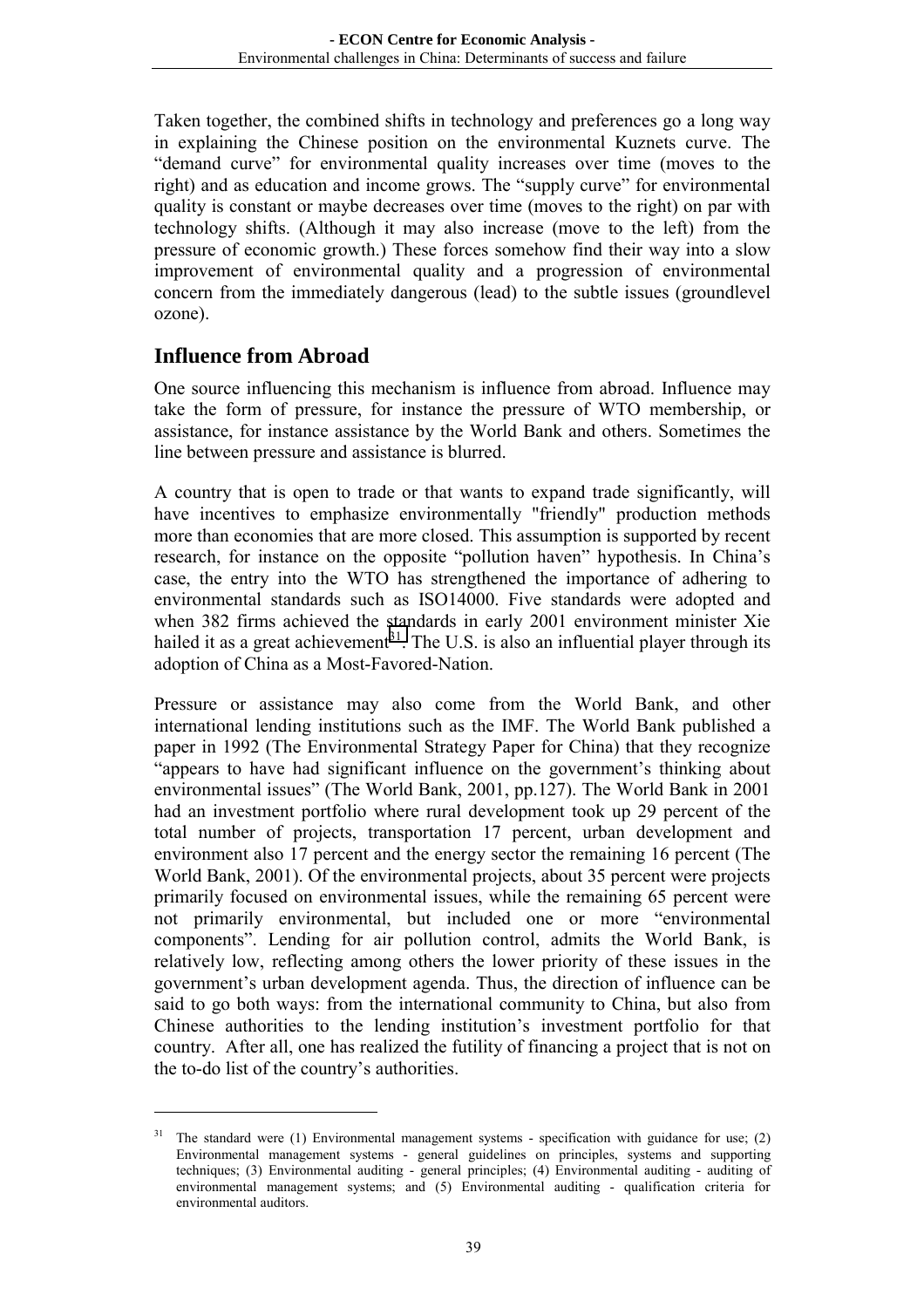The US embassy in Beijing is very active in the environmental field, and hosts important internet resources with information on all aspects of environmental protection in China. As a final example, we have seen that in the case of the phase-out of leaded gasoline that the U.S. EPA claims a share of the honor for the achievement. European and other institutions no doubt pride themselves with similar achievements in Chinese environmental policy.

#### **Institutional changes**

While the changes in technology, changes in preferences and the pressures from abroad are examples of "undercurrents", changes at the institutional and policy level are in our view examples of events that change priorities on a surface level. That being said, there are sometimes important loops between "surface" changes and undercurrent changes. WTO membership is an example of this: the decision to apply was in part a result of changes in preferences (an undercurrent), but the membership in turn caused institutional and other changes in the country.

It is fair to say that environmental issues have been more and more emphasized in Chinese politics ever since the Stockholm conference on the environment in 1972. But it is also fair to say that many environmental problems have increased in size since 1972. The first round of attention and emphasis came with the "three old systems" (EIA, emission levy and the "three simultaneous") that were started between 1973 and 1981. A second round came when five more environmental policies were passed onwards from 1989, the "five new systems". A third round started in 1996 with new regulations by the State Council, e.g., on emission standards from year 2000. The subsequent ninth five year plan 1996-2000 was the first to include explicit and monitorable environmental performance objectives and a pollution investment program. In 1998 the agency NEPA was upgraded to the ministry SEPA. A fourth round seems to be under way at the moment, with ambitious environmental goals for the tenth five year plan and a new reorganization of the government that would integrate environmental concerns more into mainstream policy making. More than 700 billion yuan, nearly double the spending of the previous five-year plan, is being set aside for the purposes of a "nationwide cleanup plan" (Saigon Times Daily, Jan.14, 2002). Meanwhile, the legal basis for environmental policies as well as efforts to evaluate progress are areas that are being developed simultaneously. The importance of the domestic scientific community is also growing, as was seen in its influence on the government's stance on the Montreal Protocol. This is a fairly recent change and one that is related to the increasingly open manner in which information is collected and decisions made.

This is not to say that every policy decision benefits of the environment. As we have seen, the environment loses on the policy arena quite often, and probably more often than it should according to unbiased, scientific cost-benefit analysis. Thus, it is probably safe to say that social welfare in China would increase if environmental conditions had been better (for instance, we have seen that most evidence suggest that the benefits of measures to curb  $SO<sub>2</sub>$ , TSP and particulates outweigh the costs).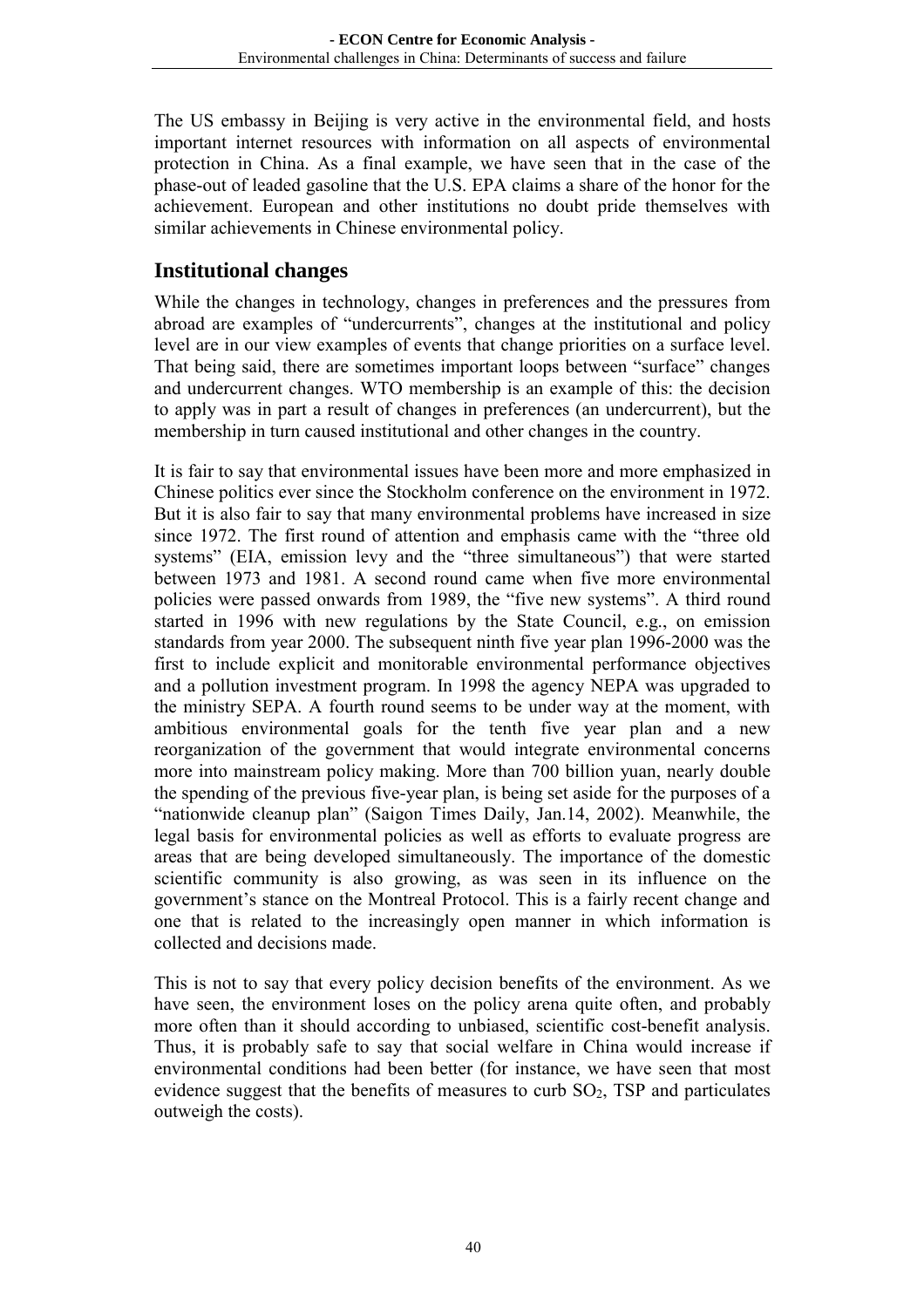## <span id="page-43-0"></span>**5.3 Execution of decisions**

We have previously referred to the tension that often surges between SEPA centrally and the local EPBs. Furthermore, in discussing the phase-out of lead, we argued that efforts were made at integrating several ministries and that this contributed to the success of the policy. In what follows we discuss how both the vertical and the horizontal dimensions in the Chinese administrative system affect the execution of policies.

#### **Horizontal integration: SEPA versus other ministries and agencies**

How powerful is SEPA? This will obviously influence the success with which it carries out policies. Although not a full member of the State Council, and without the resources and budget control typical of a ministry, SEPA was "upgraded" from the level of a vice ministry to that of a ministry at the last reorganization of government (a new one is in the offing). Its main responsibilities are to manage and supervise national environmental protection, to prevent and control pollution, and to promote sustainable economic and social development. However, it has been argued that the environmental agenda in China has become so complex that it cannot be satisfactorily managed by SEPA (The World Bank, 2001). Most environmental problems cut across lines of administrative responsibilities as well as industry interests, and SEPA has the ungrateful task of trying to enforce policies on ministries that are more entrenched and that have greater power than itself. EPBs have primarily been dealing with industrial point sources, and are not well prepared to tackle multi-dimensional, cross-sectoral urban environmental issues. They tend not to participate in municipal planning, and environmental protection suffers as a consequence (World Bank, 2001). SEPA recognizes this in their 2001 report: "The overall planning of the cities should incorporate the implementation of sustainable development strategy, taking environmental protection as an important target and task…"(pp. 73).

#### **Vertical integration: SEPA versus provincial and local EPBs**

Also, in a country as large as China, how does one successfully execute decisions at the provincial level that are made by the central government? Unlike many other countries, the central government in China does not enforce central environmental laws directly, but indirectly through intermediate layers of government. Circulars arrive with guidance from the central government but these are not always followed closely. By decentralizing the decision process, it becomes more difficult to coordinate. SEPA, as opposed to its counterpart in many other countries, does not control the budgets or operations of the EPBs. The budget of the local EPB is controlled by the provincial government, and the head of the EPB is named by the provincial governor. Poor communication between the central and local governments apparently also contributes to the poor control by SEPA over TVIEs. SEPA recognizes that environmental enforcement efforts are greatly complicated by a lack of enforcement capacity, as well as difficulty in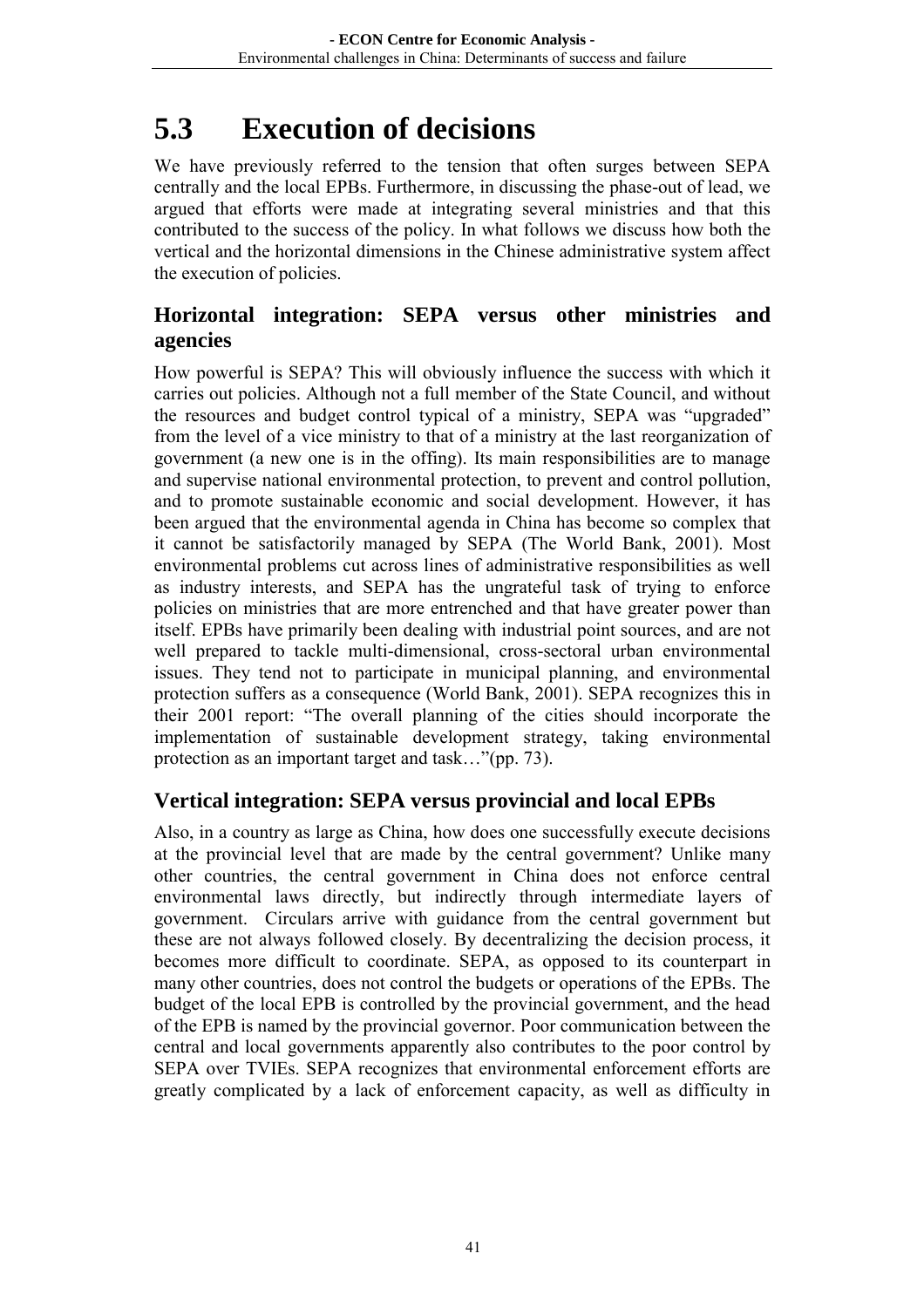ensuring that local-level governments faithfully implement national-level laws and regulations $32$ .

#### **Enforcement**

 $\overline{a}$ 

Enforcement is a crucial extension of the concept of execution. SEPA recognizes that it is a thorny issue for the following reasons (2001):

One aspect concerns the punishment for breaking the law: Enforcement is difficult since until recently no clear legal responsibility of those that exceed ambient standards apparently existed. Furthermore, according to some, the concept of obedience to law is still quite weak in China. As an example of this, the Chinese congress periodically has to send teams to the provinces to investigate whether or not laws are being carried out. Punished polluters also have a tendency to return to a state of noncompliance: In some regions repeat polluters make up 10 percent of those caught and 30 percent of plants that have been told to shut down, reopen at some point<sup>33</sup>. Earlier we commented on the incident in Shanxi where four out of five accident-prone mines had been ordered to shut down, and the fifth was suspended $34$ . However, in the amended criminal code that went into effect in October 1997, breaking environmental regulations was for the first time explicitly discussed. Nine articles involved the discharge of pollutants and Article 338 specified up to three years imprisonment and/or a fine for individuals involved in illegally discharging pollutants $35$ .

The consistency and strictness of enforcement vary greatly across provinces in China: Actual collection of pollution levies is for instance much higher in Beijing than in Shanghai and Sichuan. These variations can be traced to differences in economic factors (e.g. local pollution load and the size of the exposed population) and in community capacity to enforce (influenced by the education level and bargaining strength of the local community, and expressed through citizen complaints) (Dasgupta et al., 1997). The study by Dasgupta et al. furthermore shows that a 1 percent increase in the effective discharge levy (actual collection of the levy) leads to decreases in  $SO_2$  intensity by 0.3 percent and in suspended particles by 0.8 percent. Thus, enforcement is key in lowering emissions, yet Dasgupta el al. show that effective levies have actually fallen since 1987. This does not bode well for pollution control in China.

<sup>&</sup>lt;sup>32</sup> From Beijing Environment, Science and Technology Update, Nov.2, 2001, http://www.usembassychina.org.cn/english/sandt/index.html

<sup>&</sup>lt;sup>33</sup> From Beijing Environment, Science and Technology Update, June 1, 2001, (http://www.usembassychina.org.cn/english/sandt/index.html).

<sup>&</sup>lt;sup>34</sup> Further evidence from Shanxi Province is provided in the RFF directed project on behalf of the ADB to initiate emission trading in Taiyuan, the provincial capital. RFF writes in the inception report: "Several officials we spoke with were of the opinion that the Taiyuan city government has the authority to engage in a demonstration without any formal permit from SEPA" (p. 50) and footnotes "The Chinese members of the project team are somewhat less concerned about finding a clear legal basis for a demonstration than are the U.S. members, as the role of law in decision processes in China is in an early formative stage." See also Zhang (2001).

<sup>35</sup> From http://www.harbour.sfu.ca/dlam/ newsletters/9706.html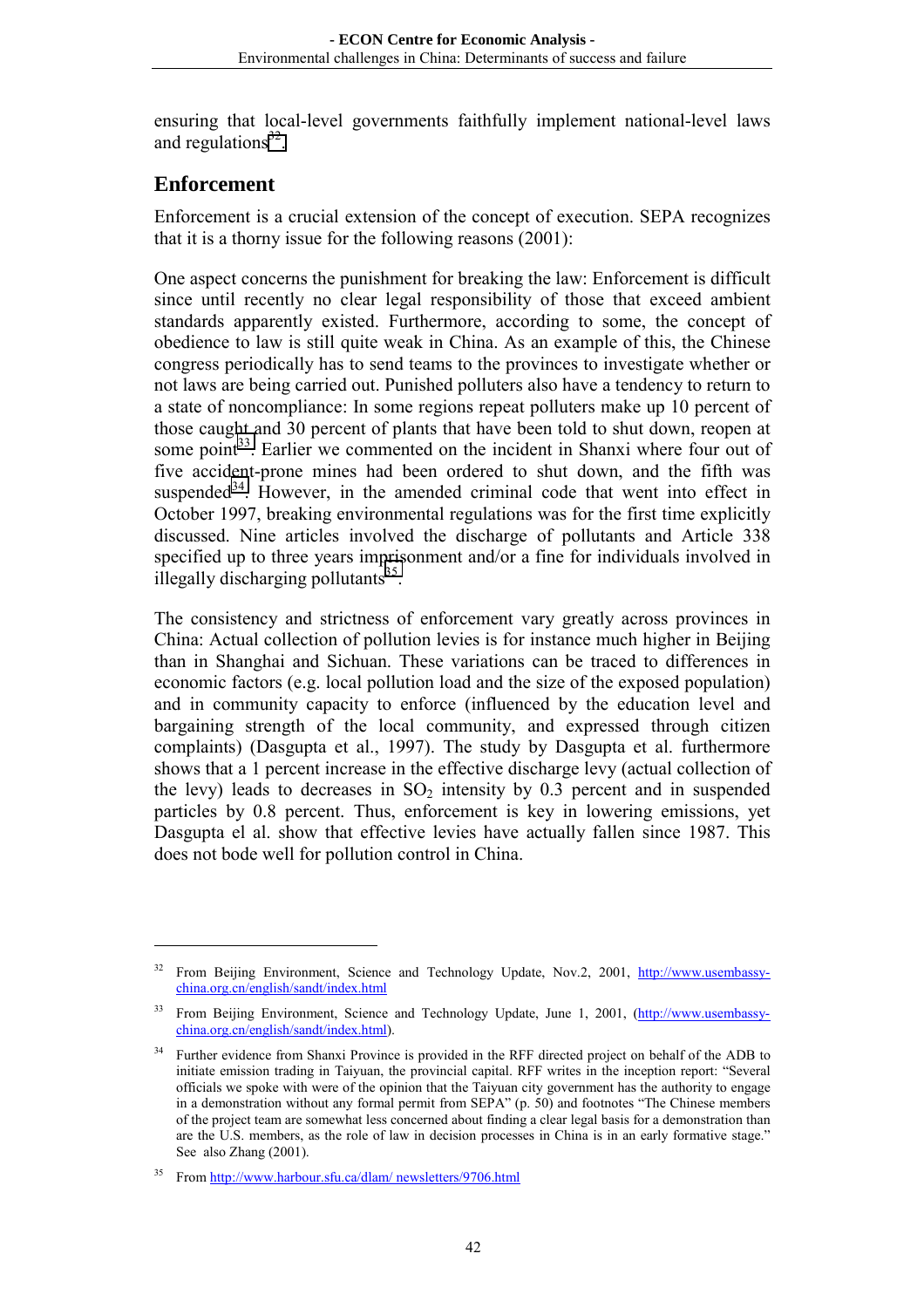#### **Corruption**

There is also reportedly a high incidence of corruption at local levels in China, which makes implementation less effective. Beijing Environment, Science and Technology Update in their Jan. 12, 2001 issue quote Chinese environmentalists as saying that corruption at all levels of government is China's biggest environmental problem<sup>36</sup>. False accounts and mismanagement of funds worth USD120 million (or 27 percent of the total budget) have been found in the collection and management of waste emission fees in 46 cities. It is interesting to note that the impression of mismanagement is widespread also in the general public: 86 percent of those asked in an environmental awareness survey carried out by SEPA and the Ministry of Education believe that lawbreaking and lax enforcement are important contributors to pollution<sup>37</sup>.

Although not necessarily linked to corruption, in August 2001, SEPA announced sanctions against local governmental officials in eight provinces for failing to enforce environmental regulations. The officials ranked in seniority from heads of prefectural governments to district administrators and were accused of "incompentence with regard to enforcing pollution standards"<sup>38</sup>.

<sup>36</sup> From http://www.usembassy-china.org.cn/english/sandt/index.html

<sup>&</sup>lt;sup>37</sup> From Beijing Environment, Science and Technology Update, Sep. 8, 2000, http://www.usembassychina.org.cn/english/sandt/index.html.

<sup>&</sup>lt;sup>38</sup> From Beijing Environment, Science and Technology Update, Sep.7, 2001, http://www.usembassy.china.org.cn/english/sandt/ index.html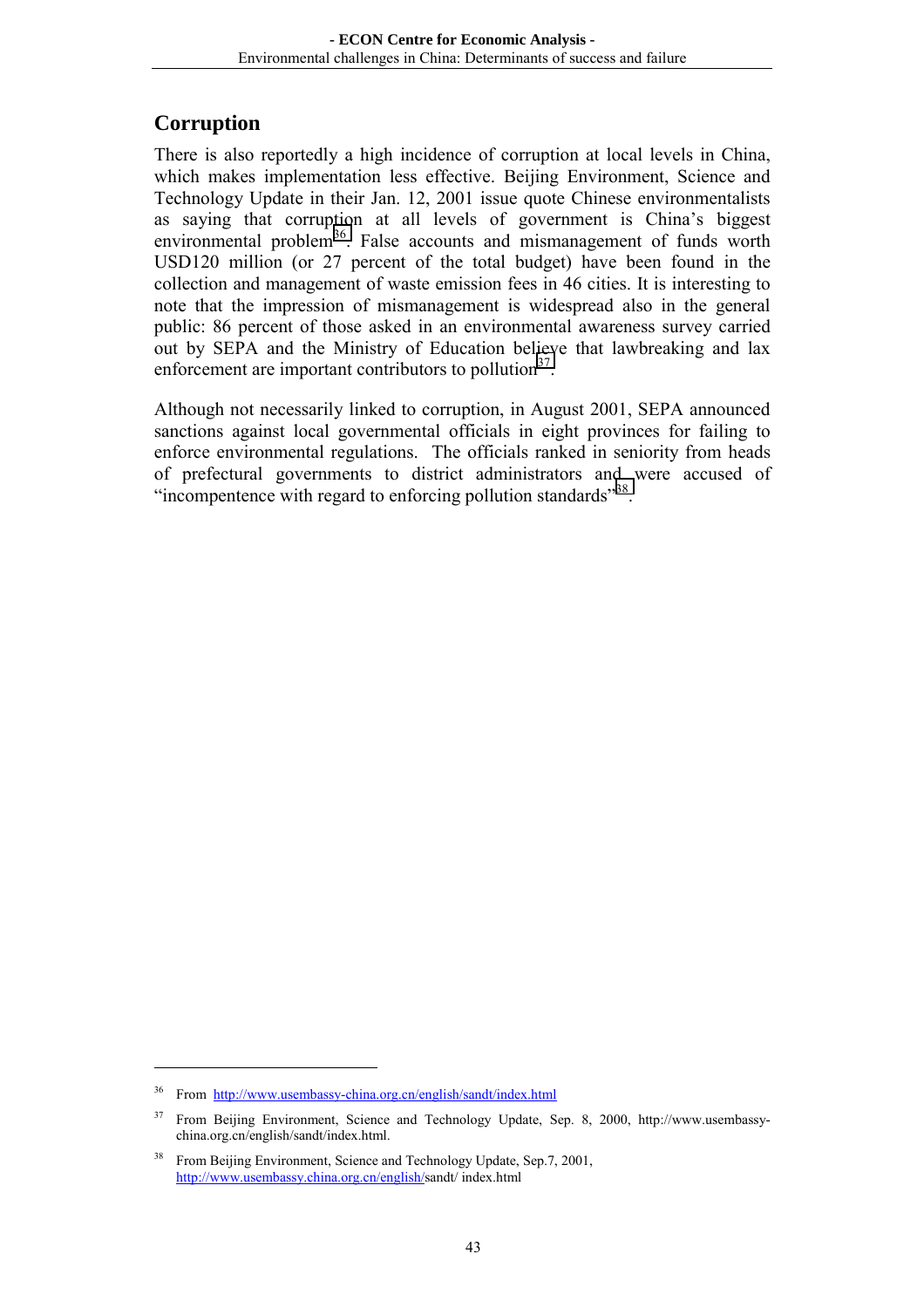## **Bibliography**

- Angell, Valter, *Sur Nedboer I Europa og Asia*, Internasjonal Politikk, 58 (3), 2000.
- Aunan, K., Berntsen, T.K., and Seip H.M., *Surface Ozone in China and its Possible Impact on Agricultural Crop Yields*, Ambio, Vol. 29 No. 6, Sep. 2000.
- Chameides et al., *Is Ozone Pollution Affecting Crop Yield in China?*, Geophys. Res. Letters, 26, 867-70, 1999
- Dasgupta, S, and Wheeler, D., *Citizen Complaints as Environmental Indicators: Evidence from China*, NIPR Research Paper, The World Bank, Nov. 1996.
- Dasgupta, S., Wang, H., Wheeler, D., *Surviving Success: Policy Reform and the Future of Industrial Pollution in China*, PRDEI Working Paper, The World Bank, March 1997.
- ECON, *Economic and Financial Analysis of Projects under China's Trans-Century Green Project Programme*, Report 48/99, 1999.
- ERM (Environmental Resource Management), *Environmental Considerations*, ERM China, October 1998.
- Garbaccio, R.F, M.S. Ho and D.W. Jorgenson (1998): Why has the energy-output ratio fallen in China? *Energy Journal*, 20, 3, 63-91.
- Grossman, G.M. and A.B. Krueger (1995): Economic growth and the environment, *The Quarterly Journal of Economics*, May, 353-377.
- Hahn, R., *Economic Prescriptions for Environmental Problems: How the Patient Followed the Doctor's Orders*, Journal of Economic Perspectives, Vol. 3, No. 2, Spring 1989, pp. 95-114.
- Krupnick, A.J., and Farrell, D., *Six Steps to a Healthier Ambient Ozone Policy*, Discussion Paper 96-13, Resources for the Future, 1996a.
- Kim, H.J., Helfand, G.E., and Howitt, R.E., *An Economic Analysis of Ozone Control in California's San Joaquin Valley*, Journal of Agricultural and Resource Economics, 23 (1): 55-70.
- Kuik, O.J., Helming, J.F.M., Doorland, C., and Spaninks, F.A., *The Economic Benefits to Agriculture of a Reduction of Low-Level Ozone Pollution in The Netherlands*, European Review of Agricultural Economics, 27 (1): 75-90

Krupnick, A.J, and Anderson J.W., *Revising the Ozone Standard*, Resources for the Future Article Series, Fall 1996.